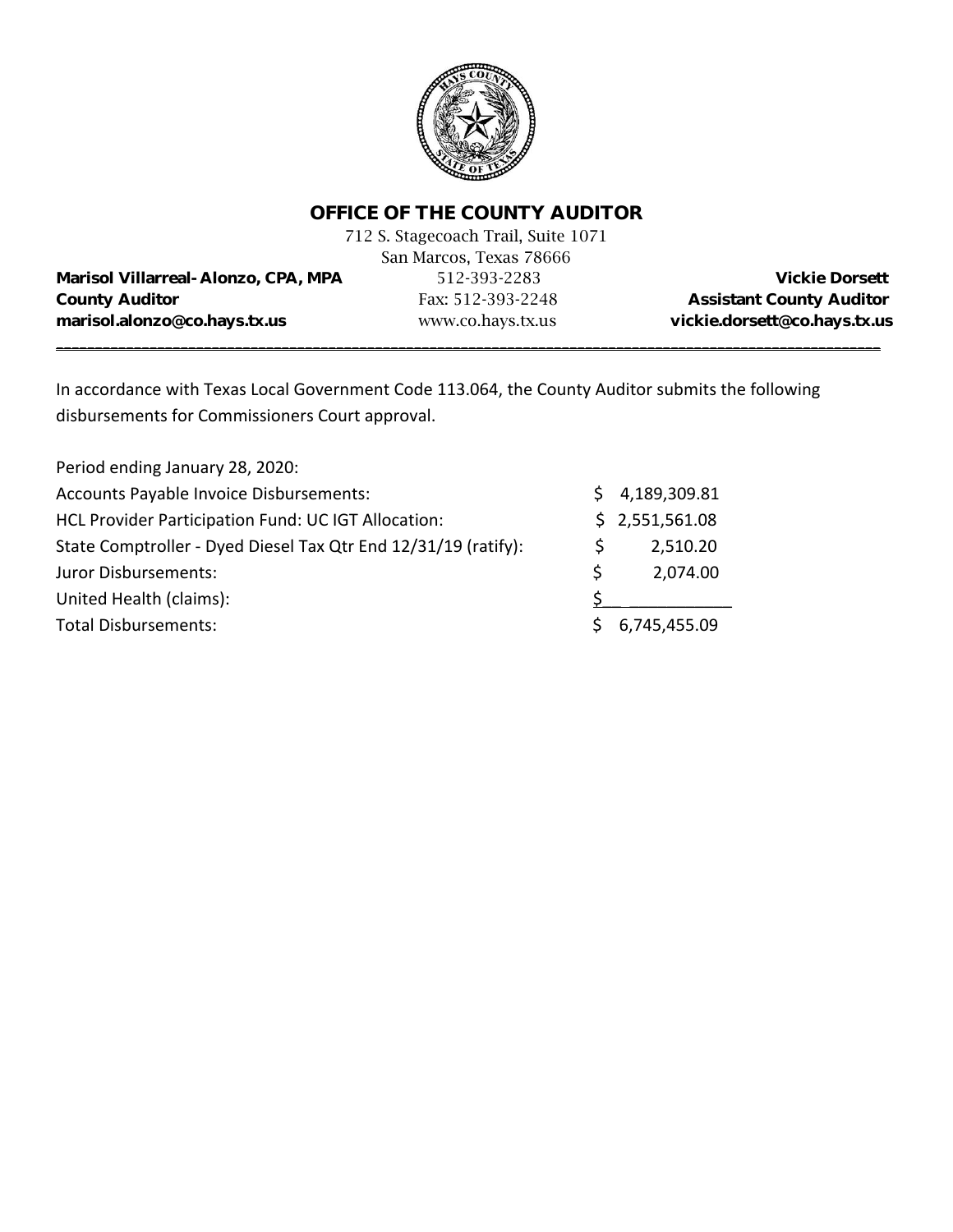| Department<br>Vendor                                       |            | Invoice Date GL Account Number | Expense<br>Amount | Description                                                    |
|------------------------------------------------------------|------------|--------------------------------|-------------------|----------------------------------------------------------------|
| BEXAR COUNTY SHERIFF'S DEPT                                | 12/31/2019 | 0012200150                     | \$60.00           | O.O.C. SVC FEE:CASE 121524                                     |
| BEXAR COUNTY SHERIFF'S DEPT                                | 12/31/2019 | 0012200150                     | \$75.00           | O.O.C. SVC FEE:CASE 160143                                     |
| CONNOLLY, KEVIN                                            | 1/16/2020  | 0012010625                     | \$532.00          | REIMB FOR FILING FEE/CASH BOND: JP 4                           |
| <b>GUADALUPE COUNTY SHERIFF'S DEPARTMENT</b>               | 12/31/2019 | 0012200150                     | \$300.00          | O.O.C. SVC FEE:CASE 160860                                     |
| HAYS COUNTY DISTRICT ATTORNEY                              | 12/14/2019 | 0012010617                     | \$3.00            | RESTITUTION:CASE 19-3184CR2                                    |
| HAYS COUNTY DISTRICT ATTORNEY                              | 12/11/2019 | 0012010617                     | \$14.00           | <b>RESTITUTION:CASE 18-1949CR</b>                              |
| HAYS COUNTY DISTRICT ATTORNEY                              | 12/13/2019 | 0012010617                     | \$80.00           | RESTITUTION:CASE 18-3385CR                                     |
| HAYS COUNTY DISTRICT ATTORNEY                              | 12/14/2019 | 0012010617                     | \$140.00          | RESTITUTION: CASE 17-0896CR                                    |
| HAYS COUNTY DISTRICT ATTORNEY                              | 12/13/2019 | 0012010617                     | \$140.00          | RESTITUTION:CASE 19-0153CR                                     |
| HAYS COUNTY DISTRICT ATTORNEY                              | 12/14/2020 | 0012010617                     | \$140.00          | RESTITUTION: CASE 19-1521CR                                    |
| JANSSEN, MARK                                              | 12/31/2019 | 0012010122                     | \$312.00          | ATTY AD LITEM:CASE 160143                                      |
| PERDUE, BRANDON, FIELDER, COLLINS & MOTT                   | 12/31/2019 | 0012200150                     | \$36.00           | O.O.C. SVC FEE:CASE 160143                                     |
| <b>TEXAS COMMISSION ON ENVIRONMENTAL</b><br>QUALITY        | 12/31/2019 | 0012200140                     | \$40.00           | ONSITE COUNCIL FEE:DEV SVCS                                    |
| TEXAS COMMISSION ON ENVIRONMENTAL                          | 12/31/2019 | 0012200140                     | \$480.00          | <b>ONSITE COUNCIL FEE:DEV SVCS</b>                             |
| QUALITY<br>TEXAS COMMISSION ON ENVIRONMENTAL               | 12/31/2019 | 0012200140                     | \$580.00          | ONSITE COUNCIL FEE:DEV SVCS                                    |
| QUALITY<br>TEXAS DEPARTMENT OF HEALTH DSHS-VS-CAR          | 12/31/2019 | 0012200155                     | \$15.00           | C.A.R. FUND:CASE 193024                                        |
| (MC1966)<br>TEXAS DEPARTMENT OF HEALTH DSHS-VS-CAR         | 12/31/2019 | 0012200155                     | \$15.00           | C.A.R. FUND:CASE 193079                                        |
| (MC1966)<br>TRAVIS COUNTY CONSTABLE, PCT. 5                | 12/31/2019 | 0012200150                     | \$75.00           | O.O.C. SVC FEE:CASE 182690                                     |
| TRAVIS COUNTY CONSTABLE, PCT. 5                            | 12/31/2019 | 0012200150                     | \$300.00          | O.O.C. SVC FEE:CASE 160143                                     |
| Total -                                                    |            |                                | \$3,337.00        |                                                                |
|                                                            |            |                                |                   |                                                                |
| 600 - County Judge                                         |            |                                |                   |                                                                |
| OFFICE DEPOT, INC.                                         | 1/17/2020  | 001600005211                   | \$35.16           | BINDERS/STORAGE BOXES/LABELMAKER<br>TAPE/PENS/STAPLES:CO JUDGE |
| OFFICE DEPOT, INC.                                         | 1/17/2020  | 001600005211                   | \$28.17           | BINDERS/STORAGE BOXES/LABELMAKER<br>TAPE/PENS/STAPLES:CO JUDGE |
| OFFICE DEPOT, INC.                                         | 1/17/2020  | 001600005211                   | \$18.63           | BINDERS/STORAGE BOXES/LABELMAKER<br>TAPE/PENS/STAPLES:CO JUDGE |
| OFFICE DEPOT, INC.                                         | 1/17/2020  | 001600005211                   | \$18.18           | BINDERS/STORAGE BOXES/LABELMAKER<br>TAPE/PENS/STAPLES:CO JUDGE |
| OFFICE DEPOT, INC.                                         | 1/17/2020  | 001600005211                   | \$3.91            | BINDERS/STORAGE BOXES/LABELMAKER<br>TAPE/PENS/STAPLES:CO JUDGE |
| SHERATON GEORGETOWN TEXAS HOTEL &<br><b>CONFERENCE CTR</b> | 2/20/2020  | 001600005551                   | \$202.00          | LODGING:CO JUDGE                                               |
| SHERATON GEORGETOWN TEXAS HOTEL &<br><b>CONFERENCE CTR</b> | 2/20/2020  | 001600005551                   | \$27.86           | LODGING:CO JUDGE                                               |
| Total 600 - County Judge                                   |            |                                | \$333.91          |                                                                |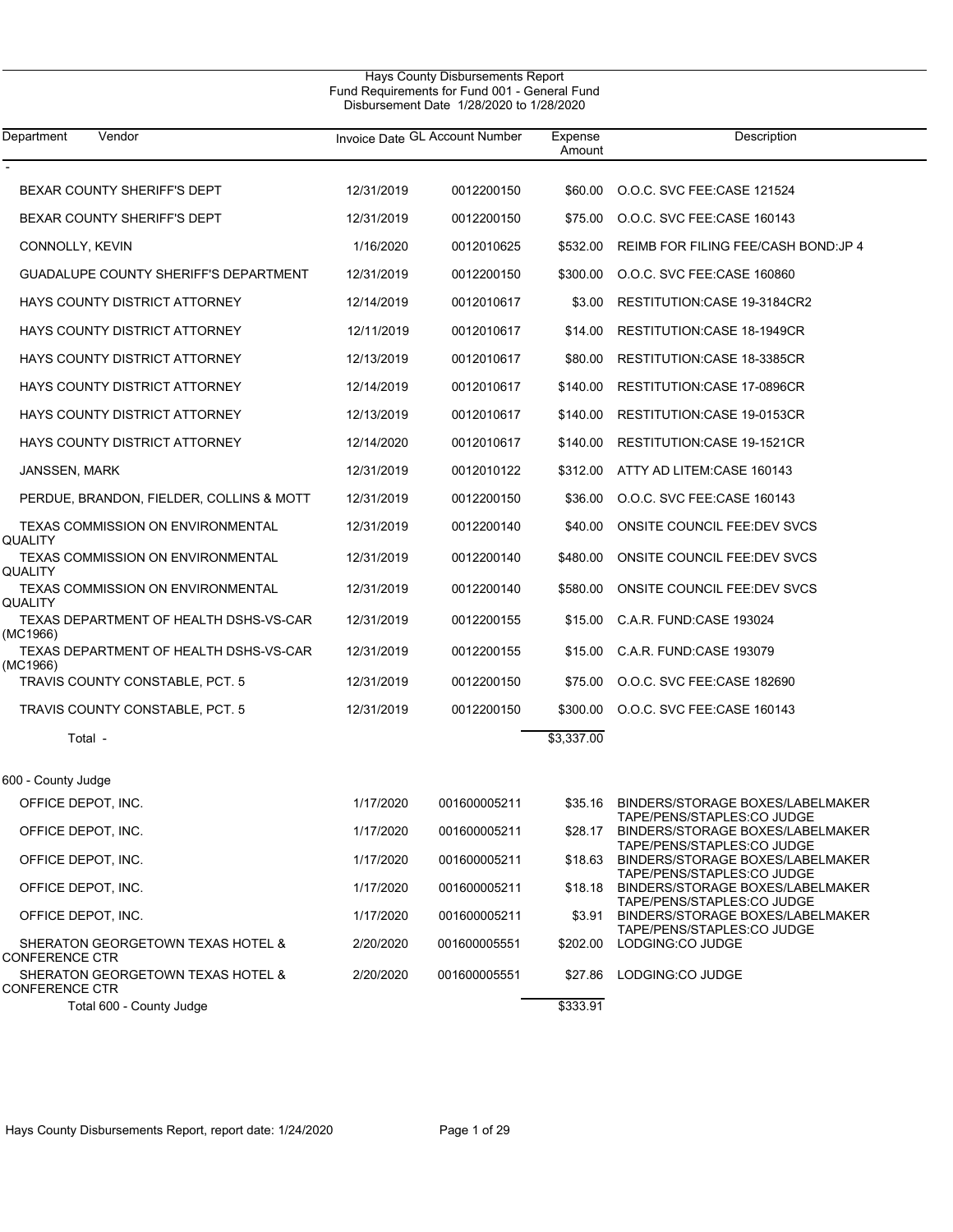| Hays County Disbursements Report              |
|-----------------------------------------------|
| Fund Requirements for Fund 001 - General Fund |
| Disbursement Date 1/28/2020 to 1/28/2020      |

L

| Department<br>Vendor                                        |           | Invoice Date GL Account Number | Expense<br>Amount | Description                                      |
|-------------------------------------------------------------|-----------|--------------------------------|-------------------|--------------------------------------------------|
| 601 - Commissioner Pct 1                                    |           |                                |                   |                                                  |
| <b>WEST PUBLISHING</b>                                      | 12/4/2019 | 001601005213                   |                   | \$77.00 TX LOCAL GOVERNMENT CODE 2020:COMM 1     |
| Total 601 - Commissioner Pct 1                              |           |                                | \$77.00           |                                                  |
| 602 - Commissioner Pct 2                                    |           |                                |                   |                                                  |
| <b>WEST PUBLISHING</b>                                      | 12/4/2019 | 001602005213                   |                   | \$154.00 TX LOCAL GOVERNMENT CODE 2020:COMM 2    |
| Total 602 - Commissioner Pct 2                              |           |                                | \$154.00          |                                                  |
| 607 - District Attorney                                     |           |                                |                   |                                                  |
| AT&T MOBILITY                                               | 1/2/2020  | 001607005489                   | \$156.96          | WIRELESS SVC:287025248275X01102020               |
| OFFICE DEPOT, INC.                                          | 1/17/2020 | 001607005211                   |                   | \$174.95 COPY PAPER:DA                           |
| TEJAS OFFICE PRODUCTS, INC.                                 | 1/14/2020 | 001607005211                   |                   | \$23.05 SELF INKING STAMP:DA                     |
| <b>TEXAS DISTRICT &amp; COUNTY ATTORNEYS</b><br>ASSOCIATION | 1/14/2020 | 001607005551                   | \$350.00          | REG FEE:DA                                       |
| <b>WEST PUBLISHING</b>                                      | 1/1/2020  | 001607005448                   |                   | \$1,634.26 DEC 19 INFO CHGS:DA                   |
| <b>WEST PUBLISHING</b>                                      | 1/4/2020  | 001607005213                   |                   | \$110.40 JAN 20 LIBRARY PLAN CHGS:DA             |
| Total 607 - District Attorney                               |           |                                | \$2,449.62        |                                                  |
| 608 - District Court                                        |           |                                |                   |                                                  |
| ADOPTION LAW FIRM OF TEXAS, P.C.                            |           | 12/26/2019 001608005440428     |                   | \$312.00 CPS:CAUSE 192507                        |
| ADOPTION LAW FIRM OF TEXAS, P.C.                            |           | 1/8/2020 001608005440407       |                   | \$210.00 CPS:CAUSE 191314                        |
| ADOPTION LAW FIRM OF TEXAS, P.C.                            |           | 12/26/2019 001608005440428     |                   | \$150.00 CPS:CAUSE 172460                        |
| ADOPTION LAW FIRM OF TEXAS, P.C.                            |           | 12/26/2019 001608005440453     | \$320.00          | CPS:CAUSE 192864                                 |
| ADOPTION LAW FIRM OF TEXAS, P.C.                            |           | 12/26/2019 001608005440422     | \$554.00          | <b>CPS:CAUSE 180826</b>                          |
| ADOPTION LAW FIRM OF TEXAS, P.C.                            |           | 12/26/2019 001608005440453     | \$300.00          | CPS:CAUSE 191912                                 |
| ADOPTION LAW FIRM OF TEXAS, P.C.                            |           | 12/26/2019 001608005440453     | \$458.00          | CPS:CAUSE 20180998                               |
| ADOPTION LAW FIRM OF TEXAS, P.C.                            |           | 12/26/2019 001608005440428     | \$300.00          | <b>CPS:CAUSE 182205</b>                          |
| ADOPTION LAW FIRM OF TEXAS, P.C.                            |           | 12/26/2019 001608005440407     |                   | \$150.00 CPS:CAUSE 190511                        |
| ADOPTION LAW FIRM OF TEXAS, P.C.                            |           | 12/30/2019 001608005440453     |                   | \$66.00 CPS:CAUSE 191822                         |
| ADOPTION LAW FIRM OF TEXAS, P.C.                            |           | 12/26/2020 001608005440407     |                   | \$100.00 CPS:CAUSE 190439                        |
| ADOPTION LAW FIRM OF TEXAS, P.C.                            |           | 12/30/2019 001608005440474     | \$202.00          | <b>CPS:CAUSE 191622</b>                          |
| ADOPTION LAW FIRM OF TEXAS, P.C.                            |           | 12/26/2019 001608005440474     |                   | \$316.00 CPS:CAUSE 190314                        |
| ANDREADIS, KLEON                                            |           | 12/12/2019 001608005440128     |                   | \$900.00 FEL:CR-19-0831E/CR-19-3083D/CR-17-0503D |
| AUSTIN PSYCHOLEGAL CONSULTING, PLLC                         |           | 1/6/2020 001608005304453       |                   | \$2,481.25 PSYCH EVAL:DIST CT                    |
| <b>BCC LANGUAGES LLC</b>                                    | 1/6/2020  | 001608005304                   |                   | \$150.00 INTERPRETING SVCS:DIST CT               |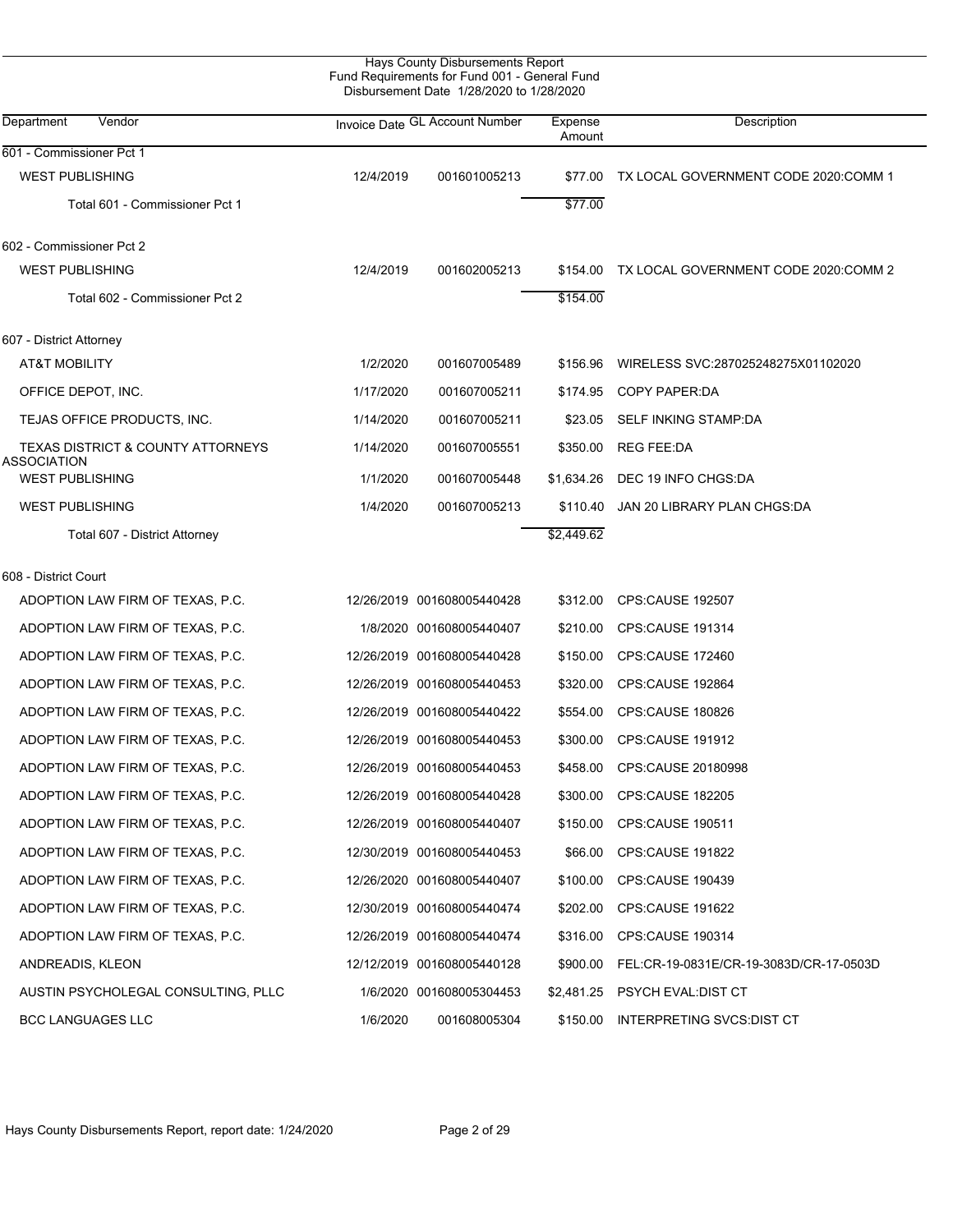| Department<br>Vendor               |           | Invoice Date GL Account Number | Expense<br>Amount | Description                                             |
|------------------------------------|-----------|--------------------------------|-------------------|---------------------------------------------------------|
| <b>BCC LANGUAGES LLC</b>           | 1/6/2020  | 001608005305                   | \$700.00          | <b>INTERPRETING SVCS:DIST CT</b>                        |
| BOVIK & MEREDITH, P.C.             |           | 12/18/2019 001608005440407     |                   | \$830.00 CPS:CAUSE 18-2105                              |
| <b>BROWN, KIMBEL</b>               |           | 12/19/2019 001608005440153     |                   | \$400.00 FEL:CR-19-1448E                                |
| CAINE, ROBERT                      |           | 12/12/2019 001608005440128     | \$1,342.09        | FEL:CR-17-0309D/18-1120D/19-                            |
| CAINE, ROBERT                      |           | 12/12/2019 001608005307453     | \$7.91            | 0434D/0662D/0435D/0218D<br>FEL:CR-17-0309D/18-1120D/19- |
| CAINE, ROBERT                      |           | 12/13/2019 001608005307428     |                   | 0434D/0662D/0435D/0218D<br>\$12.98 FEL:CR-18-0068D      |
| CAINE, ROBERT                      |           | 12/13/2019 001608005440128     |                   | \$1,787.02 FEL:CR-18-0068D                              |
| CAINE, ROBERT                      |           | 12/13/2019 001608005440128     |                   | \$2,160.00 FEL:CR-19-0641D                              |
| CANTU, M.D., P.A., ROBERT          |           | 1/7/2020 001608005304207       | \$1,000.00        | PSYCH EVAL/REPORT:DIST CT                               |
| CLIFT-WILLIAMS, PLLC, JANA         |           | 12/31/2019 001608005440474     | \$218.00          | CPS:CAUSE 18-2896                                       |
| CLIFT-WILLIAMS, PLLC, JANA         |           | 12/31/2019 001608005440407     | \$356.00          | CPS:CAUSE 18-2436                                       |
| CLIFT-WILLIAMS, PLLC, JANA         |           | 12/31/2019 001608005440453     | \$162.00          | CPS:CAUSE 19-2204                                       |
| CLIFT-WILLIAMS, PLLC, JANA         |           | 12/31/2019 001608005440474     | \$250.00          | CPS:CAUSE 19-0105                                       |
| CLIFT-WILLIAMS, PLLC, JANA         |           | 12/31/2019 001608005440428     | \$400.00          | CPS:CAUSE 18-2667                                       |
| CLIFT-WILLIAMS, PLLC, JANA         |           | 12/31/2019 001608005440422     | \$214.00          | CPS:CAUSE 19-0915                                       |
| CLIFT-WILLIAMS, PLLC, JANA         |           | 12/31/2019 001608005440453     | \$316.00          | CPS:CAUSE 2019-2814                                     |
| CLIFT-WILLIAMS, PLLC, JANA         |           | 12/31/2019 001608005440407     | \$226.00          | CPS:CAUSE 18-1470                                       |
| DANIELS LAW OFFICES, PLLC          |           | 1/17/2019 001608005307428      | \$30.00           | FEL:CR-15-0464                                          |
| DANIELS LAW OFFICES, PLLC          |           | 1/17/2019 001608005440128      | \$830.00          | FEL:CR-15-0464                                          |
| DANIELS LAW OFFICES, PLLC          |           | 12/20/2019 001608005307453     | \$10.00           | FEL:CR-19-0452E                                         |
| DANIELS LAW OFFICES, PLLC          |           | 12/20/2019 001608005440153     | \$735.00          | FEL:CR-19-0452E                                         |
| DANIELS LAW OFFICES, PLLC          |           | 1/24/2019 001608005440128      | \$625.00          | FEL:CR-16-0408D                                         |
| DANIELS LAW OFFICES, PLLC          |           | 12/19/2019 001608005307428     |                   | \$140.00 FEL-DIS:CR-17-0950E/FEL:CR-17-0412E            |
| DANIELS LAW OFFICES, PLLC          |           | 12/19/2019 001608005440128     |                   |                                                         |
| DANIELS LAW OFFICES, PLLC          |           | 12/10/2019 001608005307428     |                   | \$8.75 FEL:CR-11-0149                                   |
| DANIELS LAW OFFICES, PLLC          |           | 12/10/2019 001608005440128     | \$750.00          | FEL:CR-11-0149                                          |
| DUDLEY, TODD                       |           | 1/2/2020 001608005440128       |                   | \$4,400.00 FEL:CR-18-0165D/CR-18-0610D/CR-18-0611D      |
| GT DISTRIBUTORS, INC.              | 1/16/2020 | 001608005474                   | \$165.00          | UNIFORM SHIRT CARRIERS: DIST CT                         |
| GT DISTRIBUTORS, INC.              | 1/16/2020 | 001608005474                   | \$783.96          | UNIFORM SHIRT CARRIERS: DIST CT                         |
| HOLGATE, WILLARD                   |           | 12/13/2019 001608005307428     | \$37.45           | FEL:CR-19-0353D/CR-19-0354D                             |
| HOLGATE, WILLARD                   |           | 12/13/2019 001608005440128     | \$1,120.00        | FEL:CR-19-0353D/CR-19-0354D                             |
| JENKINS, ALZEBRA                   |           | 12/13/2019 001608005440428     | \$900.00          | FEL:CR-19-0937D                                         |
| LAW OFFICE OF CASE J. DARWIN, INC. |           | 12/19/2019 001608005307428     | \$40.00           | FEL:CR-16-0629D/17-0418D/1161D/1316D                    |
| LAW OFFICE OF CASE J. DARWIN, INC. |           | 12/19/2019 001608005440128     |                   | \$2,280.00 FEL:CR-16-0629D/17-0418D/1161D/1316D         |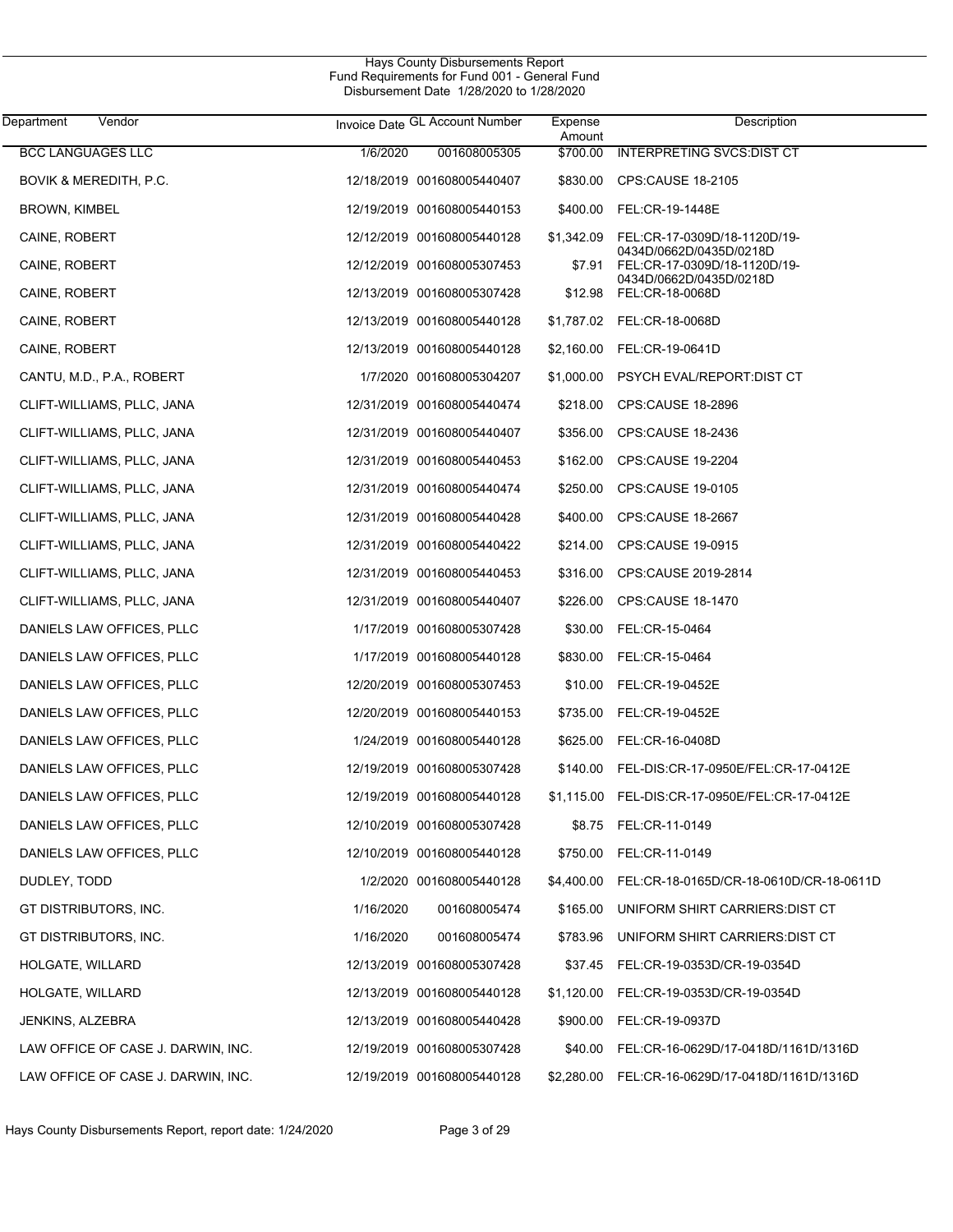| Department | Vendor                                  | Invoice Date GL Account Number | Expense<br>Amount | Description                                    |
|------------|-----------------------------------------|--------------------------------|-------------------|------------------------------------------------|
|            | LAW OFFICE OF CASE J. DARWIN, INC.      | 12/5/2019 001608005440128      |                   | \$792.00 FEL:CR-19-0540D                       |
|            | LAW OFFICE OF DOUGLAS J. KAPPMEYER      | 1/2/2020 001608005440474       |                   | \$150.00 CPS:CAUSE 19-2725                     |
|            | LAW OFFICE OF DOUGLAS J. KAPPMEYER      | 12/12/2019 001608005440453     |                   | \$250.00 CPS:CAUSE 19-2343                     |
|            | LAW OFFICE OF DOUGLAS J. KAPPMEYER      | 12/20/2019 001608005440453     |                   | \$150.00 CPS:CAUSE 19-0743                     |
|            | LAW OFFICE OF DOUGLAS J. KAPPMEYER      | 12/20/2019 001608005440407     |                   | \$150.00 CPS:CAUSE 19-0511                     |
|            | LAW OFFICE OF DOUGLAS J. KAPPMEYER      | 11/21/2019 001608005440407     |                   | \$60.00 CPS:CAUSE 190743                       |
|            | LAW OFFICE OF DOUGLAS J. KAPPMEYER      | 12/20/2019 001608005440474     |                   | \$150.00 CPS:CAUSE 19-0324                     |
|            | LAW OFFICE OF DOUGLAS J. KAPPMEYER      | 12/12/2019 001608005440428     |                   | \$150.00 CPS:CAUSE 19-1590                     |
|            | LAW OFFICE OF JENNIFER G. GONZALES PLLC | 12/20/2019 001608005440422     |                   | \$638.00 CPS:CAUSE 18-2447                     |
|            | LAW OFFICE OF JENNIFER G. GONZALES PLLC | 12/20/2019 001608005440474     |                   | \$96.00 CPS:CAUSE 19-1106                      |
|            | LAW OFFICE OF LOWELL S. KENDALL         | 12/5/2019 001608005440128      |                   | \$1,890.00 FEL:CR-18-0813B                     |
|            | LAW OFFICE OF LOWELL S. KENDALL         | 12/16/2019 001608005440153     |                   | \$1,750.00 FEL-DIS:CR-19-0132E/FEL:CR-19-2592E |
|            | LAW OFFICE OF MATTHEW R. MALDONADO      | 12/18/2019 001608005440128     |                   | \$900.00 FEL:CR-16-0408D                       |
|            | LAW OFFICE OF PHIANG ALDRICH, PLLC      | 1/2/2020 001608005440407       |                   | \$310.00 CPS:CAUSE 19-0308                     |
|            | LAW OFFICE OF PHIANG ALDRICH, PLLC      | 1/2/2020 001608005440122       |                   | \$410.00 CPS:CAUSE 19-0744                     |
|            | LAW OFFICE OF PHIANG ALDRICH, PLLC      | 1/2/2020 001608005440422       |                   | \$438.00 CPS:CAUSE 2019-2439                   |
|            | LAW OFFICE OF PHIANG ALDRICH, PLLC      | 1/2/2020 001608005440453       |                   | \$204.00 CPS:CAUSE 19-2204                     |
|            | LAW OFFICE OF PHIANG ALDRICH, PLLC      | 1/2/2020 001608005440407       | \$248.00          | CPS:CAUSE 19-0671                              |
|            | LAW OFFICE OF PHIANG ALDRICH, PLLC      | 1/2/2020 001608005440474       |                   | \$270.00 CPS:CAUSE 18-0730                     |
|            | LAW OFFICE OF PHIANG ALDRICH, PLLC      | 1/2/2020 001608005440407       | \$300.00          | CPS:CAUSE 19-0324                              |
|            | LAW OFFICE OF PHIANG ALDRICH, PLLC      | 1/2/2020 001608005440422       |                   | \$408.00 CPS:CAUSE 19-1273                     |
|            | LAW OFFICE OF PHIANG ALDRICH, PLLC      | 1/2/2020 001608005440428       |                   | \$408.00 CPS:CAUSE 19-2447                     |
|            | LAW OFFICE OF PHIANG ALDRICH, PLLC      | 1/2/2020 001608005440428       |                   | \$228.00 CPS:CAUSE 18-0683                     |
|            | LAW OFFICE OF PHIANG ALDRICH, PLLC      | 1/2/2020 001608005440453       | \$150.00          | <b>CPS:CAUSE 18-1542</b>                       |
|            | LAW OFFICE OF PHIANG ALDRICH, PLLC      | 1/2/2020 001608005440422       | \$158.00          | CPS:CAUSE 2018-2521                            |
|            | LAW OFFICE OF PHIANG ALDRICH, PLLC      | 1/2/2020 001608005440474       | \$410.00          | CPS:CAUSE 18-2321                              |
|            | LAW OFFICE OF PHIANG ALDRICH, PLLC      | 1/2/2020 001608005440428       | \$1,237.06        | CPS:CAUSE 18-2732                              |
|            | LAW OFFICE OF PHIANG ALDRICH, PLLC      | 1/2/2020 001608005440407       | \$260.00          | CPS:CAUSE 19-1159                              |
|            | LAW OFFICE OF PHIANG ALDRICH, PLLC      | 1/2/2020 001608005440428       | \$150.00          | CPS:CAUSE 18-2046                              |
|            | LAW OFFICE OF PHIANG ALDRICH, PLLC      | 1/2/2020 001608005440428       | \$462.00          | CPS:CAUSE 19-2752                              |
|            | LAW OFFICE OF PHIANG ALDRICH, PLLC      | 1/2/2020 001608005440474       | \$254.00          | CPS:CAUSE 18-1412                              |
|            | LAW OFFICE OF PHIANG ALDRICH, PLLC      | 1/2/2020 001608005440407       | \$218.00          | CPS:CAUSE 19-0144                              |
|            | LAW OFFICE OF PHIANG ALDRICH, PLLC      | 1/2/2020 001608005440422       | \$422.00          | CPS:CAUSE 18-0600                              |
|            | LAW OFFICE OF PHIANG ALDRICH, PLLC      | 1/2/2020 001608005440474       | \$150.00          | CPS:CAUSE 18-2012                              |
|            |                                         |                                |                   |                                                |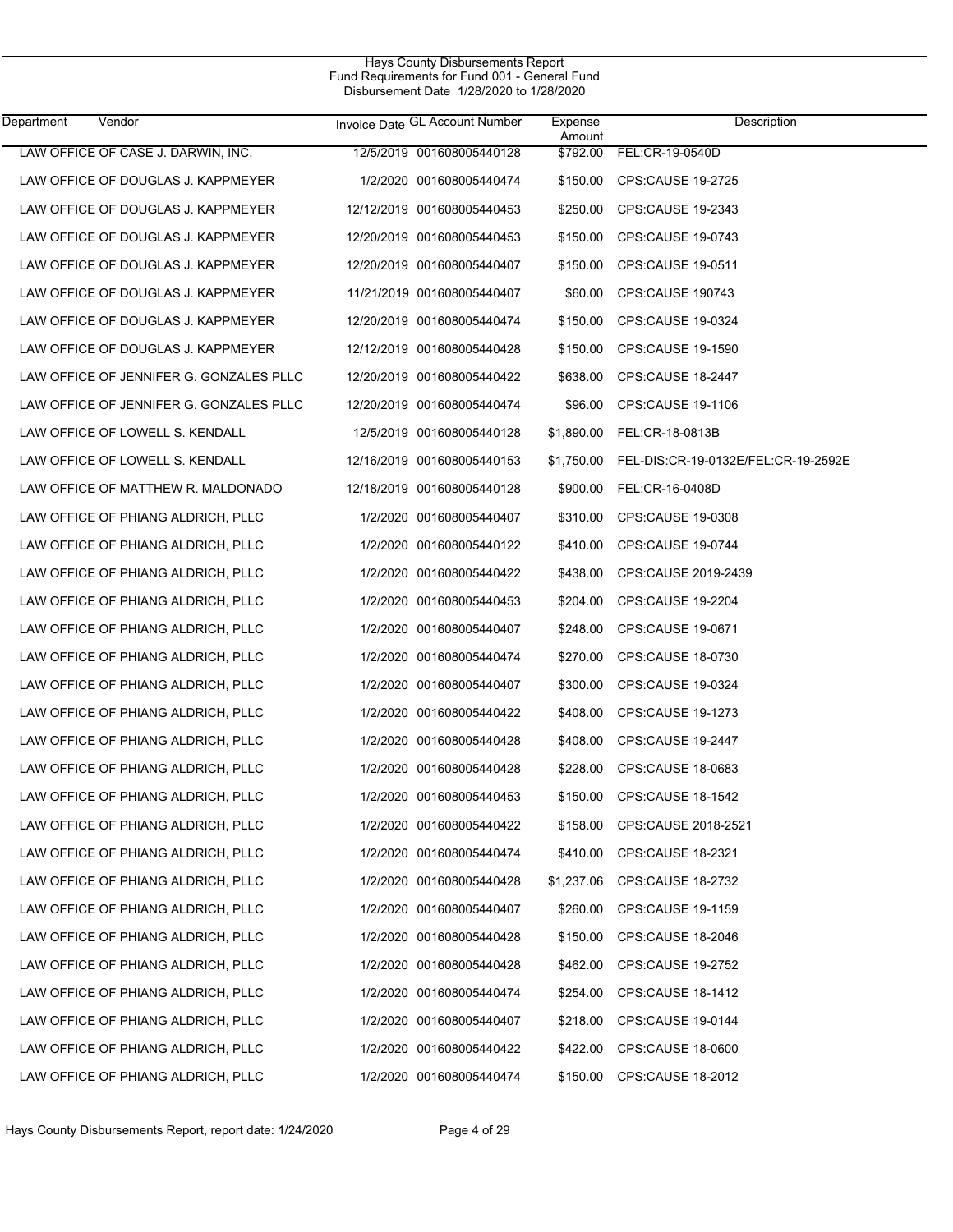| Department<br>Vendor                            |            | Invoice Date GL Account Number | Expense<br>Amount | Description                                              |
|-------------------------------------------------|------------|--------------------------------|-------------------|----------------------------------------------------------|
| <b>LAW OFFICE OF RICK VESTAL</b>                |            | 12/22/2019 001608005440128     | \$1,440.00        | FEL:CR-19-0925D                                          |
| LAW OFFICE OF RICK VESTAL                       |            | 12/22/2019 001608005440122     | \$850.00          | FEL:CR-19-0808A                                          |
| LAW OFFICE OF RICK VESTAL                       |            | 12/19/2019 001608005440122     | \$1,350.00        | FEL:CR-18-1335A                                          |
| LAW OFFICES OF MARI GARZA & LYNN PEACH,<br>PLLC |            | 1/6/2020 001608005440407       | \$714.00          | CPS:CAUSE 04-1236                                        |
| MCCORMACK, DAN                                  |            | 12/19/2019 001608005440422     | \$150.00          | CPS:CAUSE 17-1500                                        |
| MCCORMACK, CLIFF                                |            | 12/4/2019 001608005440422      | \$200.00          | CPS:CAUSE 19-1526                                        |
| MCCORMACK, CLIFF                                |            | 12/20/2019 001608005440428     | \$310.00          | CPS:CAUSE 19-2974                                        |
| MCRAE, LELAND                                   |            | 1/2/2020 001608005440122       | \$1,000.00        | FEL:CR-19-0119A/CR-19-0125A                              |
| MCRAE, LELAND                                   |            | 12/5/2019 001608005440128      | \$2,000.00        | FEL:CR-19-0600D/CR-19-2179D                              |
| MILLS, DANIEL                                   | 11/5/2019  | 001608005305                   | \$17.67           | VISITING JUDGE MEALS/MILEAGE REIMB:DIST CT               |
| MILLS, DANIEL                                   | 11/5/2019  | 001608005305                   | \$54.06           | VISITING JUDGE MEALS/MILEAGE REIMB:DIST CT               |
| MILLS, DANIEL                                   | 10/11/2019 | 001608005305                   | \$32.64           | VISITING JUDGE MEALS/MILEAGE REIMB:DIST CT               |
| MILLS, DANIEL                                   | 10/11/2019 | 001608005305                   |                   | \$162.17 VISITING JUDGE MEALS/MILEAGE REIMB:DIST CT      |
| NICHOLS, MATTHEW                                |            | 12/19/2019 001608005440128     | \$900.00          | FEL:CR-18-0158D                                          |
| OFFICE DEPOT, INC.                              | 1/4/2020   | 001608005211                   | \$7.69            | <b>ENVELOPES: DIST CT</b>                                |
| OFFICE DEPOT, INC.                              | 1/6/2020   | 001608005211                   | \$8.71            | DESK CALENDAR: DIST CT                                   |
| OFFICE DEPOT, INC.                              | 1/6/2020   | 001608005211                   | \$29.99           | WALL CALENDAR/ENVELOPES/INDEX<br>DIVIDERS/PAPER:DIST CT  |
| OFFICE DEPOT, INC.                              | 1/9/2020   | 001608005211                   | \$20.26           | AA BATTERIES: DIST CT                                    |
| OFFICE DEPOT, INC.                              | 1/6/2020   | 001608005211                   | \$2.67            | WALL CALENDAR/ENVELOPES/INDEX<br>DIVIDERS/PAPER: DIST CT |
| OFFICE DEPOT, INC.                              | 1/6/2020   | 001608005211                   | \$15.19           | WALL CALENDAR/ENVELOPES/INDEX<br>DIVIDERS/PAPER:DIST CT  |
| OFFICE DEPOT, INC.                              | 1/6/2020   | 001608005211                   | \$2.24            | WALL CALENDAR/ENVELOPES/INDEX<br>DIVIDERS/PAPER: DIST CT |
| PARASH, W.                                      |            | 12/19/2019 001608005440128     | \$750.00          | FEL:CR-16-0337D                                          |
| PEPLINSKI, JAMES                                |            | 12/27/2019 001608005440428     |                   | \$10,800.00 CPS:CAUSE 18-1542                            |
| RICOH USA, INC.                                 | 1/7/2020   | 001608005473                   | \$275.00          | JAN 20 LEASE: 1009769A25                                 |
| ROSEN, ERIC                                     |            | 9/11/2019 001608005440153      |                   | \$2,300.00 FEL:CR-18-0977E                               |
| SHULMAN, MICHAEL                                |            | 12/5/2019 001608005440128      | \$1,300.00        | FEL:CR-19-0078D                                          |
| THORNE, PH.D, PLLC, STEPHEN                     |            | 1/2/2020 001608005304022       | \$1,806.00        | PSYCH EVAL:CR-16-0994A                                   |
| THORNE, PH.D, PLLC, STEPHEN                     |            | 1/2/2020 001608005307428       | \$2,500.00        | PSYCH EVAL:CR-18-0510D                                   |
| WILHELM LAW FIRM, PLLC                          |            | 12/30/2019 001608005440453     | \$190.00          | CPS:CAUSE 2019-0381                                      |
| WILHELM LAW FIRM, PLLC                          |            | 12/30/2019 001608005440428     | \$1,030.00        | CPS:CAUSE 19-1296                                        |
| WILHELM LAW FIRM, PLLC                          |            | 12/30/2019 001608005440474     | \$190.00          | CPS:CAUSE 2018-2896                                      |
| WILHELM LAW FIRM, PLLC                          |            | 12/30/2019 001608005440422     | \$270.00          | CPS:CAUSE 2017-0584                                      |
| WILHELM LAW FIRM, PLLC                          |            | 12/30/2019 001608005440407     | \$660.00          | CPS:CAUSE 2019-0745                                      |
| WILHELM LAW FIRM, PLLC                          |            | 12/30/2019 001608005440474     |                   | \$150.00 CPS:CAUSE 2019-2081                             |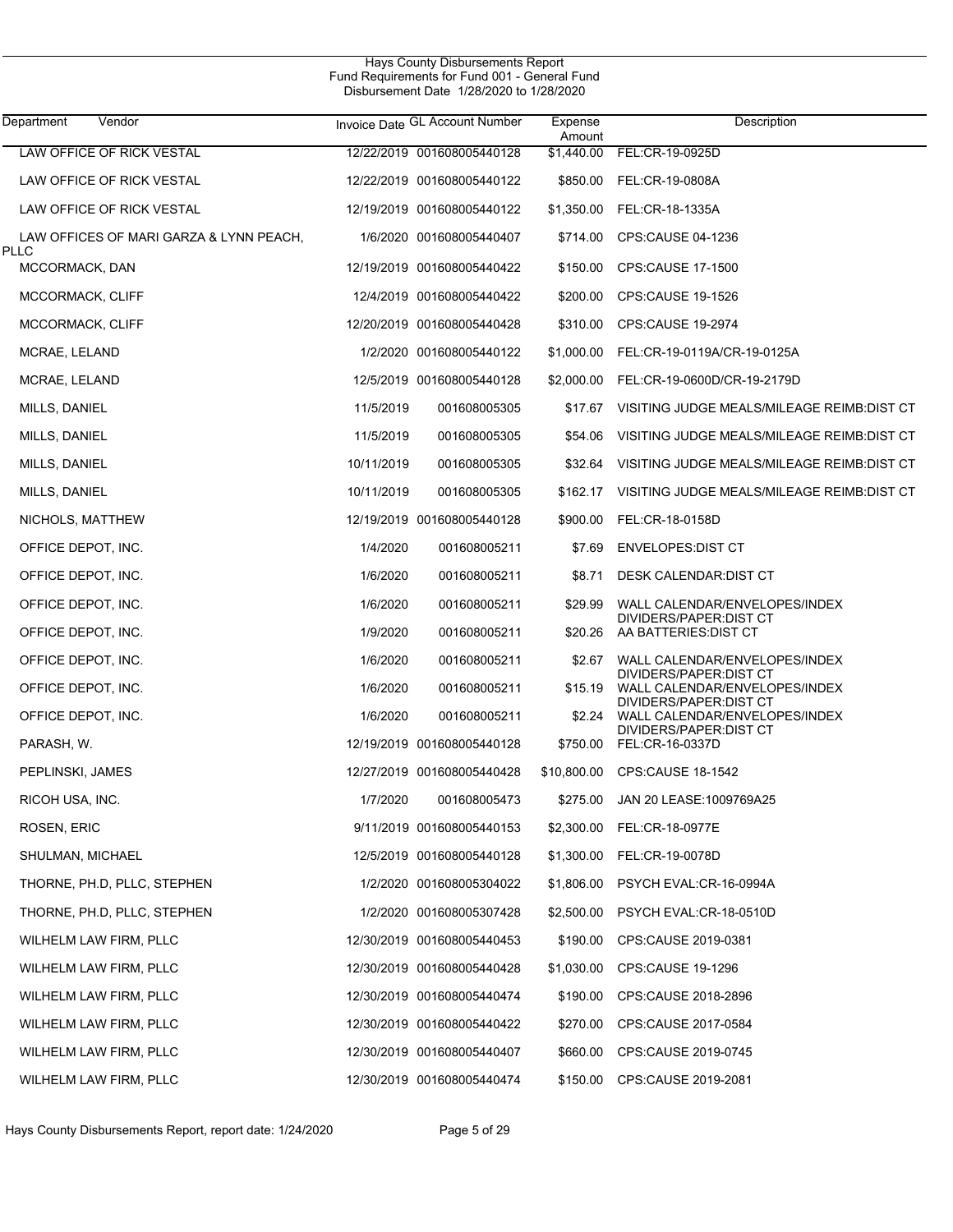|                                  |           | Hays County Disbursements Report<br>Fund Requirements for Fund 001 - General Fund<br>Disbursement Date 1/28/2020 to 1/28/2020 |                   |                                                                 |  |
|----------------------------------|-----------|-------------------------------------------------------------------------------------------------------------------------------|-------------------|-----------------------------------------------------------------|--|
| Department<br>Vendor             |           | Invoice Date GL Account Number                                                                                                | Expense<br>Amount | Description                                                     |  |
| <b>WILHELM LAW FIRM, PLLC</b>    |           | 12/30/2019 001608005440428                                                                                                    | \$150.00          | <b>CPS:CAUSE 18-2811</b>                                        |  |
| Total 608 - District Court       |           |                                                                                                                               | \$77,180.76       |                                                                 |  |
| 609 - District Clerk             |           |                                                                                                                               |                   |                                                                 |  |
| LASER SERVICE USA, INC.          | 1/16/2020 | 001609005211                                                                                                                  | \$49.00           | IMAGING DRUM/TONER CARTRIDGE: DIST CLK                          |  |
| LASER SERVICE USA, INC.          | 1/16/2020 | 001609005211                                                                                                                  | \$99.00           | IMAGING DRUM/TONER CARTRIDGE: DIST CLK                          |  |
| OFFICE DEPOT, INC.               | 1/17/2020 | 001609005211                                                                                                                  | \$17.65           | ENVELOPES/PENCIL                                                |  |
| OFFICE DEPOT, INC.               | 1/17/2020 | 001609005211                                                                                                                  | \$66.68           | POUCHES/TAPE/LABELS/PENS:DIST CLK<br>ENVELOPES/PENCIL           |  |
| OFFICE DEPOT, INC.               | 1/17/2020 | 001609005211                                                                                                                  | \$5.75            | POUCHES/TAPE/LABELS/PENS:DIST CLK<br>ENVELOPES/PENCIL           |  |
| OFFICE DEPOT, INC.               | 1/17/2020 | 001609005211                                                                                                                  | \$7.15            | POUCHES/TAPE/LABELS/PENS: DIST CLK<br><b>ENVELOPES/PENCIL</b>   |  |
| OFFICE DEPOT, INC.               | 1/17/2020 | 001609005211                                                                                                                  | \$40.56           | POUCHES/TAPE/LABELS/PENS:DIST CLK<br>ENVELOPES/PENCIL           |  |
| OFFICE DEPOT, INC.               | 1/15/2020 | 001609005211                                                                                                                  | \$26.95           | POUCHES/TAPE/LABELS/PENS: DIST CLK<br>OFFICE SUPPLIES: DIST CLK |  |
| OFFICE DEPOT, INC.               | 1/15/2020 | 001609005211                                                                                                                  | \$5.39            | OFFICE SUPPLIES: DIST CLK                                       |  |
| OFFICE DEPOT, INC.               | 1/15/2020 | 001609005211                                                                                                                  | \$7.90            | OFFICE SUPPLIES: DIST CLK                                       |  |
| OFFICE DEPOT, INC.               | 1/15/2020 | 001609005211                                                                                                                  | \$3.72            | OFFICE SUPPLIES: DIST CLK                                       |  |
| OFFICE DEPOT, INC.               | 1/15/2020 | 001609005211                                                                                                                  | \$2.91            | OFFICE SUPPLIES: DIST CLK                                       |  |
| OFFICE DEPOT, INC.               | 1/15/2020 | 001609005211                                                                                                                  | \$174.95          | OFFICE SUPPLIES: DIST CLK                                       |  |
| OFFICE DEPOT, INC.               | 1/15/2020 | 001609005211                                                                                                                  | \$9.82            | OFFICE SUPPLIES: DIST CLK                                       |  |
| OFFICE DEPOT, INC.               | 1/15/2020 | 001609005211                                                                                                                  | \$5.61            | OFFICE SUPPLIES: DIST CLK                                       |  |
| OFFICE DEPOT, INC.               | 1/15/2020 | 001609005211                                                                                                                  | \$2.88            | OFFICE SUPPLIES: DIST CLK                                       |  |
| OFFICE DEPOT, INC.               | 1/15/2020 | 001609005211                                                                                                                  | \$27.50           | OFFICE SUPPLIES: DIST CLK                                       |  |
| Total 609 - District Clerk       |           |                                                                                                                               | \$553.42          |                                                                 |  |
| 612 - County Courts at Law       |           |                                                                                                                               |                   |                                                                 |  |
| RICOH USA, INC.                  | 1/7/2020  | 001612005473                                                                                                                  | \$55.54           | JAN 20 LEASE: 1009769A29                                        |  |
| RICOH USA, INC.                  | 1/7/2020  | 001612005473                                                                                                                  | \$152.45          | JAN 20 LEASE: 1009769A29                                        |  |
| Total 612 - County Courts at Law |           |                                                                                                                               | \$207.99          |                                                                 |  |
| 614 - General Counsel            |           |                                                                                                                               |                   |                                                                 |  |
| ANDERSON, DEBRA                  | 1/16/2020 | 001614005212                                                                                                                  | \$6.85            | REIMB FOR POSTAGE: GEN COUNS                                    |  |
| <b>CENTURYLINK</b>               | 1/13/2020 | 001614005489                                                                                                                  | \$33.34           | <b>FAX LINE:GEN COUNS</b>                                       |  |
| RICOH USA, INC.                  | 1/7/2020  | 001614005473                                                                                                                  | \$144.95          | JAN 20 LEASE: 1009769A29                                        |  |
| WEST PUBLISHING                  | 1/1/2020  | 001614005448                                                                                                                  |                   | \$116.74 DEC 19 INFO CHGS:GEN COUNS                             |  |
| Total 614 - General Counsel      |           |                                                                                                                               | \$301.88          |                                                                 |  |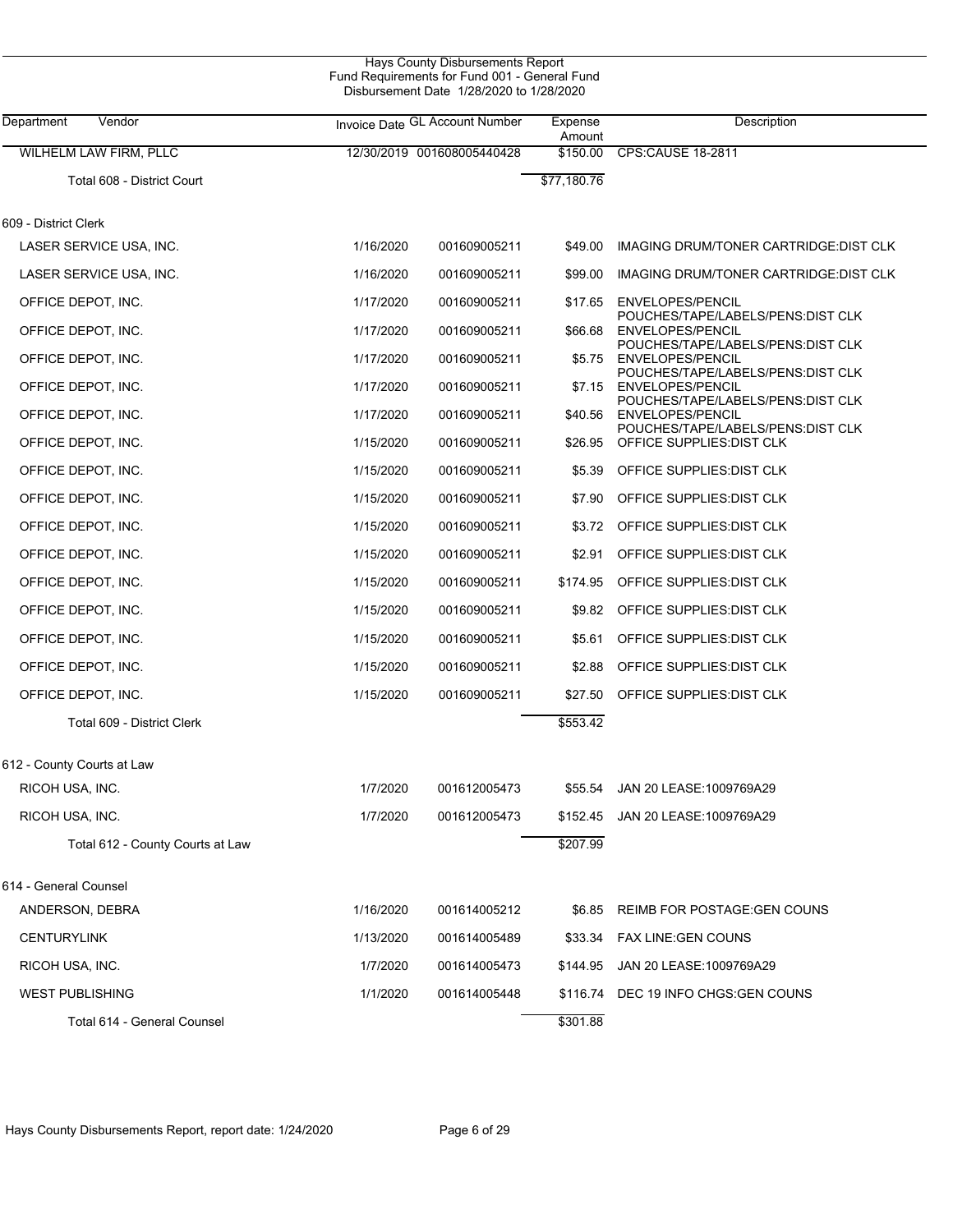| Department<br>Vendor                |            | Invoice Date GL Account Number | Expense<br>Amount | Description                                                |
|-------------------------------------|------------|--------------------------------|-------------------|------------------------------------------------------------|
| 617 - County Clerk                  |            |                                |                   |                                                            |
| DEPARTMENT OF STATE HEALTH SERVICES |            | 12/6/2019 001617004401617      | \$122.61          | NOV 19 REMOTE BIRTH ACCESS:CO CLK                          |
| OFFICE DEPOT, INC.                  | 1/10/2020  | 001617005211                   |                   | \$279.92 OFFICE SUPPLIES:CO CLK                            |
| OFFICE DEPOT, INC.                  | 1/10/2020  | 001617005211                   |                   | \$11.58 OFFICE SUPPLIES:CO CLK                             |
| OFFICE DEPOT, INC.                  | 1/10/2020  | 001617005211                   |                   | \$20.12 OFFICE SUPPLIES:CO CLK                             |
| OFFICE DEPOT, INC.                  | 1/10/2020  | 001617005211                   | \$67.16           | OFFICE SUPPLIES:CO CLK                                     |
| OFFICE DEPOT, INC.                  | 1/10/2020  | 001617005211                   | \$6.50            | OFFICE SUPPLIES:CO CLK                                     |
| OFFICE DEPOT, INC.                  | 1/10/2020  | 001617005211                   | \$16.38           | OFFICE SUPPLIES:CO CLK                                     |
| OFFICE DEPOT, INC.                  | 1/10/2020  | 001617005211                   | \$8.29            | FINGERTIP GRIPS:CO CLK                                     |
| OFFICE DEPOT, INC.                  | 1/10/2020  | 001617005211                   | \$17.02           | OFFICE SUPPLIES:CO CLK                                     |
| OFFICE DEPOT, INC.                  | 1/10/2020  | 001617005211                   |                   | \$11.22 OFFICE SUPPLIES:CO CLK                             |
| OFFICE DEPOT, INC.                  | 1/10/2020  | 001617005211                   | \$32.34           | OFFICE SUPPLIES:CO CLK                                     |
| OFFICE DEPOT, INC.                  | 1/10/2020  | 001617005211                   | \$4.10            | OFFICE SUPPLIES:CO CLK                                     |
| TEXAS ASSOCIATION OF COUNTIES       | 2/6/2020   | 001617005551                   | \$200.00          | REG FEE:CO CLK                                             |
| TEXAS ASSOCIATION OF COUNTIES       | 2/6/2020   | 001617005551                   | \$200.00          | REG FEE:CO CLK                                             |
| ULINE, INC.                         | 12/23/2019 | 001617005211                   | \$360.00          | THERMAL LABELS:CO CLK                                      |
| ULINE, INC.                         | 12/23/2019 | 001617005211                   | \$27.83           | THERMAL LABELS:CO CLK                                      |
| Total 617 - County Clerk            |            |                                | \$1,385.07        |                                                            |
| 618 - Sheriff                       |            |                                |                   |                                                            |
| ADVANCE AUTO PARTS                  | 1/3/2020   | 001618005413                   |                   | \$147.18 SHOP TOWELS:SHER                                  |
| ADVANCE AUTO PARTS                  | 1/3/2020   | 001618005413                   | \$45.20           | <b>KEY FOB CASES:SHER</b>                                  |
| ADVANCE AUTO PARTS                  | 1/8/2020   | 001618005413                   | \$93.46           | TRANSMISSION LINES/HUB ASSEMBLY/BRAKE                      |
| ADVANCE AUTO PARTS                  | 1/8/2020   | 001618005413                   | \$223.56          | LIGHT SWITCH:SHER<br>TRANSMISSION LINES/HUB ASSEMBLY/BRAKE |
| ADVANCE AUTO PARTS                  | 1/8/2020   | 001618005413                   | \$22.13           | LIGHT SWITCH:SHER<br>TRANSMISSION LINES/HUB ASSEMBLY/BRAKE |
| ADVANCE AUTO PARTS                  | 1/6/2020   | 001618005413                   | \$51.99           | LIGHT SWITCH:SHER<br>BRAKE PAD/ROTORS/TUNE-UP GREASE:SHER  |
| ADVANCE AUTO PARTS                  | 1/10/2020  | 001618005413                   | \$14.75           | BRAKE PADS/AIR CHARGE TEMP SENSOR/OIL                      |
| ADVANCE AUTO PARTS                  | 1/8/2020   | 001618005413                   | \$15.47           | PRESSURE SWITCH:SHER<br><b>ENGINE MOUNT:SHER</b>           |
| ADVANCE AUTO PARTS                  | 1/3/2020   | 001618005413                   | \$61.76           | <b>KEY FOB/CASE:SHER</b>                                   |
| ADVANCE AUTO PARTS                  | 1/3/2020   | 001618005413                   | \$11.30           | <b>KEY FOB/CASE:SHER</b>                                   |
| ADVANCE AUTO PARTS                  | 1/3/2020   | 001618005413                   | \$6.00            | <b>KEY FOB/CASE:SHER</b>                                   |
| ADVANCE AUTO PARTS                  | 1/8/2020   | 001618005413                   | \$44.12           | THREADLOCKERS:SHER                                         |
| ADVANCE AUTO PARTS                  | 1/6/2020   | 001618005413                   | \$140.78          | BRAKE PAD/ROTORS/TUNE-UP GREASE:SHER                       |
| ADVANCE AUTO PARTS                  | 1/6/2020   | 001618005413                   | \$7.07            | BRAKE PAD/ROTORS/TUNE-UP GREASE:SHER                       |
| ADVANCE AUTO PARTS                  | 1/8/2020   | 001618005413                   | \$77.07           | ENGINE OIL COOLER HOSE KIT:SHER                            |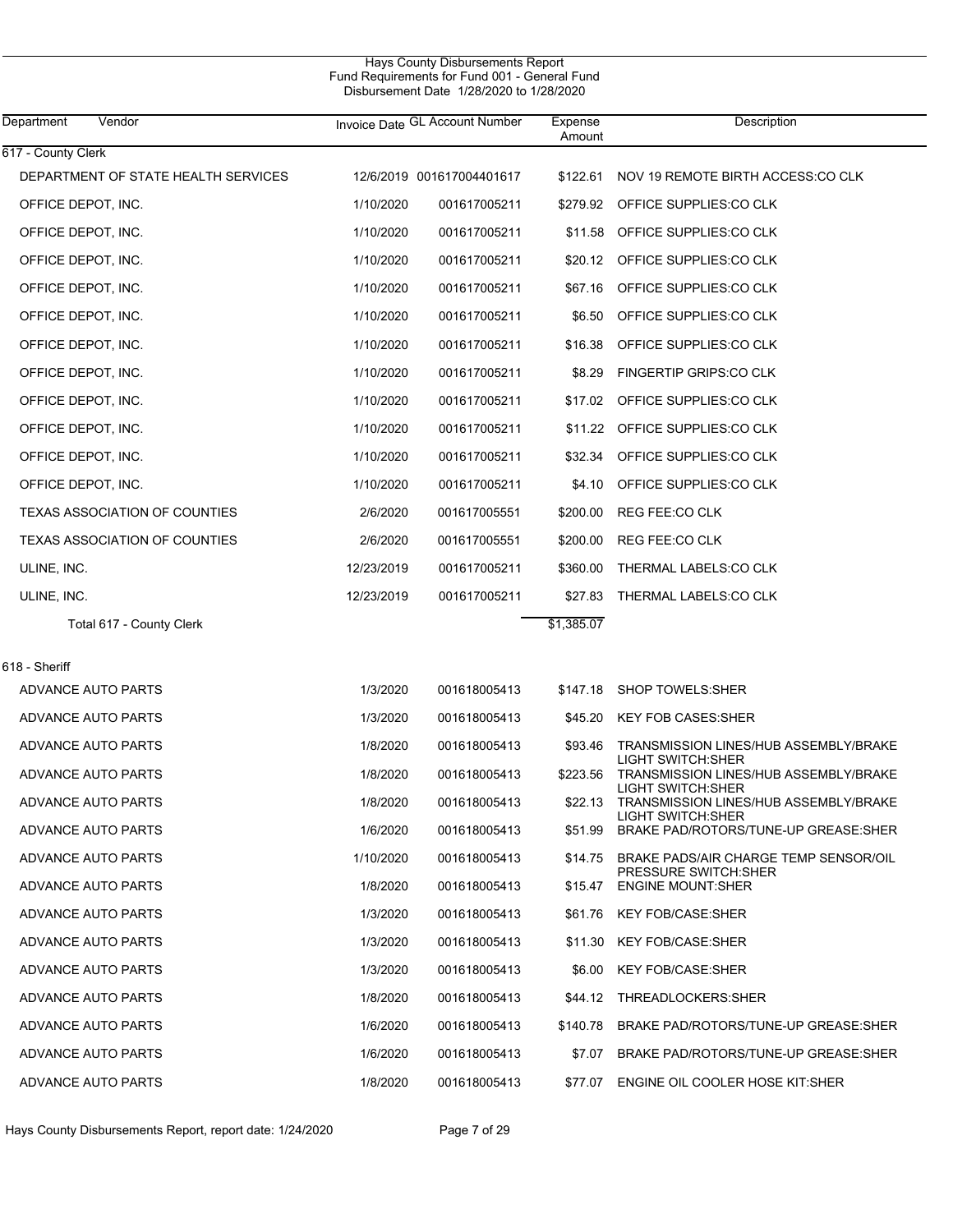L

| Vendor<br>Department             |            | Invoice Date GL Account Number | Expense<br>Amount | Description                                                          |
|----------------------------------|------------|--------------------------------|-------------------|----------------------------------------------------------------------|
| <b>ADVANCE AUTO PARTS</b>        | 1/7/2020   | 001618005413                   | \$139.31          | <b>ENGINE MOUNT:SHER</b>                                             |
| ADVANCE AUTO PARTS               | 1/10/2020  | 001618005413                   | \$40.29           | BRAKE PADS/AIR CHARGE TEMP SENSOR/OIL                                |
| ADVANCE AUTO PARTS               | 1/10/2020  | 001618005413                   | \$32.79           | <b>PRESSURE SWITCH:SHER</b><br>BRAKE PADS/AIR CHARGE TEMP SENSOR/OIL |
| AMAZON CAPITAL SERVICES          | 1/14/2020  | 001618005202                   | $(\$179.99)$      | <b>PRESSURE SWITCH:SHER</b><br>RETURN PORTABLE HARD DRIVE: SHER      |
| <b>AMAZON CAPITAL SERVICES</b>   | 1/13/2020  | 001618035207                   | \$299.99          | SANDBLAST CABINET/GLOVES/NOZZLES: JAIL                               |
| BOB BARKER COMPANY, INC.         | 1/16/2020  | 001618035474                   | \$53.17           | UNIFORM SHIRTS/EMBROIDERY: JAIL                                      |
| <b>BOB BARKER COMPANY, INC.</b>  | 1/16/2020  | 001618035474                   | \$51.99           | UNIFORM SHIRTS/EMBROIDERY: JAIL                                      |
| <b>CARD SERVICE CENTER</b>       | 1/10/2020  | 001618005551                   | \$30.00           | NAED RETEST FEE:SHER                                                 |
| <b>CARD SERVICE CENTER</b>       | 1/10/2020  | 001618005551                   | \$325.00          | <b>REG FEE:SHER</b>                                                  |
| <b>CARD SERVICE CENTER</b>       | 1/10/2020  | 001618005551                   | \$30.00           | IAED RETEST FEE:SHER                                                 |
| <b>CARD SERVICE CENTER</b>       | 1/10/2020  | 001618005551                   | \$30.00           | IAED RETEST FEE:SHER                                                 |
| <b>CARD SERVICE CENTER</b>       | 1/10/2020  | 001618005551                   | \$30.00           | <b>NAED RETEST FEE:SHER</b>                                          |
| <b>CARD SERVICE CENTER</b>       | 1/10/2020  | 001618005551                   | \$220.80          | LODGING:SHER                                                         |
| <b>CARD SERVICE CENTER</b>       | 1/10/2020  | 001618005551                   | \$30.00           | NAED RETEST FEE:SHER                                                 |
| GALLS, LLC                       | 12/27/2019 | 001618035474                   | \$63.00           | <b>UNIFORM PANTS: JAIL</b>                                           |
| GALLS, LLC                       | 12/27/2019 | 001618035474                   | \$10.95           | <b>UNIFORM PANTS: JAIL</b>                                           |
| HOCKER, INC.                     |            | 1/8/2020 001618005717400       | \$1,777.25        | LABINO NOVA TORCH LED KIT:SHER                                       |
| HOCKER, INC.                     |            | 1/8/2020 001618005717400       | \$32.81           | LABINO NOVA TORCH LED KIT:SHER                                       |
| <b>HOLT CAT</b>                  | 1/7/2020   | 001618035411                   | \$1,280.00        | ANNUAL GENERATOR MTC: JAIL                                           |
| <b>HOLT CAT</b>                  | 1/7/2020   | 001618035411                   | \$1,523.85        | ANNUAL GENERATOR MTC: JAIL                                           |
| LABATT FOOD SERVICE, LLC         | 1/7/2020   | 001618035232                   | \$1,764.78        | FOOD:JAIL                                                            |
| NARDIS PUBLIC SAFETY             | 1/7/2020   | 001618035474                   |                   | \$31.50 ALTERATIONS: JAIL                                            |
| OFFICE DEPOT, INC.               | 1/17/2020  | 001618035211                   | \$8.98            | COPY PAPER/FOLDERS/TAPE<br>DISPENSER/TAPE/PENS: JAIL                 |
| OFFICE DEPOT, INC.               | 1/17/2020  | 001618035211                   | \$1.47            | COPY PAPER/FOLDERS/TAPE<br>DISPENSER/TAPE/PENS:JAIL                  |
| OFFICE DEPOT, INC.               | 1/17/2020  | 001618035211                   |                   | \$7.15 COPY PAPER/FOLDERS/TAPE<br>DISPENSER/TAPE/PENS: JAIL          |
| OFFICE DEPOT, INC.               | 1/17/2020  | 001618035211                   |                   | \$9.94 COPY PAPER/FOLDERS/TAPE<br>DISPENSER/TAPE/PENS: JAIL          |
| OFFICE DEPOT, INC.               | 1/17/2020  | 001618035211                   | \$131.96          | COPY PAPER/FOLDERS/TAPE<br>DISPENSER/TAPE/PENS:JAIL                  |
| OFFICE DEPOT, INC.               | 1/17/2020  | 001618005211                   | \$98.97           | DOCUHOLDER/COPY PAPER/FILTER<br>SCREEN: SHER                         |
| OFFICE DEPOT, INC.               | 1/17/2020  | 001618005211                   | \$86.94           | DOCUHOLDER/COPY PAPER/FILTER<br>SCREEN: SHER                         |
| OFFICE DEPOT, INC.               | 1/17/2020  | 001618005211                   | \$2.46            | DOCUHOLDER/COPY PAPER/FILTER<br>SCREEN: SHER                         |
| OFFICE DEPOT, INC.               | 1/14/2020  | 001618035211                   | \$62.97           | SELF INKING STAMPS: JAIL                                             |
| SAN MARCOS HAYS COUNTY EMS, INC. | 1/10/2020  | 001618005551                   | \$300.00          | <b>REG FEE:SHER</b>                                                  |
| SAN MARCOS HAYS COUNTY EMS, INC. | 1/10/2020  | 001618005551                   | \$300.00          | <b>REG FEE:SHER</b>                                                  |
| TIME WARNER CABLE                | 1/13/2020  | 001618005489                   |                   | \$137.65 CABLE TV:SHER                                               |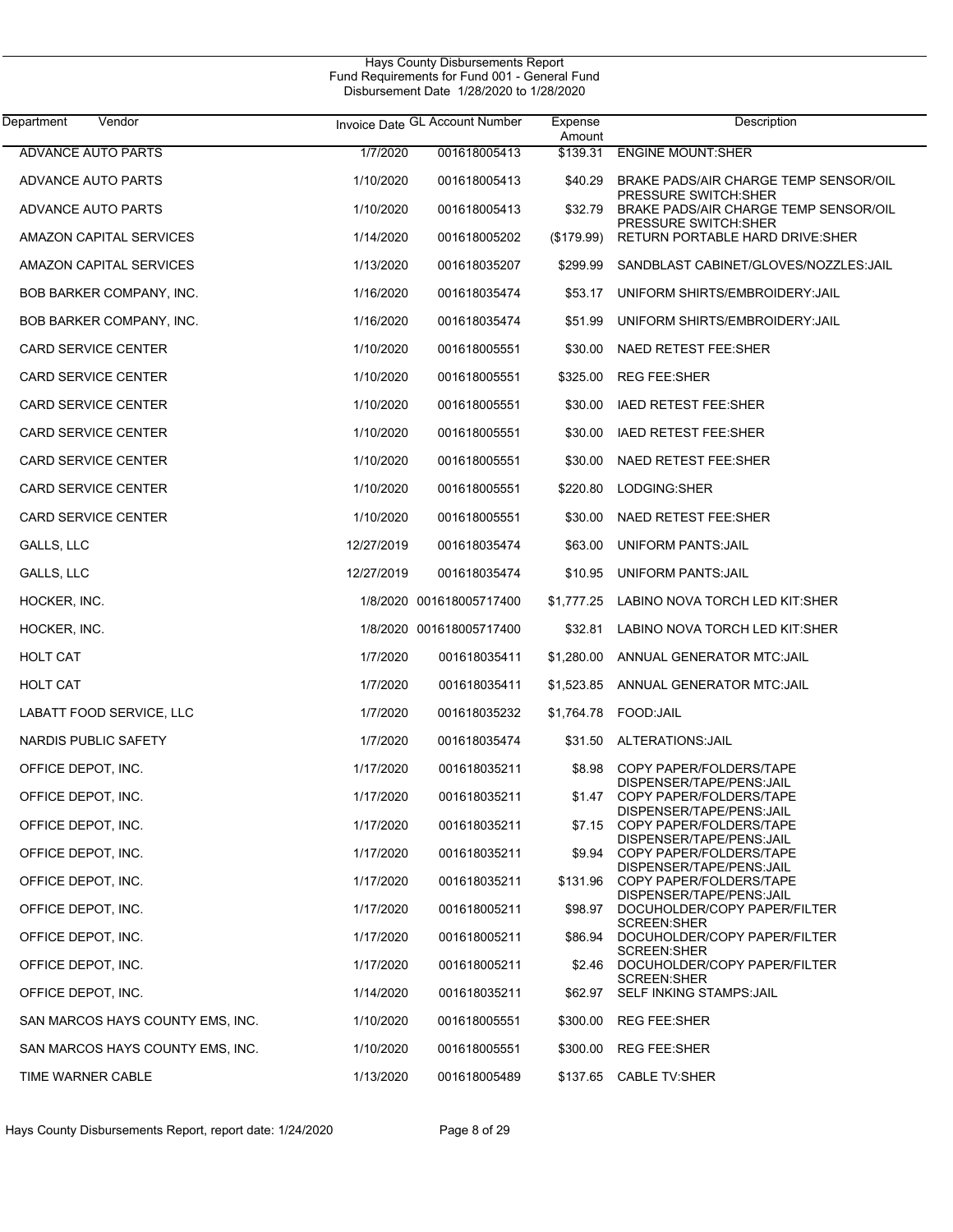|                                                          |           | Fund Requirements for Fund 001 - General Fund<br>Disbursement Date 1/28/2020 to 1/28/2020 |                   |                                                                              |
|----------------------------------------------------------|-----------|-------------------------------------------------------------------------------------------|-------------------|------------------------------------------------------------------------------|
| Department<br>Vendor                                     |           | Invoice Date GL Account Number                                                            | Expense<br>Amount | Description                                                                  |
| <b>TIME WARNER CABLE</b>                                 | 1/11/2020 | 001618005489                                                                              | \$137.98          | <b>CABLE TV:SHER</b>                                                         |
| TIME WARNER CABLE                                        | 1/13/2020 | 001618005489                                                                              | \$121.27          | <b>CABLE TV:SHER</b>                                                         |
| <b>TXDMV</b>                                             | 1/31/2020 | 001618005413                                                                              | \$7.50            | STATE INSPECTION FEE:SHER                                                    |
| <b>TXDMV</b>                                             | 1/31/2020 | 001618005413                                                                              | \$7.50            | <b>STATE INSPECTION FEE:SHER</b>                                             |
| <b>TXDMV</b>                                             | 1/31/2020 | 001618005413                                                                              | \$7.50            | STATE INSPECTION FEE:SHER                                                    |
| <b>U.S. FOODSERVICE</b>                                  | 1/10/2020 | 001618035232                                                                              | \$182.40          | FOOD:JAIL                                                                    |
| <b>U.S. FOODSERVICE</b>                                  | 1/14/2020 | 001618035201                                                                              | \$174.70          | <b>CUPS/COFFEE</b>                                                           |
| <b>U.S. FOODSERVICE</b>                                  | 1/10/2020 | 001618035201                                                                              | \$243.69          | FILTERS/TRAYS/NAPKINS/SPOONS:JAIL<br>CUPS/LABELS/CAPS/CONTAINERS/BOWLS/SPOON |
| <b>U.S. FOODSERVICE</b>                                  | 1/7/2020  | 001618035232                                                                              | \$111.07          | S:JAIL<br>FOOD:JAIL                                                          |
| <b>U.S. FOODSERVICE</b>                                  | 1/6/2020  | 001618035201                                                                              | \$24.70           | <b>CUPS:JAIL</b>                                                             |
| <b>U.S. FOODSERVICE</b>                                  | 1/10/2020 | 001618035232                                                                              | \$3,778.14        | FOOD:JAIL                                                                    |
| <b>U.S. FOODSERVICE</b>                                  | 1/3/2020  | 001618035232                                                                              | \$1,352.33        | FOOD: JAIL                                                                   |
| <b>U.S. FOODSERVICE</b>                                  | 1/7/2020  | 001618035201                                                                              | \$82.95           | APRONS/CUPS/CAPS/CONTAINERS: JAIL                                            |
| <b>U.S. FOODSERVICE</b>                                  | 1/7/2020  | 001618035232                                                                              | \$2,553.71        | FOOD: JAIL                                                                   |
| <b>U.S. FOODSERVICE</b>                                  | 1/14/2020 | 001618035232                                                                              | \$22.40           | FOOD:JAIL                                                                    |
| <b>U.S. FOODSERVICE</b>                                  | 1/14/2020 | 001618035232                                                                              | \$3,293.96        | FOOD: JAIL                                                                   |
| <b>UPS</b>                                               | 1/11/2020 | 001618005212                                                                              | \$122.06          | SHIPPING CHGS: SHER                                                          |
| ZEP MANUFACTURING COMPANY, INC.                          | 1/9/2020  | 001618035208                                                                              | \$126.21          | <b>JANITORIAL SUPPLIES: JAIL</b>                                             |
| ZEP MANUFACTURING COMPANY, INC.                          | 1/9/2020  | 001618035208                                                                              | \$68.78           | <b>JANITORIAL SUPPLIES: JAIL</b>                                             |
| ZEP MANUFACTURING COMPANY, INC.                          | 1/9/2020  | 001618035208                                                                              | \$79.68           | <b>JANITORIAL SUPPLIES: JAIL</b>                                             |
| Total 618 - Sheriff                                      |           |                                                                                           | \$22,226.35       |                                                                              |
| 627 - Justice of the Peace Pct 2                         |           |                                                                                           |                   |                                                                              |
| AMAZON CAPITAL SERVICES                                  | 1/16/2020 | 001627005211                                                                              | \$14.99           | <b>CUSTOM SIGNATURE STAMP:JP 2</b>                                           |
| OFFICE DEPOT, INC.                                       | 1/14/2020 | 001627005211                                                                              | \$65.98           | COPY PAPER/EXPANDING POCKET FILES/POST-IT                                    |
| OFFICE DEPOT, INC.                                       | 1/14/2020 | 001627005211                                                                              | \$13.87           | <b>FLAGS/PAPER CLIPS:JP2</b><br>COPY PAPER/EXPANDING POCKET FILES/POST-IT    |
| OFFICE DEPOT, INC.                                       | 1/14/2020 | 001627005211                                                                              | \$5.52            | <b>FLAGS/PAPER CLIPS:JP2</b><br>COPY PAPER/EXPANDING POCKET FILES/POST-IT    |
| OFFICE DEPOT, INC.                                       | 1/14/2020 | 001627005211                                                                              | \$5.84            | <b>FLAGS/PAPER CLIPS:JP2</b><br>COPY PAPER/EXPANDING POCKET FILES/POST-IT    |
| Total 627 - Justice of the Peace Pct 2                   |           |                                                                                           | \$106.20          | FLAGS/PAPER CLIPS: JP 2                                                      |
| 629 - Justice of the Peace Pct 4                         |           |                                                                                           |                   |                                                                              |
| CONNOLLY, KEVIN                                          | 1/16/2020 | 001629004505                                                                              | \$137.00          | REIMB FOR FILING FEE/CASH BOND: JP 4                                         |
| Total 629 - Justice of the Peace Pct 4                   |           |                                                                                           | \$137.00          |                                                                              |
| 635 - Constable Pct 1                                    |           |                                                                                           |                   |                                                                              |
| AMAZON CAPITAL SERVICES                                  | 1/16/2020 | 001635005211                                                                              | \$11.59           | LAPTOP CAR CHARGER/PENS/FOLDERS/HANGING<br>FOLDERS:CONST 1                   |
| Hays County Disbursements Report, report date: 1/24/2020 |           | Page 9 of 29                                                                              |                   |                                                                              |

Hays County Disbursements Report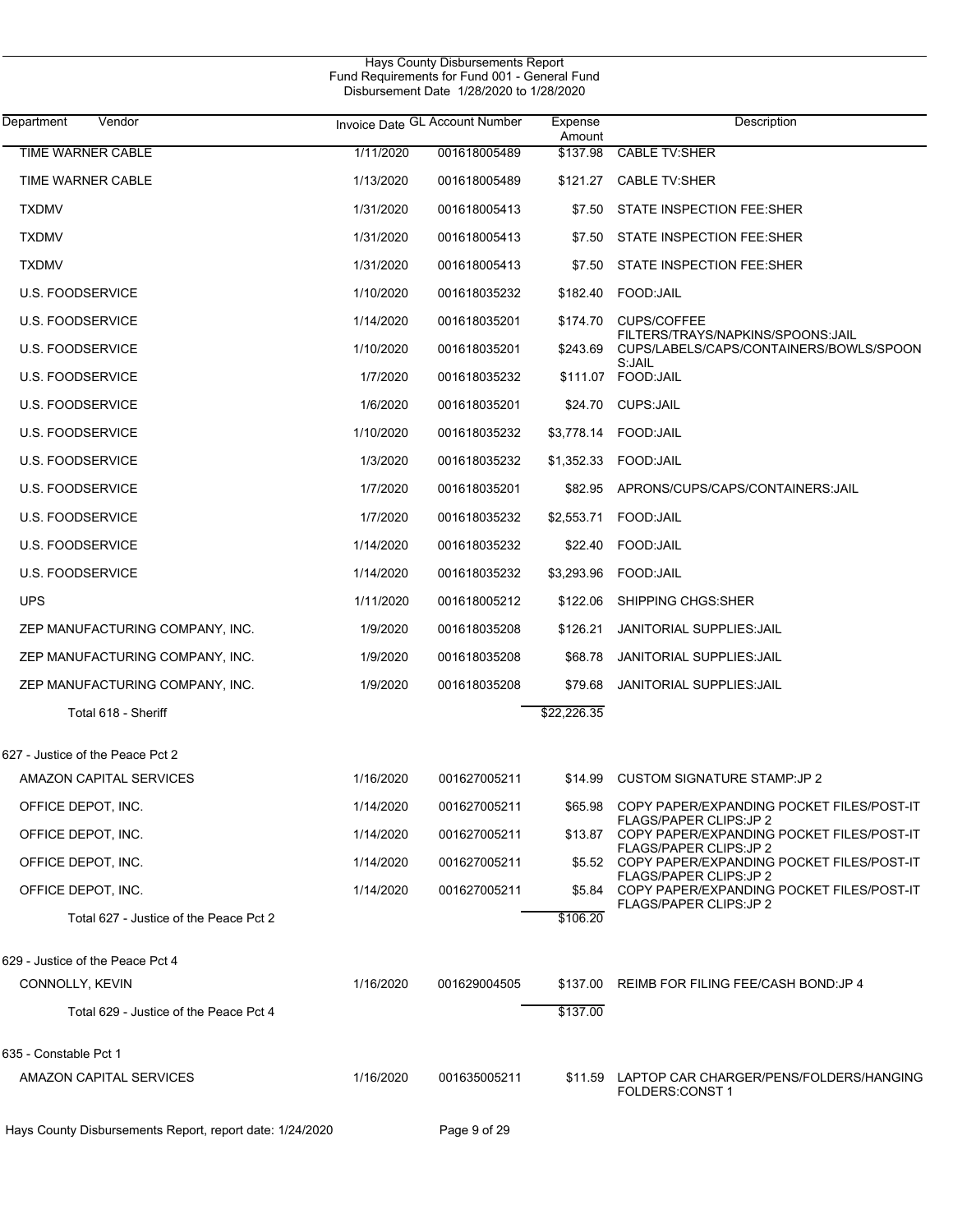| Department<br>Vendor           |            | Invoice Date GL Account Number | Expense<br>Amount | Description                                                       |
|--------------------------------|------------|--------------------------------|-------------------|-------------------------------------------------------------------|
| <b>AMAZON CAPITAL SERVICES</b> | 1/16/2020  | 001635005211                   | \$21.99           | LAPTOP CAR CHARGER/PENS/FOLDERS/HANGING<br><b>FOLDERS:CONST 1</b> |
| AMAZON CAPITAL SERVICES        | 1/16/2020  | 001635005211                   | \$22.70           | LAPTOP CAR CHARGER/PENS/FOLDERS/HANGING                           |
| AMAZON CAPITAL SERVICES        | 1/16/2020  | 001635005211                   | \$10.61           | <b>FOLDERS:CONST 1</b><br>SHIPPING:CONST 1                        |
| AMAZON CAPITAL SERVICES        | 1/16/2020  | 001635005211                   | (\$10.61)         | <b>RETURN SHIPPING:CONST 1</b>                                    |
| AMAZON CAPITAL SERVICES        | 1/16/2020  | 001635005202                   | \$19.99           | LAPTOP CAR CHARGER/PENS/FOLDERS/HANGING<br><b>FOLDERS:CONST 1</b> |
| OFFICE DEPOT, INC.             | 1/17/2020  | 001635005211                   | \$11.99           | <b>PREINK STAMP:CONST 1</b>                                       |
| OFFICE DEPOT, INC.             | 1/17/2020  | 001635005211                   | \$23.02           | COPY PAPER/POST IT NOTES/THUMB<br>TACKS/LABELS/STAMP:CONST 1      |
| OFFICE DEPOT, INC.             | 1/17/2020  | 001635005211                   | \$34.99           | COPY PAPER/POST IT NOTES/THUMB<br>TACKS/LABELS/STAMP:CONST 1      |
| OFFICE DEPOT, INC.             | 1/17/2020  | 001635005211                   | \$29.00           | COPY PAPER/POST IT NOTES/THUMB<br>TACKS/LABELS/STAMP:CONST 1      |
| OFFICE DEPOT, INC.             | 1/17/2020  | 001635005211                   | \$2.84            | COPY PAPER/POST IT NOTES/THUMB<br>TACKS/LABELS/STAMP:CONST 1      |
| OFFICE DEPOT, INC.             | 1/17/2020  | 001635005211                   | \$38.78           | COPY PAPER/POST IT NOTES/THUMB                                    |
| <b>WALMART BRC</b>             | 1/10/2020  | 001635005211                   | \$3.12            | TACKS/LABELS/STAMP:CONST 1<br>ANTENNA/OFFICE SUPPLIES: CONST 1    |
| <b>WALMART BRC</b>             | 1/10/2020  | 001635005211                   | \$11.44           | ANTENNA/OFFICE SUPPLIES: CONST 1                                  |
| <b>WALMART BRC</b>             | 1/10/2020  | 001635005211                   | \$3.97            | ANTENNA/OFFICE SUPPLIES: CONST 1                                  |
| <b>WALMART BRC</b>             | 1/10/2020  | 001635005211                   | \$0.97            | ANTENNA/OFFICE SUPPLIES: CONST 1                                  |
| <b>WALMART BRC</b>             | 1/10/2020  | 001635005211                   | \$2.37            | ANTENNA/OFFICE SUPPLIES: CONST 1                                  |
| <b>WALMART BRC</b>             | 1/10/2020  | 001635005206                   | \$27.88           | ANTENNA/OFFICE SUPPLIES: CONST 1                                  |
| Total 635 - Constable Pct 1    |            |                                | \$266.64          |                                                                   |
| 637 - Constable Pct 3          |            |                                |                   |                                                                   |
| <b>AUSTIN EXTREME GRAPHICS</b> | 1/6/2020   | 001637005413                   | \$186.96          | VEHICLE GRAPHICS/INSTALLATION:CONST 3                             |
| <b>AUSTIN EXTREME GRAPHICS</b> | 1/6/2020   | 001637005413                   | \$100.00          | VEHICLE GRAPHICS/INSTALLATION:CONST 3                             |
| WIMBERLEY TOWING CO.           | 11/21/2019 | 001637005413                   | \$204.00          | TOWING:CONST 3                                                    |
| WIMBERLEY TOWING CO.           | 1/17/2020  | 001637005413                   | \$178.00          | <b>TOWING:CONST 3</b>                                             |
| Total 637 - Constable Pct 3    |            |                                | \$668.96          |                                                                   |
| 638 - Constable Pct 4          |            |                                |                   |                                                                   |
| OFFICE DEPOT, INC.             | 1/17/2020  | 001638005211                   | \$128.64          | <b>TONER CARTRIDGE/INK</b>                                        |
| OFFICE DEPOT, INC.             | 1/17/2020  | 001638005211                   | \$95.33           | CARTRIDGES/PENS:CONST 4<br><b>TONER CARTRIDGE/INK</b>             |
| OFFICE DEPOT, INC.             | 1/17/2020  | 001638005211                   | \$12.55           | CARTRIDGES/PENS:CONST 4<br><b>TONER CARTRIDGE/INK</b>             |
| OFFICE DEPOT, INC.             | 1/17/2020  | 001638005211                   | \$8.39            | CARTRIDGES/PENS:CONST 4<br><b>BATTERIES:SHER</b>                  |
| Total 638 - Constable Pct 4    |            |                                | \$244.91          |                                                                   |
| 639 - Constable Pct 5          |            |                                |                   |                                                                   |
| <b>AED SUPERSTORE</b>          |            | 1/13/2020 001639005719400      |                   | \$1,256.00 POWERHEART AED:CONST 5                                 |
| <b>AED SUPERSTORE</b>          |            | 1/13/2020 001639005719400      |                   | \$63.90 SHIPPING OF POWERHEART AED:CONST 5                        |

Hays County Disbursements Report, report date: 1/24/2020 Page 10 of 29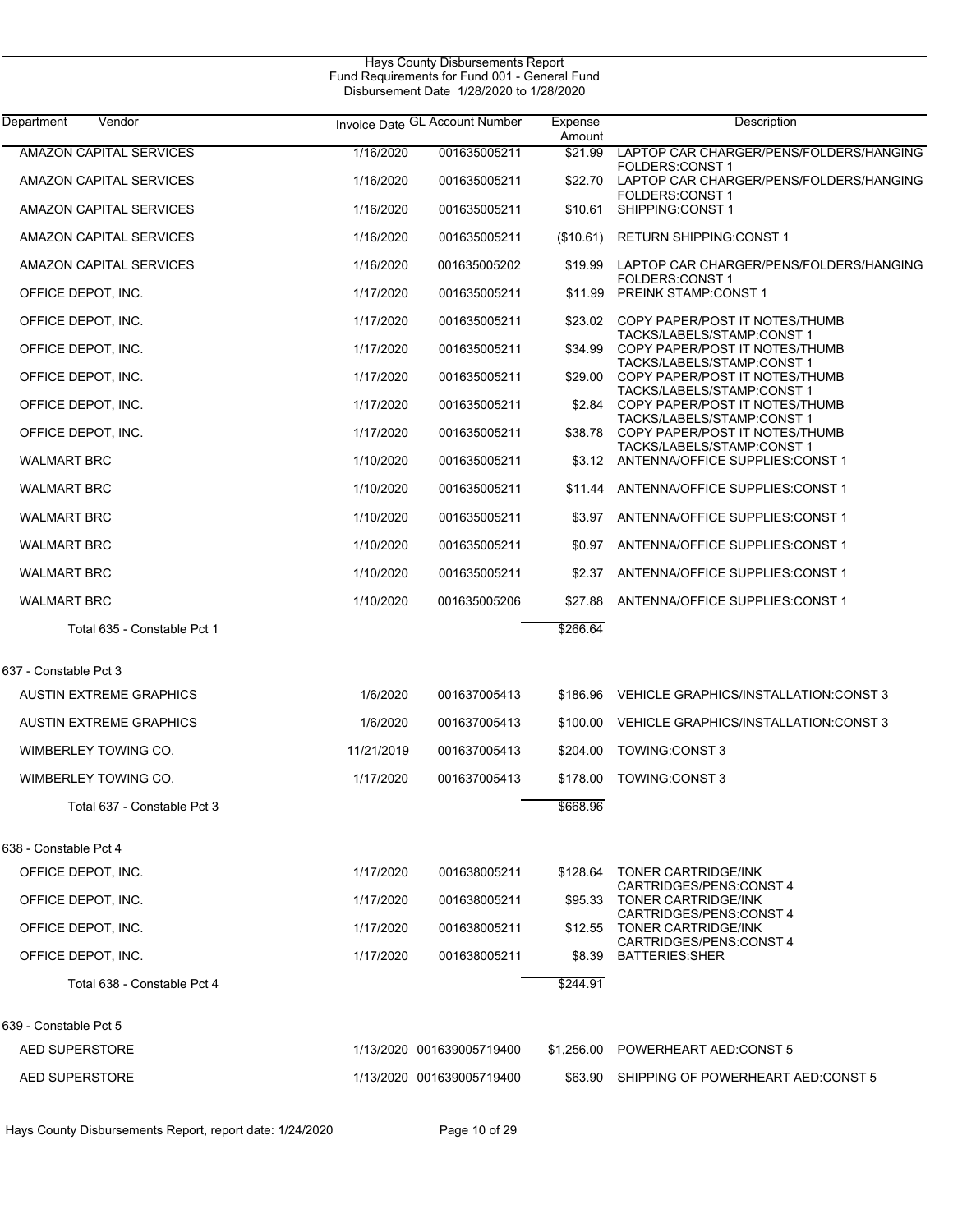|                                         |            | Hays County Disbursements Report<br>Fund Requirements for Fund 001 - General Fund<br>Disbursement Date 1/28/2020 to 1/28/2020 |                   |                                                                    |
|-----------------------------------------|------------|-------------------------------------------------------------------------------------------------------------------------------|-------------------|--------------------------------------------------------------------|
| Department<br>Vendor                    |            | Invoice Date GL Account Number                                                                                                | Expense<br>Amount | Description                                                        |
| HAYS COUNTY TAX ASSESSOR COLLECTOR      | 1/31/2020  | 001639005413                                                                                                                  | \$7.50            | <b>STATE INSPECTION FEE:CONST 5</b>                                |
| TIME WARNER CABLE                       | 1/11/2020  | 001639005489                                                                                                                  | \$149.97          | LONG DISTANCE:CONST 5                                              |
| Total 639 - Constable Pct 5             |            |                                                                                                                               | \$1,477.37        |                                                                    |
| 645 - Countywide                        |            |                                                                                                                               |                   |                                                                    |
| <b>BROOKS, DAVID</b>                    | 12/28/2019 | 001645005441                                                                                                                  | \$100.00          | DEC 19 PROF SVCS:CO WIDE                                           |
| CENTRAL TEXAS AUTOPSY, PLLC             | 1/10/2020  | 001645005432                                                                                                                  | \$2,100.00        | J.M.-04-22-19                                                      |
| JI SPECIAL RISKS INSURANCE AGENCY, INC. | 1/16/2020  | 001645005340                                                                                                                  | \$1,352.00        | 05/20-05/21 POLLUTION LIABILITY RENEWAL:CO                         |
| PITNEY BOWES, INC.                      | 1/28/2020  | 001645005212                                                                                                                  | \$15,000.00       | WIDE<br>FEB 20 MAIL METER:CO WIDE                                  |
| PITNEY BOWES, INC.                      | 11/11/2019 | 001645005411                                                                                                                  | \$1,306.92        | 12/01/19-11/30/20 COLOR PRINTER/FEEDER SVC                         |
| PITNEY BOWES, INC.                      | 8/12/2019  | 001645005473                                                                                                                  | \$600.00          | <b>AGREEMENT:CO WIDE</b><br>09/01/19-08/31/20 METER RENTAL:CO WIDE |
| PITNEY BOWES, INC.                      | 7/24/2019  | 001645005212                                                                                                                  | \$309.21          | TAPE/RED INK CARTRIDGE:CO WIDE                                     |
| PITNEY BOWES, INC.                      | 10/7/2019  | 001645005212                                                                                                                  | \$309.21          | TAPE/RED INK CARTRIDGE:CO WIDE                                     |
| <b>TEXAS ASSOCIATION OF COUNTIES</b>    | 1/1/2020   | 001645005302                                                                                                                  | \$1,765.00        | MBR DUES:CO WIDE                                                   |
| TEXAS WILDLIFE DAMAGE MANAGEMENT FUND   | 1/28/2020  | 001645005448                                                                                                                  | \$3,200.00        | FEB 20 TRAPPING FEE-AGREEMENT 92-177                               |
| Total 645 - Countywide                  |            |                                                                                                                               | \$26,042.34       |                                                                    |
| 650 - Dept of Public Safety             |            |                                                                                                                               |                   |                                                                    |
| APPLIED CONCEPTS, INC.                  | 1/28/2020  | 001650005473                                                                                                                  | \$670.85          | FEB 20 MONTHLY LEASE:DPS-THP                                       |
| <b>SPRINT</b>                           | 1/7/2020   | 001650005489                                                                                                                  | \$485.27          | WIRELESS SVC:DPS-THP                                               |
| Total 650 - Dept of Public Safety       |            |                                                                                                                               | \$1,156.12        |                                                                    |
| 655 - Election Administration           |            |                                                                                                                               |                   |                                                                    |
| <b>AMAZON CAPITAL SERVICES</b>          | 1/20/2020  | 001655005211                                                                                                                  |                   | \$10.95 MISC SUPPLIES:ELEC                                         |
| AMAZON CAPITAL SERVICES                 | 1/20/2020  | 001655005211                                                                                                                  | \$8.89            | MISC SUPPLIES: ELEC                                                |
| AMAZON CAPITAL SERVICES                 | 1/20/2020  | 001655005211                                                                                                                  |                   | \$113.88 MISC SUPPLIES:ELEC                                        |
| AMAZON CAPITAL SERVICES                 | 1/20/2020  | 001655005211                                                                                                                  | \$42.79           | MISC SUPPLIES:ELEC                                                 |
| AMAZON CAPITAL SERVICES                 | 1/20/2020  | 001655005211                                                                                                                  | (\$30.62)         | <b>RETURN MISC SUPPLIES: ELEC</b>                                  |
| AMAZON CAPITAL SERVICES                 | 1/18/2020  | 001655005211                                                                                                                  | \$34.98           | <b>PRINTER STAND:ELEC</b>                                          |
| AMAZON CAPITAL SERVICES                 | 1/18/2020  | 001655005211                                                                                                                  | \$11.98           | SHIPPING:ELEC                                                      |
| AMAZON CAPITAL SERVICES                 | 1/18/2020  | 001655005211                                                                                                                  | (\$11.98)         | <b>RETURN SHIPPING:ELEC</b>                                        |
| AMAZON CAPITAL SERVICES                 | 1/20/2020  | 001655005211                                                                                                                  | \$27.98           | MISC SUPPLIES: ELEC                                                |
| AMAZON CAPITAL SERVICES                 | 1/20/2020  | 001655005211                                                                                                                  | \$138.93          | MISC SUPPLIES: ELEC                                                |
| AMAZON CAPITAL SERVICES                 | 1/20/2020  | 001655005211                                                                                                                  | \$47.24           | MISC SUPPLIES: ELEC                                                |
| AMAZON CAPITAL SERVICES                 | 1/20/2020  | 001655005211                                                                                                                  | \$71.63           | <b>ENVELOPES/KEY CHAINS:ELEC</b>                                   |
| AMAZON CAPITAL SERVICES                 | 1/20/2020  | 001655005211                                                                                                                  |                   | \$25.98 ENVELOPES/KEY CHAINS:ELEC                                  |

J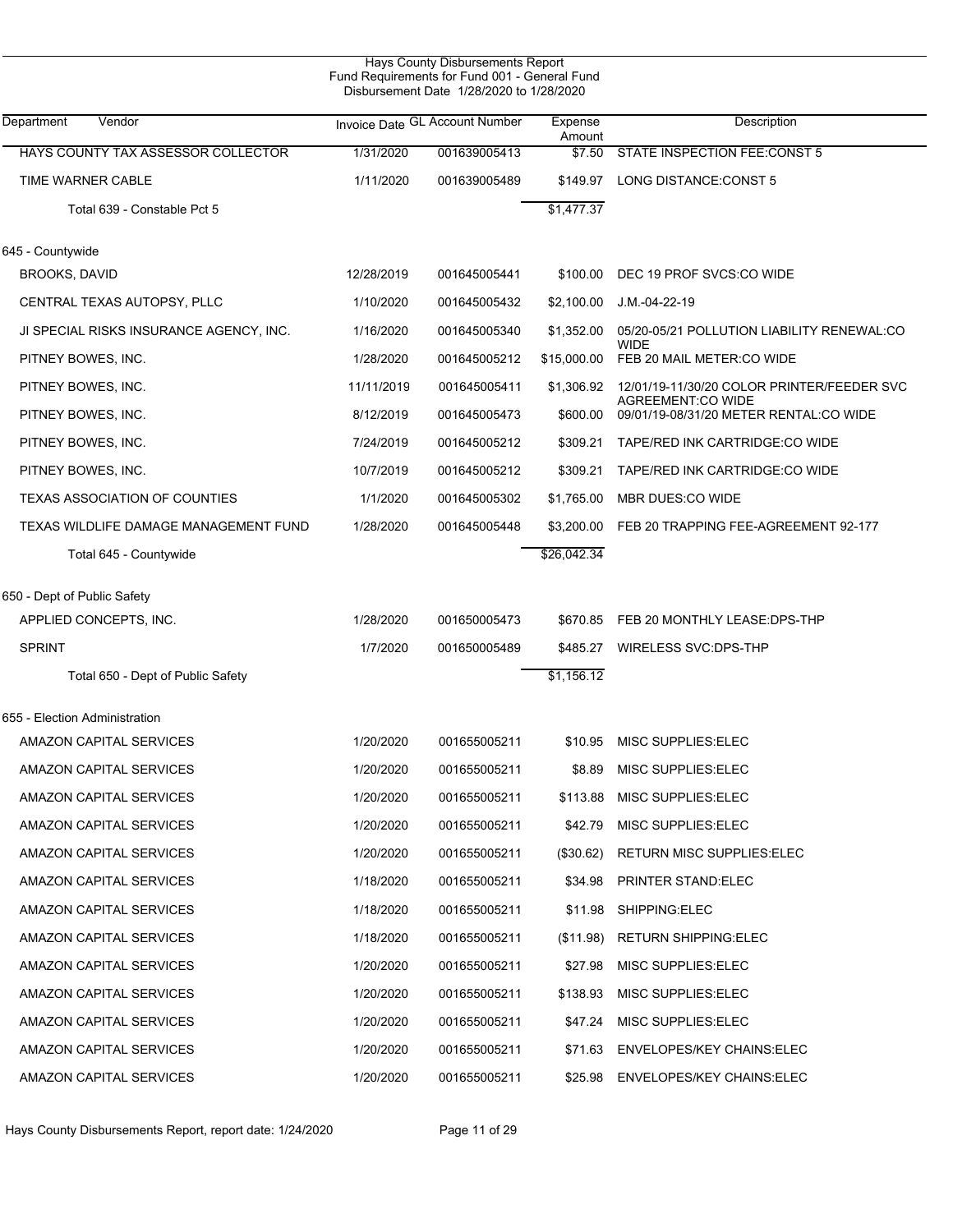| Vendor<br>Department                     |            | Invoice Date GL Account Number | Expense<br>Amount | Description                                                                                                   |
|------------------------------------------|------------|--------------------------------|-------------------|---------------------------------------------------------------------------------------------------------------|
| <b>AMAZON CAPITAL SERVICES</b>           | 1/20/2020  | 001655005211                   | \$2.94            | SHIPPING:ELEC                                                                                                 |
| AMAZON CAPITAL SERVICES                  | 1/20/2020  | 001655005211                   | (\$2.94)          | <b>RETURN SHIPPING:ELEC</b>                                                                                   |
| <b>AT&amp;T MOBILITY</b>                 | 1/2/2020   | 001655005489                   | \$52.32           | WIRELESS SVC:287025248275X01102020                                                                            |
| LASER SERVICE USA, INC.                  | 1/20/2020  | 001655005211                   | \$216.00          | <b>TONER CARTRIDGES:ELEC</b>                                                                                  |
| Total 655 - Election Administration      |            |                                | \$760.95          |                                                                                                               |
| 656 - Office of Emergency Services       |            |                                |                   |                                                                                                               |
| ACTIVE911, INC.                          | 1/14/2020  | 001656005429                   | \$70.00           | <b>EMERGENCY NOTIFICATIONS: EMER SVCS</b>                                                                     |
| <b>CARD SERVICE CENTER</b>               | 1/16/2020  | 001656005501                   | \$50.00           | REPLENISH TXTAG ACCT: EMER SVCS                                                                               |
| LRS BRANDING IMPRESSIONS, LLC            | 1/14/2020  | 001656005474                   | \$52.17           | UNIFORM POLOS: EMER SVCS                                                                                      |
| LRS BRANDING IMPRESSIONS, LLC            | 1/14/2020  | 001656005474                   | \$34.78           | UNIFORM POLOS: EMER SVCS                                                                                      |
| WATER & EARTH TECHNOLOGIES, INC.         | 1/16/2020  | 001656005411                   | \$1,650.00        | REPAIR/REPLACE STANDPIPE RAIN GAGE ON                                                                         |
| WATER & EARTH TECHNOLOGIES, INC.         | 1/16/2020  | 001656005411                   | \$24.00           | <b>CHAPARRAL RD:EMER SVCS</b><br>REPAIR/REPLACE STANDPIPE RAIN GAGE ON                                        |
| WATER & EARTH TECHNOLOGIES, INC.         | 1/16/2020  | 001656005411                   | \$22.00           | <b>CHAPARRAL RD:EMER SVCS</b><br>REPAIR/REPLACE STANDPIPE RAIN GAGE ON                                        |
| WATER & EARTH TECHNOLOGIES, INC.         | 1/16/2020  | 001656005411                   | \$9.00            | <b>CHAPARRAL RD:EMER SVCS</b><br>REPAIR/REPLACE STANDPIPE RAIN GAGE ON                                        |
| WATER & EARTH TECHNOLOGIES, INC.         | 1/16/2020  | 001656005411                   | \$5.00            | <b>CHAPARRAL RD:EMER SVCS</b><br>REPAIR/REPLACE STANDPIPE RAIN GAGE ON                                        |
| WATER & EARTH TECHNOLOGIES, INC.         | 1/16/2020  | 001656005411                   | \$20.00           | <b>CHAPARRAL RD:EMER SVCS</b><br>REPAIR/REPLACE STANDPIPE RAIN GAGE ON                                        |
| WATER & EARTH TECHNOLOGIES, INC.         | 1/16/2020  | 001656005411                   | \$630.00          | <b>CHAPARRAL RD:EMER SVCS</b><br>REPAIR/REPLACE STANDPIPE RAIN GAGE ON                                        |
| Total 656 - Office of Emergency Services |            |                                | \$2,566.95        | CHAPARRAL RD:EMER SVCS                                                                                        |
| 657 - Development Services               |            |                                |                   |                                                                                                               |
| <b>AT&amp;T MOBILITY</b>                 |            | 1/2/2020 001657990375489       | \$52.32           | WIRELESS SVC:287025248275X01102020                                                                            |
| <b>CARD SERVICE CENTER</b>               | 1/10/2020  | 001657005429                   | \$90.00           | DROPBOX:DEV SVCS                                                                                              |
| COCKERHAM, JERRY                         | 12/31/2019 | 001657005302                   | \$50.00           | <b>REIMB FOR MBR DUES: DEV SVCS</b>                                                                           |
| <b>ENTERPRISE FM TRUST</b>               | 1/4/2020   | 001657005475                   |                   | \$399.43 JAN 20 VEH LEASE:DEV SVCS                                                                            |
| <b>ENTERPRISE FM TRUST</b>               | 1/4/2020   | 001657005413                   | \$49.00           | JAN 20 VEH MTC FEE:DEV SVCS                                                                                   |
| HAYS COUNTY ROAD & BRIDGE GENERAL FUND   | 11/30/2019 | 001657005271                   | \$406.19          | NOV 19 FUEL USE REIMB:DEV SVCS                                                                                |
| HAYS COUNTY ROAD & BRIDGE GENERAL FUND   | 10/31/2019 | 001657005271                   | \$565.17          | OCT 19 FUEL USE REIMB:DEV SVCS                                                                                |
| HAYS COUNTY TAX ASSESSOR COLLECTOR       | 12/31/2019 | 001657005413                   | \$7.50            | STATE INSPECTION FEE:DEV SVCS                                                                                 |
| JOHNSON, MENEL                           | 12/10/2019 | 001657005302                   | \$50.00           | REIMB FOR TFMA MBR DUES: DEV SVCS                                                                             |
| MICKEL, JEFFERSON                        | 12/13/2019 | 001657004402                   | \$150.00          | <b>REIMB FOR PERMIT FEES: DEV SVCS</b>                                                                        |
| OFFICE DEPOT, INC.                       | 1/17/2020  | 001657005211                   | \$19.45           | FOLDERS/PENS/DESKPAD/DESK                                                                                     |
| OFFICE DEPOT, INC.                       | 1/17/2020  | 001657005211                   | \$10.78           | TRAYS/ENVELOPES/POST-IT-NOTES:DEV SVCS<br>FOLDERS/PENS/DESKPAD/DESK                                           |
| OFFICE DEPOT, INC.                       | 1/17/2020  | 001657005211                   | \$4.21            | TRAYS/ENVELOPES/POST-IT-NOTES:DEV SVCS<br>FOLDERS/PENS/DESKPAD/DESK                                           |
| OFFICE DEPOT, INC.                       | 1/17/2020  | 001657005211                   | \$3.82            | TRAYS/ENVELOPES/POST-IT-NOTES:DEV SVCS<br>FOLDERS/PENS/DESKPAD/DESK<br>TRAYS/ENVELOPES/POST-IT-NOTES:DEV SVCS |

Hays County Disbursements Report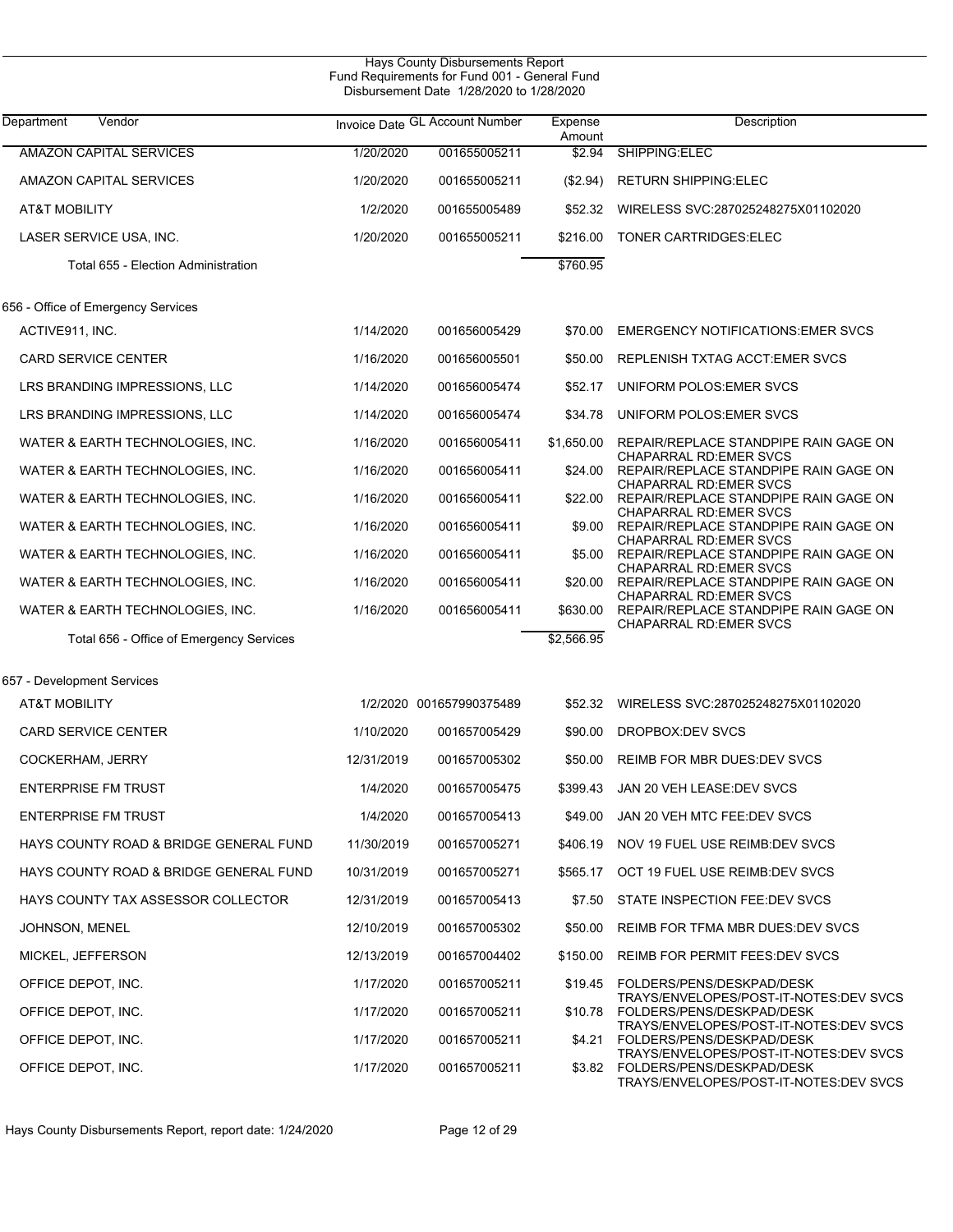| Department<br>Vendor                   |            | Invoice Date GL Account Number | Expense<br>Amount | Description                                                         |
|----------------------------------------|------------|--------------------------------|-------------------|---------------------------------------------------------------------|
| OFFICE DEPOT, INC.                     | 1/17/2020  | 001657005211                   | \$5.35            | FOLDERS/PENS/DESKPAD/DESK<br>TRAYS/ENVELOPES/POST-IT-NOTES:DEV SVCS |
| OFFICE DEPOT, INC.                     | 1/17/2020  | 001657005211                   | \$15.32           | FOLDERS/PENS/DESKPAD/DESK<br>TRAYS/ENVELOPES/POST-IT-NOTES:DEV SVCS |
| OFFICE DEPOT, INC.                     | 1/9/2020   | 001657005211                   | \$15.32           | OFFICE SUPPLIES: DEV SVCS                                           |
| OFFICE DEPOT, INC.                     | 1/9/2020   | 001657005211                   | \$34.99           | OFFICE SUPPLIES: DEV SVCS                                           |
| OFFICE DEPOT, INC.                     | 1/9/2020   | 001657005211                   | \$20.36           | OFFICE SUPPLIES: DEV SVCS                                           |
| OFFICE DEPOT, INC.                     | 1/9/2020   | 001657005211                   | \$29.06           | OFFICE SUPPLIES: DEV SVCS                                           |
| OFFICE DEPOT, INC.                     | 1/9/2020   | 001657005211                   | \$10.19           | OFFICE SUPPLIES: DEV SVCS                                           |
| OFFICE DEPOT, INC.                     | 1/9/2020   | 001657005211                   | \$11.19           | OFFICE SUPPLIES: DEV SVCS                                           |
| OFFICE DEPOT, INC.                     | 1/8/2020   | 001657005211                   | \$44.73           | STORAGE BAGS/RETRACTABLE KNIFE:DEV SVCS                             |
| OFFICE DEPOT, INC.                     | 1/8/2020   | 001657005211                   | \$8.99            | STORAGE BAGS/RETRACTABLE KNIFE:DEV SVCS                             |
| RICOH USA, INC.                        | 1/7/2020   | 001657005473                   | \$430.25          | JAN 20 LEASE: 1009769A31                                            |
| SOUTH CENTRAL PLANNING AND DEVELOPMENT | 1/8/2020   | 001657005429                   | \$1,081.00        | DEC 19 SOFTWARE PERMITTING FEE/GPS                                  |
| <b>COMMISSION</b><br>VANGAASBEEK, ERIC | 12/31/2019 | 001657005302                   | \$100.00          | <b>TRACKING:DEV SVCS</b><br>REIMB FOR MBR DUES/CFM RENEWAL:DEV SVCS |
| <b>WIMBERLEY VALLEY WINES</b>          | 1/3/2020   | 001657004402                   | \$300.00          | REIMB FOR FOOD ESTABLISHMENT PERMIT:DEV                             |
| Total 657 - Development Services       |            |                                | \$3,964.62        | <b>SVCS</b>                                                         |
| 680 - Information Technology           |            |                                |                   |                                                                     |
| AMAZON CAPITAL SERVICES                | 1/15/2020  | 001680005202                   | \$491.04          | <b>BOOT PATCH CORDS:INFO TECH</b>                                   |
| AMAZON CAPITAL SERVICES                | 1/21/2020  | 001680005202                   | \$47.94           | <b>CABLES:INFO TECH</b>                                             |
| AMAZON CAPITAL SERVICES                | 1/21/2020  | 001680005202                   | \$14.95           | <b>CABLES:INFO TECH</b>                                             |
| DELL MARKETING, L.P.                   | 1/13/2020  | 001680005202                   | \$202.19          | REPLACEMENT DOCK:INFO TECH                                          |
| MICROSOFT CORPORATION                  | 1/11/2020  | 001680005202                   | \$69.95           | IT REPLACEMENT PARTS:INFO TECH                                      |
| MICROSOFT CORPORATION                  | 1/11/2020  | 001680005202                   | (\$11.19)         | DISCOUNT ON IT REPLACEMENT PARTS:INFO TECH                          |
| MICROSOFT CORPORATION                  | 1/11/2020  | 001680005202                   | \$99.99           | IT REPLACEMENT PARTS:INFO TECH                                      |
| MICROSOFT CORPORATION                  | 1/11/2020  | 001680005202                   | (\$16.00)         | DISCOUNT ON IT REPLACEMENT PARTS:INFO TECH                          |
| MICROSOFT CORPORATION                  | 1/11/2020  | 001680005202                   | \$199.98          | IT REPLACEMENT PARTS:INFO TECH                                      |
| MICROSOFT CORPORATION                  | 1/11/2020  | 001680005202                   | (\$32.00)         | DISCOUNT ON IT REPLACEMENT PARTS:INFO TECH                          |
| MICROSOFT CORPORATION                  | 1/11/2020  | 001680005202                   | \$89.99           | IT REPLACEMENT PARTS:INFO TECH                                      |
| MICROSOFT CORPORATION                  | 1/11/2020  | 001680005202                   | (\$14.40)         | DISCOUNT ON IT REPLACEMENT PARTS:INFO TECH                          |
| MICROSOFT CORPORATION                  | 1/11/2020  | 001680005202                   | \$50.99           | SURFACE BOOK CASE: INFO TECH                                        |
| TIME WARNER CABLE                      | 1/10/2020  | 001680005489                   | \$544.42          | WIRELESS SVC: INFO TECH                                             |
| Total 680 - Information Technology     |            |                                | \$1,737.85        |                                                                     |
| 686 - Juvenile Probation               |            |                                |                   |                                                                     |
| <b>AT&amp;T MOBILITY</b>               | 1/2/2020   | 001686005489                   | \$83.85           | CPCBPG WIRELESS SVC:287025248275X01102020                           |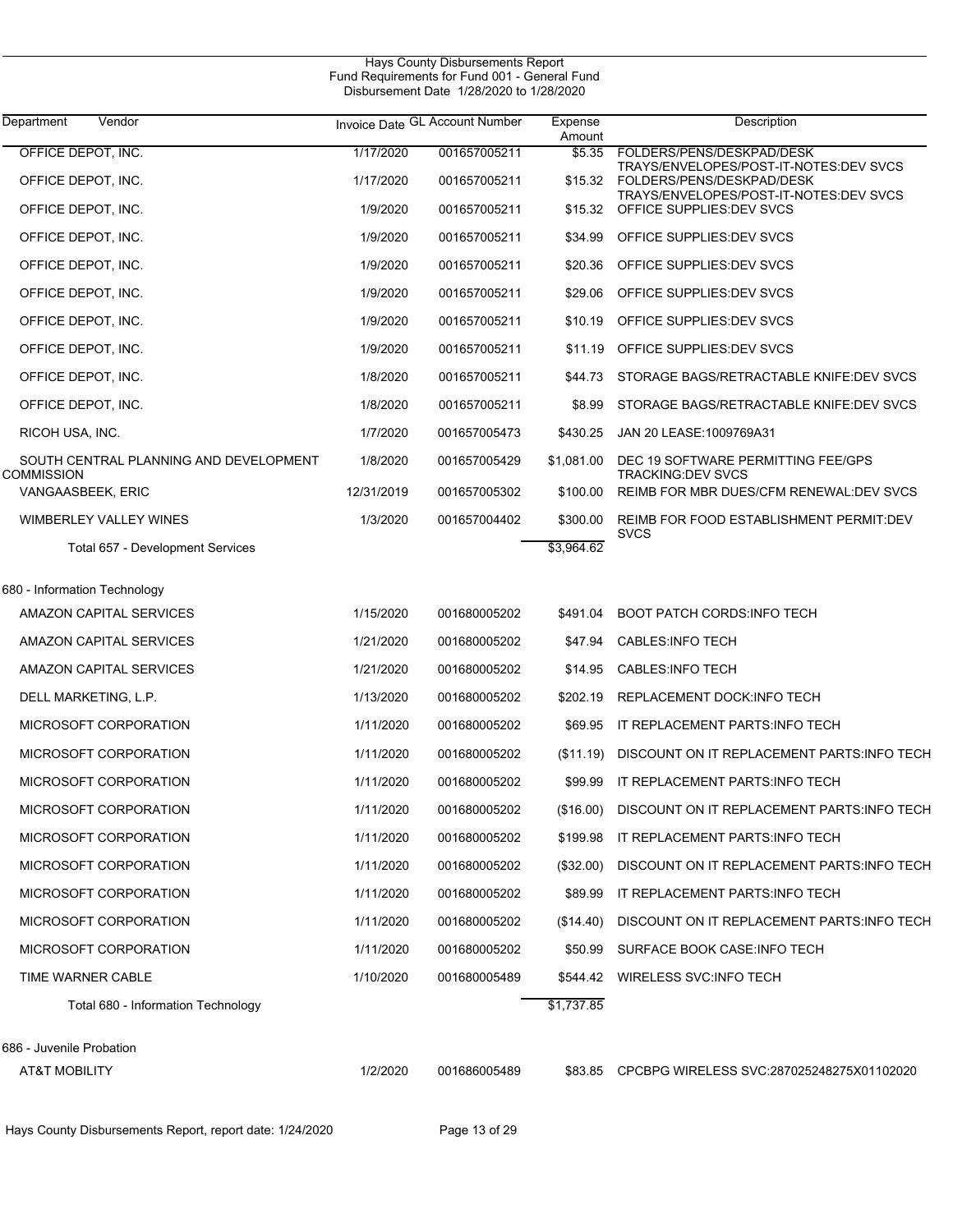|                                   |            | Hays County Disbursements Report<br>Fund Requirements for Fund 001 - General Fund<br>Disbursement Date 1/28/2020 to 1/28/2020 |                   |                                                                                                       |
|-----------------------------------|------------|-------------------------------------------------------------------------------------------------------------------------------|-------------------|-------------------------------------------------------------------------------------------------------|
| Vendor<br>Department              |            | Invoice Date GL Account Number                                                                                                | Expense<br>Amount | Description                                                                                           |
| BEST WESTERN HARKER HEIGHTS HOTEL | 2/7/2020   | 001686005551                                                                                                                  | \$159.38          | <b>DS LODGING:JUV PROB</b>                                                                            |
| HEINTZ, JOHN                      | 2/7/2020   | 001686005551                                                                                                                  | \$26.00           | DS N/T MEALS ADVANCE: JUV PROB                                                                        |
| HEINTZ, JOHN                      | 2/7/2020   | 001686005551                                                                                                                  | \$16.00           | DS N/T MEALS ADVANCE: JUV PROB                                                                        |
| TAB PRODUCTS CO. LLC              | 1/15/2020  | 001686005211                                                                                                                  | \$181.00          | CI BLUE FILE FOLDERS: JUV PROB                                                                        |
| TAB PRODUCTS CO. LLC              | 1/15/2020  | 001686005211                                                                                                                  | \$23.12           | CI BLUE FILE FOLDERS: JUV PROB                                                                        |
| Total 686 - Juvenile Probation    |            |                                                                                                                               | \$489.35          |                                                                                                       |
| 695 - Building Maintenance        |            |                                                                                                                               |                   |                                                                                                       |
| AAMS, LLC                         | 1/13/2020  | 001695005451                                                                                                                  | \$60.00           | SEPTIC REPAIRS: TRANS STA                                                                             |
| AAMS, LLC                         | 1/13/2020  | 001695005451                                                                                                                  | \$60.00           | SEPTIC REPAIRS: TRANS STA                                                                             |
| <b>AT&amp;T MOBILITY</b>          | 1/2/2020   | 001695005489                                                                                                                  | \$31.53           | WIRELESS SVC:287025248275X01102020                                                                    |
| CITY OF SAN MARCOS                |            | 1/16/2020 001695005480260                                                                                                     | \$20,182.18       | 0002939301:ELEC SVC                                                                                   |
| CITY OF SAN MARCOS                |            | 1/16/2020 001695005480260                                                                                                     | \$194.55          | 0002860201:WATER                                                                                      |
| CITY OF SAN MARCOS                |            | 1/16/2020 001695005480110                                                                                                     | \$10.92           | 0000137603:UTILITIES                                                                                  |
| <b>CITY OF SAN MARCOS</b>         |            | 1/16/2020 001695005480110                                                                                                     | \$203.30          | 0000137603:UTILITIES                                                                                  |
| CITY OF SAN MARCOS                |            | 1/16/2020 001695005480110                                                                                                     | \$167.91          | 0000137603:UTILITIES                                                                                  |
| CITY OF SAN MARCOS                |            | 1/16/2020 001695005480110                                                                                                     | \$72.60           | 0000137603:UTILITIES                                                                                  |
| CITY OF SAN MARCOS                |            | 1/16/2020 001695005480110                                                                                                     | \$1,660.72        | 0000128501:ELEC SVC                                                                                   |
| CITY OF SAN MARCOS                |            | 1/16/2020 001695005480260                                                                                                     | \$995.77          | 0002860501:WATER/SEWER                                                                                |
| CITY OF SAN MARCOS                |            | 1/16/2020 001695005480260                                                                                                     | \$829.04          | 0002860501:WATER/SEWER                                                                                |
| CITY OF SAN MARCOS                |            | 1/16/2020 001695005480110                                                                                                     | \$7.70            | 0000137803:ELEC/WATER/DRAINAGE                                                                        |
| <b>CITY OF SAN MARCOS</b>         |            | 1/16/2020 001695005480110                                                                                                     | \$122.63          | 0000137803:ELEC/WATER/DRAINAGE                                                                        |
| CITY OF SAN MARCOS                |            | 1/16/2020 001695005480110                                                                                                     |                   | \$84.70  0000137803:ELEC/WATER/DRAINAGE                                                               |
| <b>CML SECURITY</b>               | 1/16/2020  | 001695005451                                                                                                                  | \$575.00          | INSTALL NEW BOARD FOR CARD READER:GOVT<br>CTR                                                         |
| <b>CML SECURITY</b>               | 1/16/2020  | 001695005451                                                                                                                  | \$160.00          | INSTALL NEW BOARD FOR CARD READER:GOVT<br>CTR                                                         |
| <b>CML SECURITY</b>               | 1/16/2020  | 001695005451                                                                                                                  | \$500.00          | INSTALL NEW BOARD FOR CARD READER:GOVT<br>CTR                                                         |
| <b>FOSTERS SEPTIC CLEANING</b>    | 1/16/2020  | 001695005451                                                                                                                  | \$450.00          | PUMP SEPTIC TANK: PCT 4                                                                               |
| <b>HILL COUNTRY SPRINGS</b>       |            | 1/14/2020 001695005480170                                                                                                     | \$85.25           | <b>WATER:PCT 3</b>                                                                                    |
| <b>HILL COUNTRY SPRINGS</b>       |            | 1/14/2020 001695005480170                                                                                                     | \$2.99            | <b>ENVIR EMISSIONS FEE: PCT 3</b>                                                                     |
| HILL COUNTRY SPRINGS              |            | 1/14/2020 001695005480170                                                                                                     | \$6.00            | <b>COOLER RENTAL: PCT 3</b>                                                                           |
| KEMCO BJA LLC                     | 1/9/2020   | 001695005451                                                                                                                  | \$370.00          | MONTHLY WATER TREATMENT:CO WIDE                                                                       |
| <b>MCCOY'S BUILDING SUPPLY</b>    | 11/18/2019 | 001695005201                                                                                                                  | (\$101.92)        | RETURN PLYWOOD:MTC                                                                                    |
| MOORE SUPPLY COMPANY              | 1/14/2020  | 001695005207                                                                                                                  | \$6.97            | VACUUM BREAKER KITS/MONSTER THREAD                                                                    |
| MOORE SUPPLY COMPANY              | 1/14/2020  | 001695005207                                                                                                                  | \$5.28            | <b>TAPE/TOILET REPAIR KIT:MTC</b><br>VACUUM BREAKER KITS/MONSTER THREAD<br>TAPE/TOILET REPAIR KIT:MTC |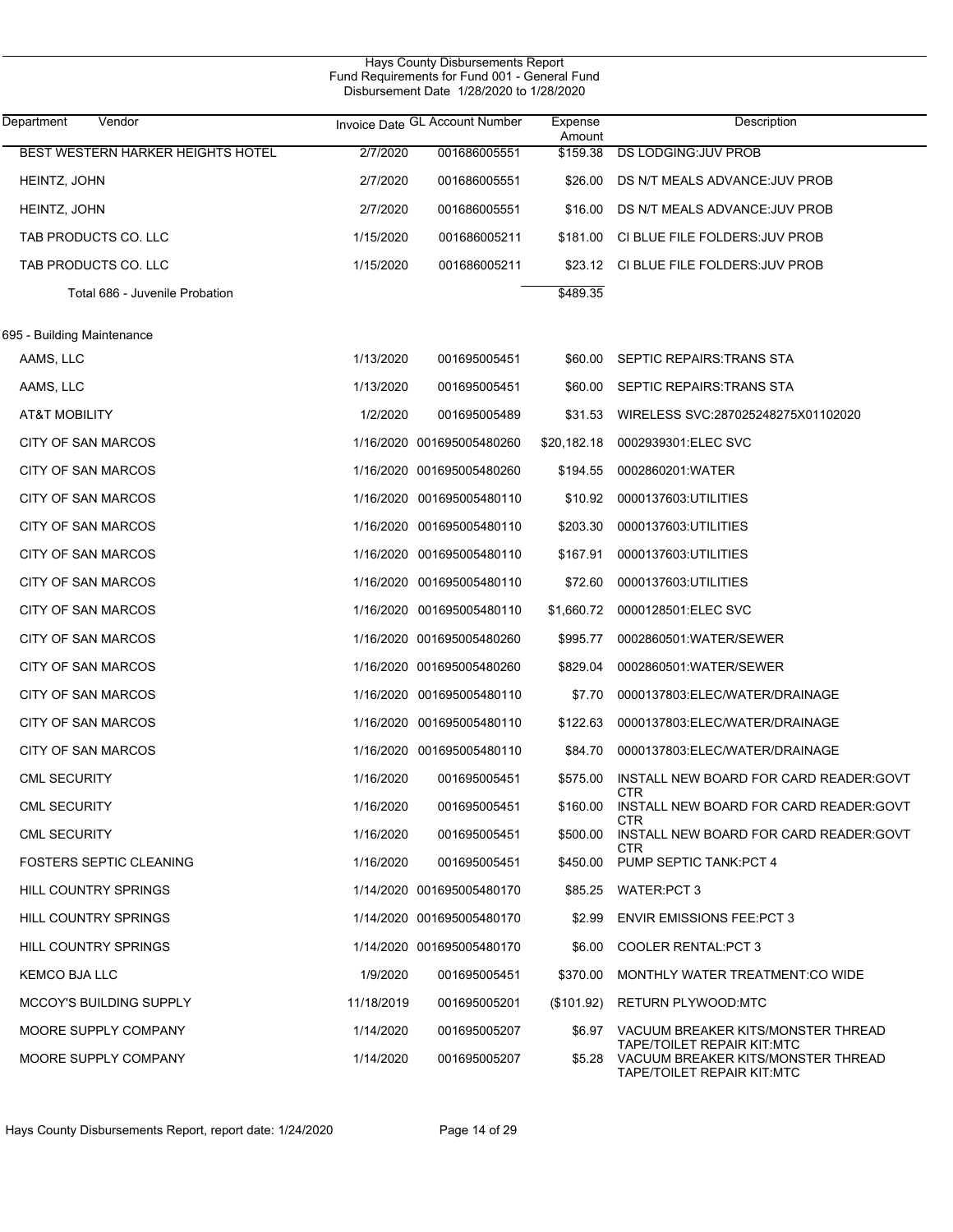| Vendor<br>Department                  |           | Invoice Date GL Account Number | Expense<br>Amount | Description                                                           |
|---------------------------------------|-----------|--------------------------------|-------------------|-----------------------------------------------------------------------|
| MOORE SUPPLY COMPANY                  | 1/14/2020 | 001695005207                   | \$95.63           | VACUUM BREAKER KITS/MONSTER THREAD                                    |
| MOORE SUPPLY COMPANY                  | 1/14/2020 | 001695005207                   | (\$2.16)          | TAPE/TOILET REPAIR KIT:MTC<br>DISCOUNT ON VACUUM BREAKER KITS/MONSTER |
| OFFICE DEPOT, INC.                    | 1/14/2020 | 001695005207                   | \$176.10          | THREAD TAPE/TOILET REPAIR KIT:MTC<br><b>CHAIRMATS:MTC</b>             |
| PEDERNALES ELECTRIC COOPERATIVE, INC. |           | 11/14/2019 001695005480240     |                   | \$35.86 ELEC SVC:3001271655                                           |
| PEDERNALES ELECTRIC COOPERATIVE, INC. |           | 1/17/2020 001695005480170      |                   | \$863.13 ELEC SVC:3001132531                                          |
| PEDERNALES ELECTRIC COOPERATIVE, INC. |           | 12/13/2019 001695005480240     |                   | \$33.44 ELEC SVC:3001271655                                           |
| PEDERNALES ELECTRIC COOPERATIVE, INC. |           | 1/17/2020 001695005480170      | \$38.25           | ELEC SVC:3001093448                                                   |
| PEDERNALES ELECTRIC COOPERATIVE, INC. |           | 12/17/2019 001695005480170     |                   | \$830.46 ELEC SVC:3001132531                                          |
| PEDERNALES ELECTRIC COOPERATIVE, INC. |           | 11/16/2019 001695005480170     | \$756.96          | ELEC SVC:3001132531                                                   |
| PEDERNALES ELECTRIC COOPERATIVE, INC. |           | 1/15/2020 001695005480240      | \$35.33           | ELEC SVC:3001271655                                                   |
| RICK'S LOCK & KEY SERVICE, INC.       | 1/21/2020 | 001695005207                   | \$10.00           | DUPLICATE KEY: GOVT CTR                                               |
| RICK'S LOCK & KEY SERVICE, INC.       | 1/16/2020 | 001695005207                   | \$20.00           | DUPLICATE KEYS:CTHS                                                   |
| RICK'S LOCK & KEY SERVICE, INC.       | 1/17/2020 | 001695005207                   | \$405.00          | MASTER KEY LOCK BOXES:MTC                                             |
| SI MECHANICAL, LLC                    | 1/15/2020 | 001695005451                   | \$1,360.00        | <b>REPAIR RTU 6: GOVT CTR</b>                                         |
| SI MECHANICAL, LLC                    | 1/15/2020 | 001695005451                   | \$3,764.58        | <b>REPAIR RTU 6: GOVT CTR</b>                                         |
| SI MECHANICAL, LLC                    | 1/16/2020 | 001695005451                   | \$285.00          | REPAIR WATER HEATER LEAK: WIC                                         |
| SI MECHANICAL, LLC                    | 1/16/2020 | 001695005451                   | \$46.94           | REPAIR WATER HEATER LEAK:WIC                                          |
| SI MECHANICAL, LLC                    | 1/17/2020 | 001695005451                   | \$425.00          | <b>HVAC REPAIR: WIC</b>                                               |
| SI MECHANICAL, LLC                    | 1/17/2020 | 001695005451                   | \$27.03           | <b>HVAC REPAIR: WIC</b>                                               |
| SI MECHANICAL, LLC                    | 1/15/2020 | 001695005451                   | \$425.00          | REPLACE HUMIDITY TANKS: IT SERVER RM                                  |
| SI MECHANICAL, LLC                    | 1/15/2020 | 001695005451                   | \$1,803.75        | REPLACE HUMIDITY TANKS: IT SERVER RM                                  |
| SI MECHANICAL, LLC                    | 1/15/2020 | 001695005451                   | \$680.00          | INSTALL BLOWER MOTOR: GOVT CTR                                        |
| SI MECHANICAL, LLC                    | 1/15/2020 | 001695005451                   | \$480.00          | INSTALL BLOWER MOTOR: GOVT CTR                                        |
| SI MECHANICAL, LLC                    | 1/15/2020 | 001695005451                   | \$357.20          | INSTALL BLOWER MOTOR:GOVT CTR                                         |
| UNITED SITE SERVICES                  |           | 12/30/2019 001695005480050     |                   | \$304.32 HOLDING TANK:DPS-L&W                                         |
| Total 695 - Building Maintenance      |           |                                | \$39,999.94       |                                                                       |
| 700 - Parks Administration            |           |                                |                   |                                                                       |
| ACM BODY & FRAME, INC.                | 1/14/2020 | 001700005411                   | \$105.00          | KAWASAKI MULE REPAIRS: PARKS                                          |
| ACM BODY & FRAME, INC.                | 1/14/2020 | 001700005411                   | \$26.39           | KAWASAKI MULE REPAIRS: PARKS                                          |
| <b>AT&amp;T MOBILITY</b>              | 1/2/2020  | 001700005489                   | \$102.17          | WIRELESS SVC:287025248275X01102020                                    |
| COLORMIX GRAPHICS & PRINTING, LLC     | 1/7/2020  | 001700005461                   | \$360.00          | <b>BROCHURES:PARKS</b>                                                |
| COLORMIX GRAPHICS & PRINTING, LLC     | 1/7/2020  | 001700005461                   | \$25.00           | <b>BROCHURES:PARKS</b>                                                |
| TIME WARNER CABLE                     | 1/12/2020 | 001700005489                   |                   | \$105.52 INTERNET SVC:JWNA                                            |
|                                       |           |                                |                   |                                                                       |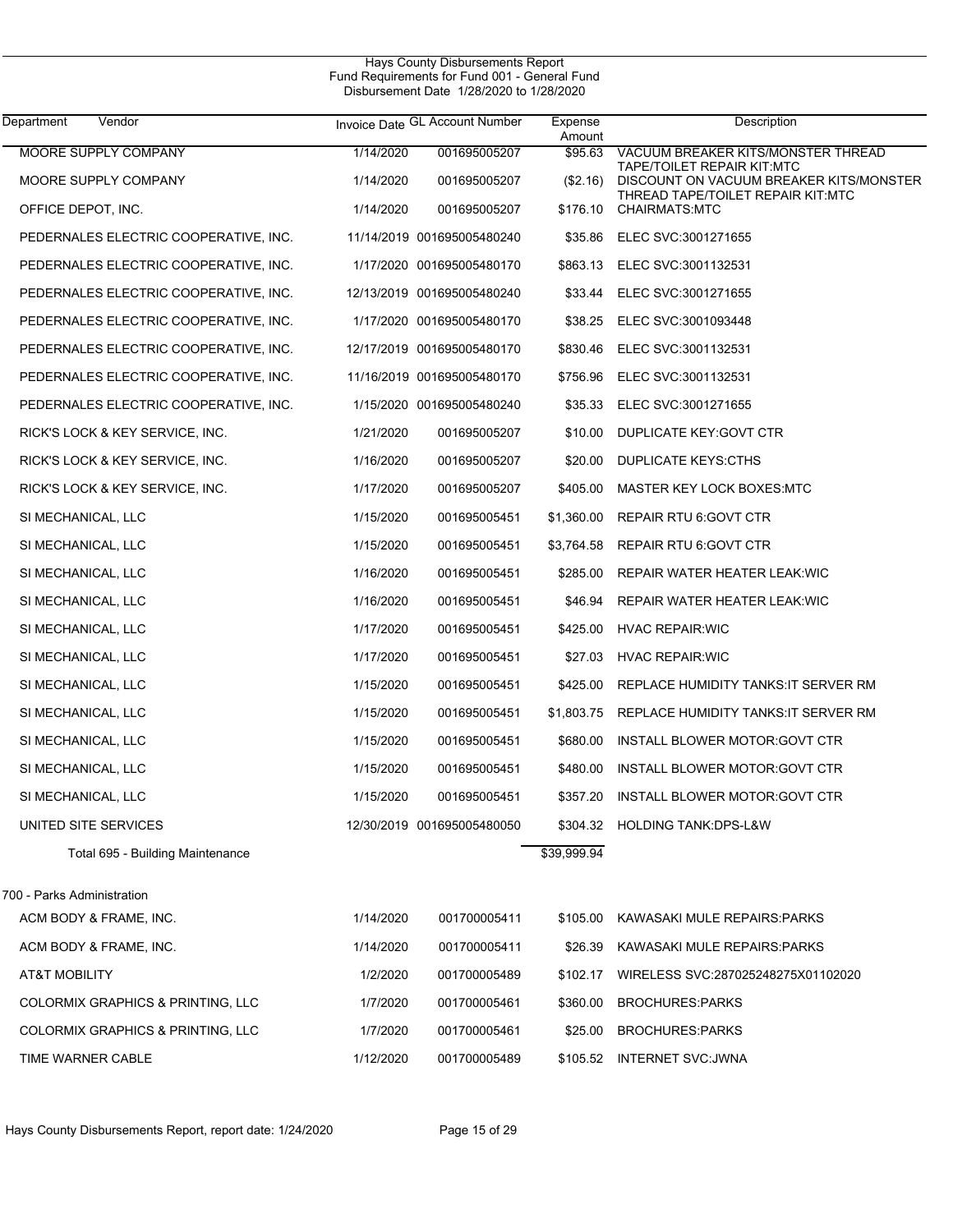| Department<br>Vendor             |           | Invoice Date GL Account Number | Expense<br>Amount | Description                                                             |
|----------------------------------|-----------|--------------------------------|-------------------|-------------------------------------------------------------------------|
| <b>WIMBERLEY ACE HARDWARE</b>    | 1/14/2020 | 001700005201                   | \$9.56            | CLEANING SUPPLIES/SIGNS/EARPLUGS:PARKS                                  |
| WIMBERLEY ACE HARDWARE           | 1/14/2020 | 001700005201                   | \$14.36           | CLEANING SUPPLIES/SIGNS/EARPLUGS:PARKS                                  |
| <b>WIMBERLEY ACE HARDWARE</b>    | 1/14/2020 | 001700005201                   | \$22.95           | CLEANING SUPPLIES/SIGNS/EARPLUGS:PARKS                                  |
| WIMBERLEY ACE HARDWARE           | 1/14/2020 | 001700005201                   | \$89.95           | CLEANING SUPPLIES/SIGNS/EARPLUGS:PARKS                                  |
| WIMBERLEY ACE HARDWARE           | 1/14/2020 | 001700005201                   | \$25.99           | CLEANING SUPPLIES/SIGNS/EARPLUGS:PARKS                                  |
| WIMBERLEY ACE HARDWARE           | 1/14/2020 | 001700005201                   | \$17.99           | CLEANING SUPPLIES/SIGNS/EARPLUGS:PARKS                                  |
| WIMBERLEY ACE HARDWARE           | 1/9/2020  | 001700005201                   | \$9.99            | STAIN/DRY ERASER/BIRDSEED:PARKS                                         |
| WIMBERLEY ACE HARDWARE           | 1/9/2020  | 001700005201                   | \$12.00           | STAIN/DRY ERASER/BIRDSEED:PARKS                                         |
| WIMBERLEY ACE HARDWARE           | 1/10/2020 | 001700005201                   | \$104.99          | <b>BATTERIES:PARKS</b>                                                  |
| WIMBERLEY ACE HARDWARE           | 1/19/2020 | 001700005201                   | \$47.97           | <b>GLOVES/POTTING SOIL:PARKS</b>                                        |
| WIMBERLEY ACE HARDWARE           | 1/19/2020 | 001700005201                   | \$11.96           | <b>GLOVES/POTTING SOIL:PARKS</b>                                        |
| WIMBERLEY ACE HARDWARE           | 1/14/2020 | 001700005201                   | \$27.96           | CLEANING SUPPLIES/EARPLUGS:PARKS                                        |
| WIMBERLEY ACE HARDWARE           | 1/14/2020 | 001700005211                   | \$16.99           | <b>BATTERIES:PARKS</b>                                                  |
| WIMBERLEY ACE HARDWARE           | 1/14/2020 | 001700005211                   | \$4.78            | <b>STICKY NOTES: PARKS</b>                                              |
| WIMBERLEY ACE HARDWARE           | 1/14/2020 | 001700005211                   | (\$2.00)          | DISCOUNT FOR CLEANING SUPPLIES: PARKS                                   |
| WIMBERLEY ACE HARDWARE           | 1/9/2020  | 001700005211                   | \$4.59            | STAIN/DRY ERASER/BIRDSEED:PARKS                                         |
| WIMBERLEY ACE HARDWARE           | 1/10/2020 | 001700005411                   | \$59.99           | <b>BATTERIES:PARKS</b>                                                  |
| Total 700 - Parks Administration |           |                                | \$1,204.10        |                                                                         |
| 712 - Co Wide Operations         |           |                                |                   |                                                                         |
| OFFICE DEPOT, INC.               | 1/13/2020 | 001712005211                   | \$64.99           | LABEL MAKER TAPE: CWOPS                                                 |
| Total 712 - Co Wide Operations   |           |                                | \$64.99           |                                                                         |
| 716 - Transfer Stations          |           |                                |                   |                                                                         |
| <b>AT&amp;T MOBILITY</b>         | 1/2/2020  | 001716005489                   | \$104.64          | WIRELESS SVC:287025248275X01102020                                      |
| HOME DEPOT CREDIT SERVICES       | 1/9/2020  | 001716005201                   | \$2.36            | LOCK NUTS/MOTOR TREATMENT/HEX<br><b>BOLTS/FENDER WASHERS: TRANS STA</b> |
| HOME DEPOT CREDIT SERVICES       | 1/9/2020  | 001716005201                   | \$1.16            | LOCK NUTS/MOTOR TREATMENT/HEX<br><b>BOLTS/FENDER WASHERS: TRANS STA</b> |
| HOME DEPOT CREDIT SERVICES       | 1/9/2020  | 001716005201                   | \$1.16            | LOCK NUTS/MOTOR TREATMENT/HEX<br><b>BOLTS/FENDER WASHERS: TRANS STA</b> |
| HOME DEPOT CREDIT SERVICES       | 1/9/2020  | 001716005413                   | \$6.98            | LOCK NUTS/MOTOR TREATMENT/HEX<br><b>BOLTS/FENDER WASHERS: TRANS STA</b> |
| OFFICE DEPOT, INC.               | 1/14/2020 | 001716005211                   | \$9.58            | MONTHLY DESKPAD/MONTHLY<br>PLANNER/PENS/REFILLS:TRANS STA               |
| OFFICE DEPOT, INC.               | 1/14/2020 | 001716005211                   | \$18.39           | MONTHLY DESKPAD/MONTHLY<br>PLANNER/PENS/REFILLS:TRANS STA               |
| OFFICE DEPOT, INC.               | 1/14/2020 | 001716005211                   | \$17.86           | MONTHLY DESKPAD/MONTHLY<br>PLANNER/PENS/REFILLS:TRANS STA               |
| OFFICE DEPOT, INC.               | 1/14/2020 | 001716005211                   | \$6.59            | MONTHLY DESKPAD/MONTHLY                                                 |
| OFFICE DEPOT, INC.               | 1/15/2020 | 001716005211                   | \$24.99           | PLANNER/PENS/REFILLS:TRANS STA<br><b>STAMP:TRANS STA</b>                |
| Total 716 - Transfer Stations    |           |                                | \$193.71          |                                                                         |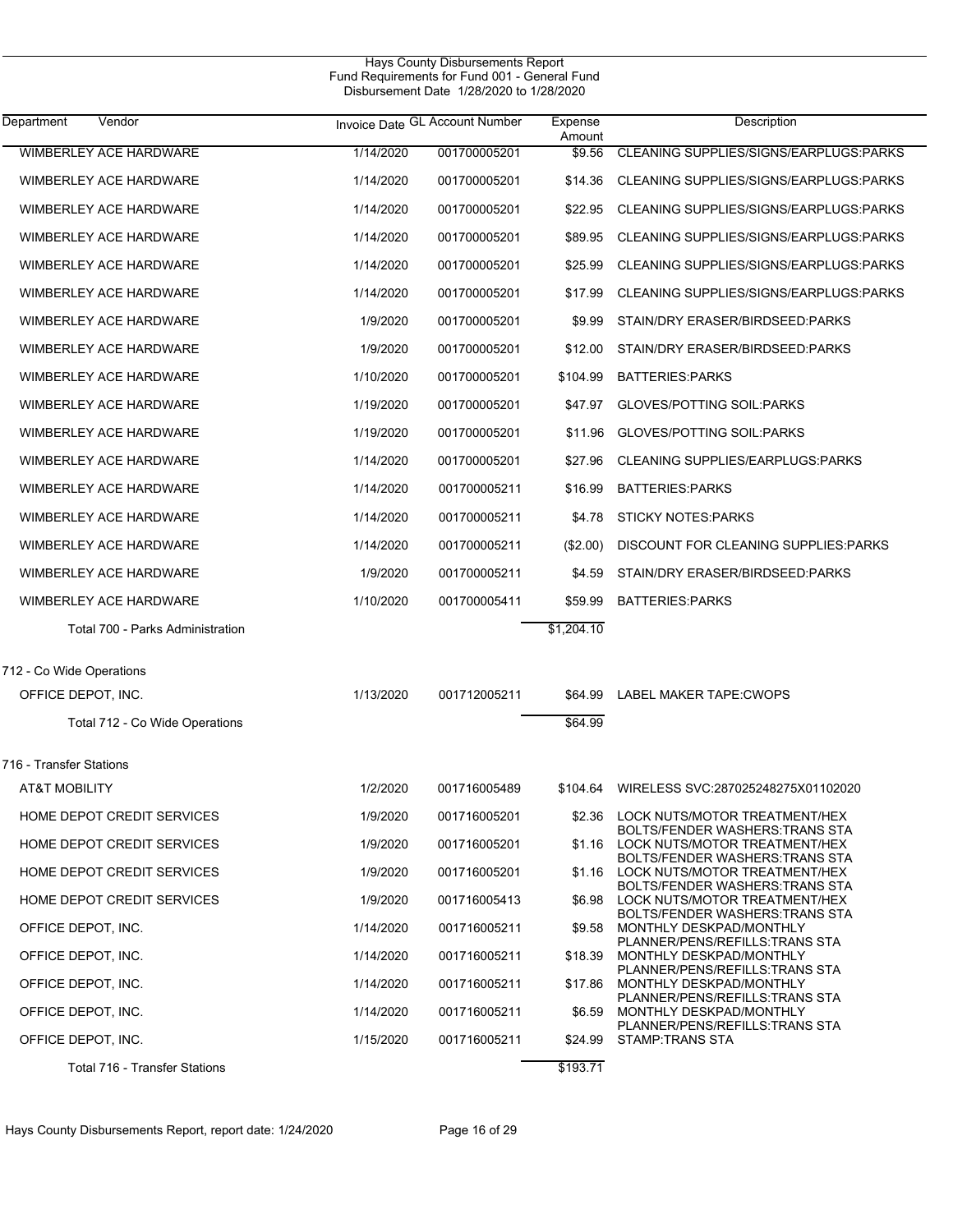|                                      |           | Hays County Disbursements Report<br>Fund Requirements for Fund 001 - General Fund<br>Disbursement Date 1/28/2020 to 1/28/2020 |                   |                                    |
|--------------------------------------|-----------|-------------------------------------------------------------------------------------------------------------------------------|-------------------|------------------------------------|
| Department<br>Vendor                 |           | Invoice Date GL Account Number                                                                                                | Expense<br>Amount | Description                        |
| 720 - Veteran's Administration       |           |                                                                                                                               |                   |                                    |
| <b>AT&amp;T MOBILITY</b>             | 1/2/2020  | 001720005489                                                                                                                  | \$52.32           | WIRELESS SVC:287025248275X01102020 |
| Total 720 - Veteran's Administration |           |                                                                                                                               | \$52.32           |                                    |
| 895 - Community Services             |           |                                                                                                                               |                   |                                    |
| HAYS COUNTY AREA FOOD BANK           | 1/28/2020 | 001895983265800                                                                                                               | \$4.583.33        | FEB 20 ALLOTMENT                   |
| Total 895 - Community Services       |           |                                                                                                                               | \$4,583.33        |                                    |
| Cash Required 001 - General Fund     |           |                                                                                                                               | \$193,924.65      |                                    |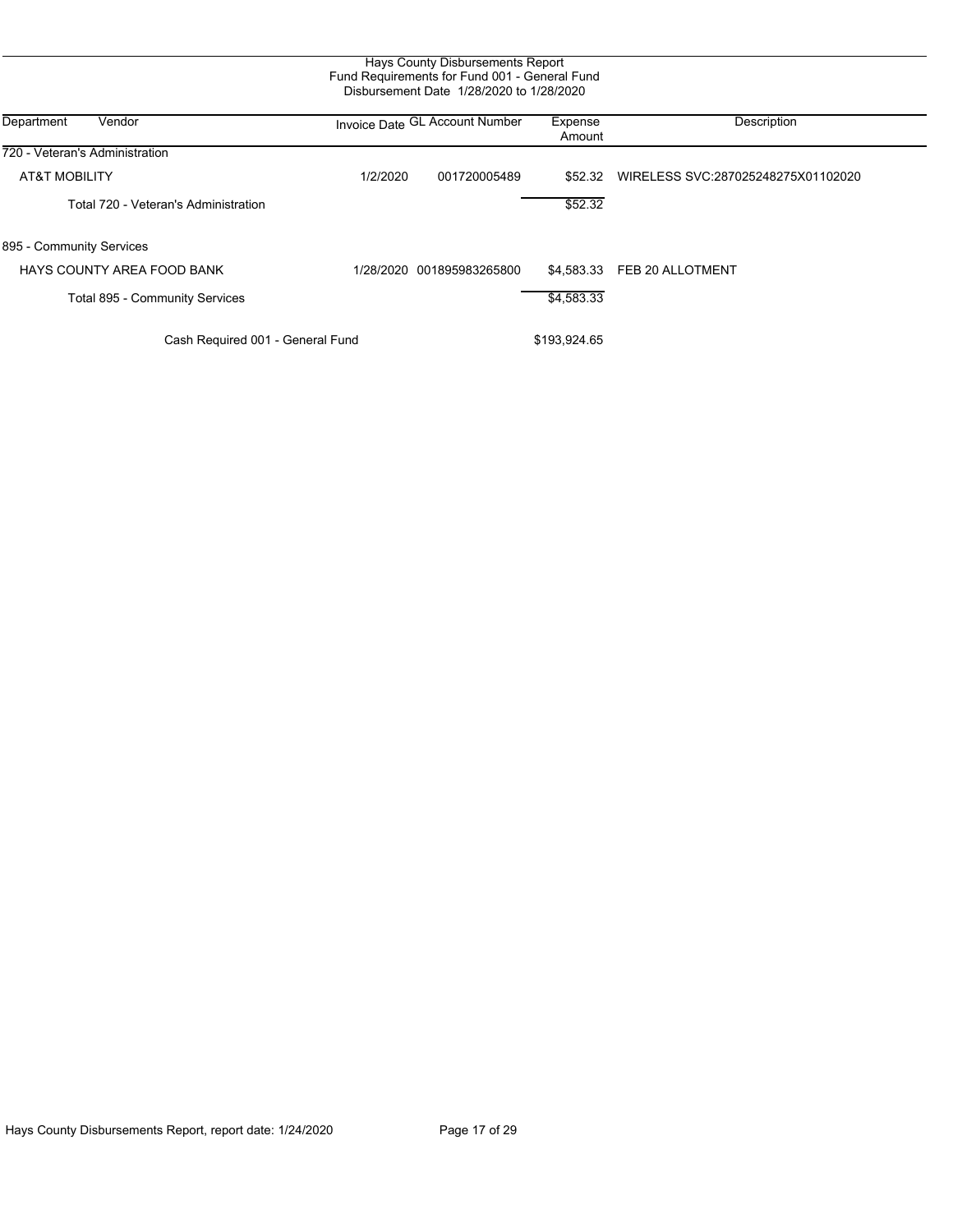#### Hays County Disbursements Report Fund Requirements for Fund 003 - Medical & Dental Insurance Fund Disbursement Date 1/28/2020 to 1/28/2020

| Vendor<br>Department                                |            | Invoice Date GL Account Number | Expense<br>Amount | Description                    |
|-----------------------------------------------------|------------|--------------------------------|-------------------|--------------------------------|
| 730 - Medical and Dental Insurance                  |            |                                |                   |                                |
| AFLAC                                               | 12/11/2019 | 003730005343                   |                   | \$25.450.98 DEC 19 PREMIUMS:HR |
| AFLAC GROUP                                         | 12/22/2019 | 003730005343                   |                   | \$4.543.60 DEC 19 PREMIUMS:HR  |
| <b>NGLIC</b>                                        | 12/1/2019  | 003730005343                   |                   | \$7,806.12 DEC 19 PREMIUMS:HR  |
| Total 730 - Medical and Dental Insurance            |            |                                | \$37,800.70       |                                |
| Cash Required 003 - Medical & Dental Insurance Fund |            |                                | \$37,800.70       |                                |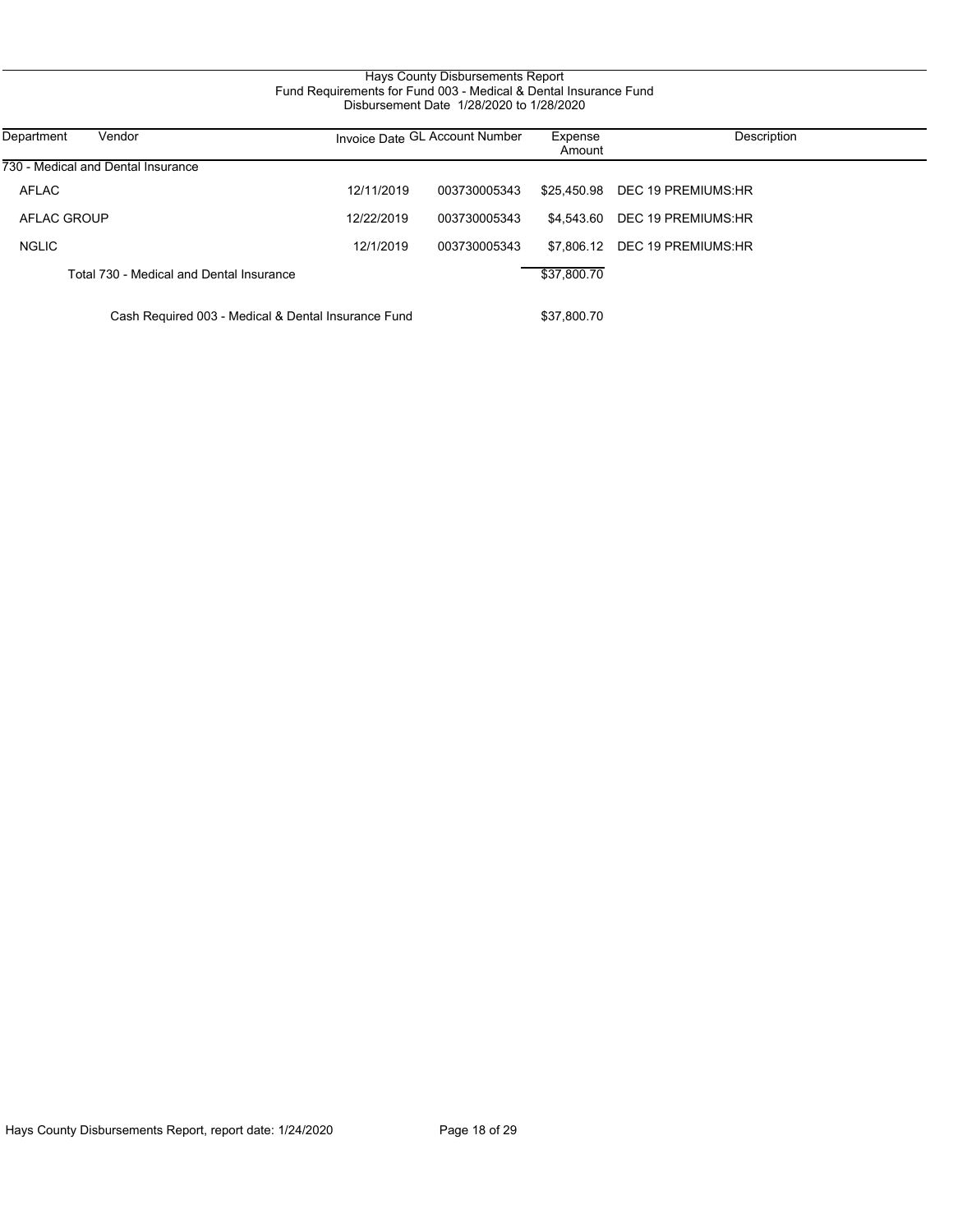#### Hays County Disbursements Report Fund Requirements for Fund 006 - Public Safety Bond 2017 Fund Disbursement Date 1/28/2020 to 1/28/2020

| Department<br>Vendor                             | Invoice Date GL Account Number    | Expense<br>Amount | Description                                                                        |
|--------------------------------------------------|-----------------------------------|-------------------|------------------------------------------------------------------------------------|
| 852 - Jail-Public Safety Construction            |                                   |                   |                                                                                    |
| LACKEY DE CARVAJAL CX                            | 12/20/2019 0068529420156117<br>00 | \$13.887.70       | <b>PROF SVCS:PUBLIC SAFETY BUILDING</b>                                            |
| TURNER CONSTRUCTION                              | 00                                |                   | 12/25/2019 0068529420056117 \$1,498,146.82  PROF SVCS:RENOVATIONS TO JAIL FACILITY |
| Total 852 - Jail-Public Safety Construction      |                                   | \$1.512.034.52    |                                                                                    |
| Cash Required 006 - Public Safety Bond 2017 Fund |                                   | \$1.512.034.52    |                                                                                    |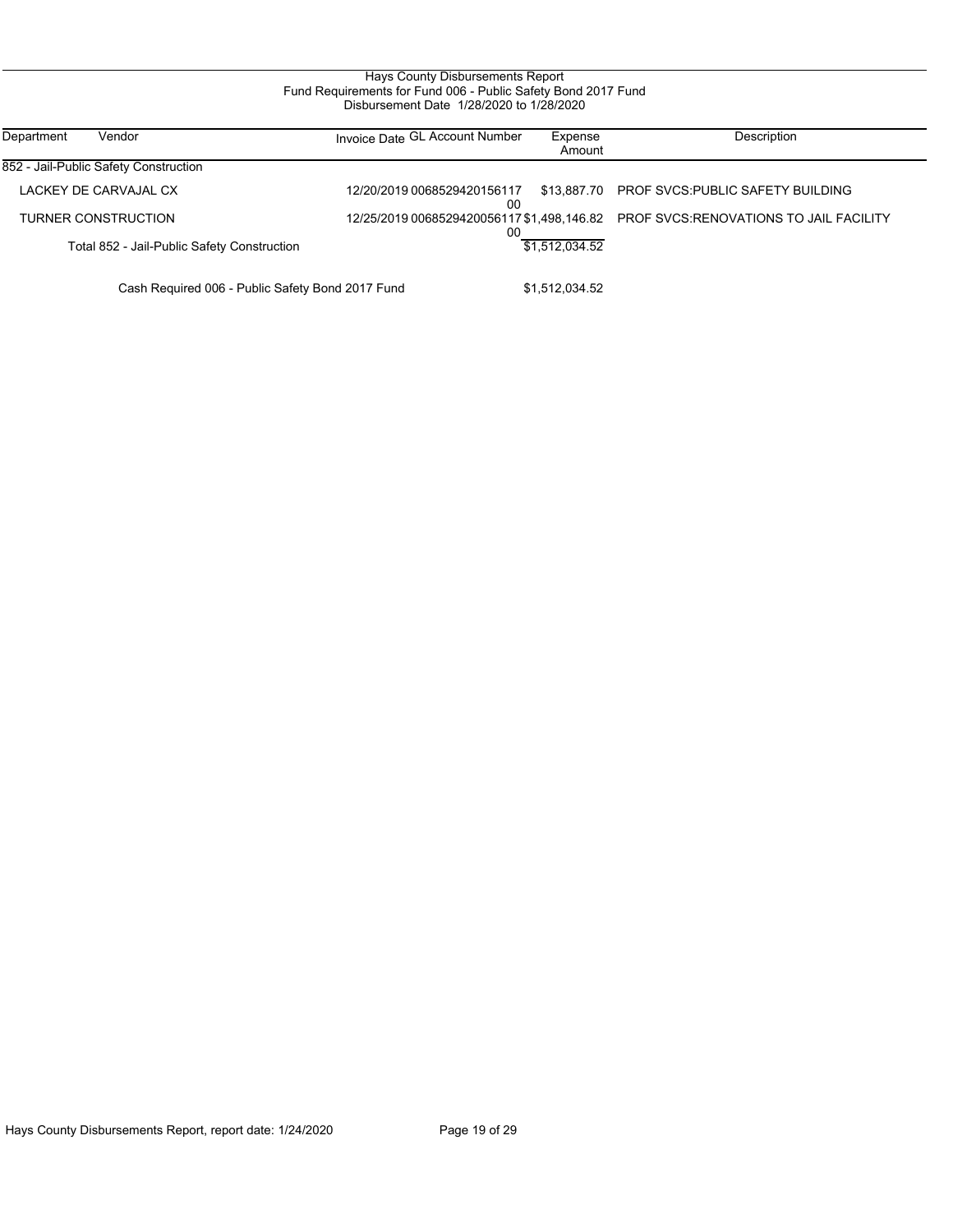| Department<br>Vendor                             |            | Invoice Date GL Account Number | Expense<br>Amount | Description                                            |
|--------------------------------------------------|------------|--------------------------------|-------------------|--------------------------------------------------------|
| 710 - RPTP                                       |            |                                |                   |                                                        |
| AMAZON CAPITAL SERVICES                          | 1/14/2020  | 020710005211                   | \$163.20          | <b>DESK CHAIR:RD</b>                                   |
| <b>AMAZON CAPITAL SERVICES</b>                   | 1/14/2020  | 020710005202                   | \$71.79           | <b>HDMI SPLITTER:RD</b>                                |
| <b>AMAZON CAPITAL SERVICES</b>                   | 1/14/2020  | 020710005202                   | \$7.20            | <b>HDMI SPLITTER:RD</b>                                |
| AT&T MOBILITY                                    | 1/2/2020   | 020710005489                   | \$1,473.71        | WIRELESS SVC:287025248275X01102020                     |
| <b>AUTO ZONE</b>                                 | 1/16/2020  | 020710005413                   | \$60.00           | WIPER BLADES: VEH MTC                                  |
| <b>AUTO ZONE</b>                                 | 1/17/2020  | 020710005413                   | \$9.79            | TRAILER TOW CONNECTOR/TAIL LIGHT KIT:VEH               |
| <b>AUTO ZONE</b>                                 | 1/17/2020  | 020710005413                   | \$33.99           | MTC<br>TRAILER TOW CONNECTOR/TAIL LIGHT KIT:VEH        |
| <b>BOSSTX</b>                                    | 1/15/2020  | 020710005413                   | \$378.94          | MTC<br><b>REAR WINDSCREEN GLASS:RD</b>                 |
| <b>BOSSTX</b>                                    | 1/15/2020  | 020710005413                   | \$37.89           | <b>REAR WINDSCREEN GLASS:RD</b>                        |
| <b>CAVENDER'S BOOT CITY</b>                      | 1/17/2020  | 020710005231                   | \$130.00          | SAFETY BOOTS:RD                                        |
| CAVENDER'S BOOT CITY                             | 1/17/2020  | 020710005231                   | \$116.99          | SAFETY BOOTS:RD                                        |
| CAVENDER'S BOOT CITY                             | 1/17/2020  | 020710005231                   | \$93.59           | SAFETY BOOTS:RD                                        |
| CAVENDER'S BOOT CITY                             | 1/17/2020  | 020710005231                   | \$130.00          | SAFETY BOOTS:RD                                        |
| <b>CAVENDER'S BOOT CITY</b>                      | 1/17/2020  | 020710005231                   | \$130.00          | SAFETY BOOTS:RD                                        |
| CHAPARRAL PROFESSIONAL LAND & SURVEYING,<br>INC. | 1/6/2020   | 020710005386                   | \$1,000.00        | <b>ROW SVCS:DACY LANE</b>                              |
| <b>CITY OF SAN MARCOS</b>                        |            | 1/16/2020 020710005480230      | \$55.63           | 0000300001:ELEC SVC                                    |
| COLORADO MATERIALS, LTD.                         | 1/18/2020  | 020710005351                   | \$10,681.40       | #3 ROCK:RD                                             |
| DIETZ TRACTOR CO.                                | 1/20/2020  | 020710005413                   | \$499.99          | FLYWHEEL: VEH MTC                                      |
| DIETZ TRACTOR CO.                                | 1/17/2020  | 020710005413                   | \$183.06          | CLUTCH DISC/CLUTCH FORK/SPRINGS:VEH MTC                |
| DIETZ TRACTOR CO.                                | 1/17/2020  | 020710005413                   | \$53.56           | CLUTCH DISC/CLUTCH FORK/SPRINGS:VEH MTC                |
| DIETZ TRACTOR CO.                                | 1/17/2020  | 020710005413                   | \$22.30           | CLUTCH DISC/CLUTCH FORK/SPRINGS:VEH MTC                |
| FREIGHTLINER OF AUSTIN                           | 1/17/2020  | 020710005413                   | \$62.39           | <b>BRAKE SLACK ADJUSTER: VEH MTC</b>                   |
| FREIGHTLINER OF AUSTIN                           | 1/17/2020  | 020710005413                   | $(\$62.39)$       | RETURN BRAKE SLACK ADJUSTER: VEH MTC                   |
| FREIGHTLINER OF AUSTIN                           | 1/16/2020  | 020710005413                   | \$36.30           | OIL SEAL: VEH MTC                                      |
| FREIGHTLINER OF AUSTIN                           | 1/17/2020  | 020710005413                   | \$62.39           | BRAKE SLACK ADJUSTER: VEH MTC                          |
| <b>FRONTIER COMMUNICATIONS</b>                   | 1/10/2020  | 020710005489                   | \$109.06          | TELEPHONE/LONG DISTANCE:RD                             |
| <b>FRONTIER COMMUNICATIONS</b>                   | 11/22/2019 | 020710005489                   | \$107.36          | TELEPHONE/LONG DISTANCE:RD                             |
| HOME DEPOT CREDIT SERVICES                       | 1/14/2020  | 020710005351                   | \$15.00           | <b>CONCRETE MIX:RD</b>                                 |
| HOME DEPOT CREDIT SERVICES                       | 1/14/2020  | 020710005351                   | \$163.80          | <b>CONCRETE MIX:RD</b>                                 |
| HOME DEPOT CREDIT SERVICES                       | 1/14/2020  | 020710005351                   | $(\$32.76)$       | RETURN CONCRETE MIX:RD                                 |
| INTERSTATE BILLING SERVICE                       | 1/16/2020  | 020710005413                   | \$140.83          | FUEL TANK STRAP/ISOLATOR FUEL TANKS:VEH                |
| INTERSTATE BILLING SERVICE                       | 1/16/2020  | 020710005413                   | \$44.00           | MTC<br>FUEL TANK STRAP/ISOLATOR FUEL TANKS: VEH<br>MTC |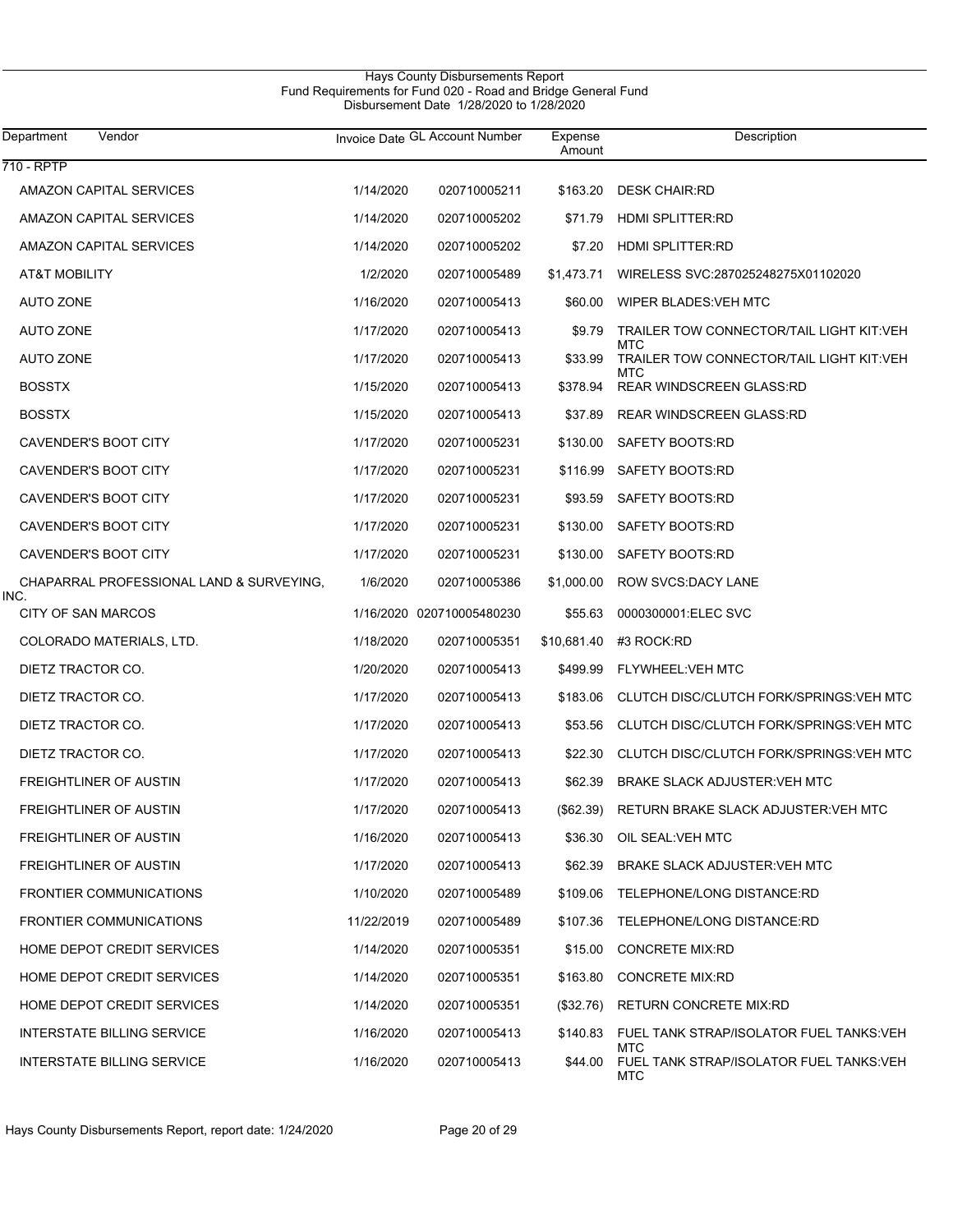| Hays County Disbursements Report                              |  |
|---------------------------------------------------------------|--|
| Fund Requirements for Fund 020 - Road and Bridge General Fund |  |
| Disbursement Date 1/28/2020 to 1/28/2020                      |  |

| Department<br>Vendor              |           | Invoice Date GL Account Number | Expense<br>Amount | Description                                    |
|-----------------------------------|-----------|--------------------------------|-------------------|------------------------------------------------|
| <b>INTERSTATE BILLING SERVICE</b> | 1/20/2020 | 020710005413                   | \$482.48          | AIR/HYDRAULIC/OIL FILTERS: VEH MTC             |
| INTERSTATE BILLING SERVICE        | 1/20/2020 | 020710005413                   | \$0.01            | ROUNDING FOR AIR/HYDRAULIC/OIL FILTERS:VEH MTC |
| J.L. ICE, LLC                     |           | 1/17/2020 020710005201002      | \$60.00           | ICE:RD-DRIFTWOOD                               |
| KIMBALL MIDWEST                   |           | 1/13/2020 020710005201002      | \$50.46           | MISC SUPPLIES: VEH MTC                         |
| KIMBALL MIDWEST                   |           | 1/13/2020 020710005201002      | \$73.08           | MISC SUPPLIES: VEH MTC                         |
| KIMBALL MIDWEST                   |           | 1/13/2020 020710005201002      | \$14.80           | MISC SUPPLIES: VEH MTC                         |
| KIMBALL MIDWEST                   |           | 1/13/2020 020710005201002      | \$13.70           | MISC SUPPLIES: VEH MTC                         |
| KIMBALL MIDWEST                   |           | 1/13/2020 020710005201002      | \$6.50            | MISC SUPPLIES: VEH MTC                         |
| KIMBALL MIDWEST                   |           | 1/13/2020 020710005201002      | \$14.28           | MISC SUPPLIES: VEH MTC                         |
| KIMBALL MIDWEST                   |           | 1/13/2020 020710005201002      | \$8.58            | MISC SUPPLIES: VEH MTC                         |
| KIMBALL MIDWEST                   |           | 1/13/2020 020710005201002      | \$8.90            | MISC SUPPLIES: VEH MTC                         |
| KIMBALL MIDWEST                   |           | 1/13/2020 020710005201002      | \$16.10           | MISC SUPPLIES: VEH MTC                         |
| KING FEED & HARDWARE              |           | 1/14/2020 020710005201002      | \$6.99            | CHAIN SHARPENERS/CHAIN OIL/PRUNING             |
| KING FEED & HARDWARE              |           | 1/14/2020 020710005201002      | \$33.98           | SEAL:RD<br>CHAIN SHARPENERS/CHAIN OIL/PRUNING  |
| KING FEED & HARDWARE              |           | 1/14/2020 020710005201002      | \$161.73          | SEAL:RD<br>CHAIN SHARPENERS/CHAIN OIL/PRUNING  |
| LOWE'S, INC.                      | 1/16/2020 | 020710005413                   | \$110.00          | SEAL:RD<br><b>ROPE:VEH MTC</b>                 |
| LOWE'S, INC.                      |           | 1/16/2020 020710005201002      | \$71.19           | <b>GALVANIZED TRASH CANS:RD</b>                |
| <b>MCCOY'S BUILDING SUPPLY</b>    | 1/16/2020 | 020710005351                   | \$132.84          | LUMBER/REBAR:RD                                |
| <b>MCCOY'S BUILDING SUPPLY</b>    | 1/16/2020 | 020710005351                   | \$214.26          | LUMBER/REBAR:RD                                |
| POWER HAUS EQUIPMENT              |           | 1/16/2020 020710005201002      | \$10.98           | STONES/SAW CHAIN/CHAIN: VEH MTC                |
| POWER HAUS EQUIPMENT              |           | 1/16/2020 020710005201002      | \$16.29           | STONES/SAW CHAIN/CHAIN: VEH MTC                |
| <b>POWER HAUS EQUIPMENT</b>       |           | 1/16/2020 020710005201002      | \$19.99           | STONES/SAW CHAIN/CHAIN: VEH MTC                |
| REDHEAD AUTO PARTS, INC.          |           | 1/16/2020 020710005201005      | \$395.99          | TOPSIDE CREEPER: VEH MTC                       |
| REDHEAD AUTO PARTS, INC.          | 1/17/2020 | 020710005413                   | \$159.98          | <b>BATTERIES: VEH MTC</b>                      |
| REDHEAD AUTO PARTS, INC.          | 1/17/2020 | 020710005413                   | \$54.00           | CORE DEPOSIT: VEH MTC                          |
| REDHEAD AUTO PARTS, INC.          | 1/17/2020 | 020710005413                   | \$6.00            | ENVIRONMENTAL CHARGE: VEH MTC                  |
| REDHEAD AUTO PARTS, INC.          | 1/17/2020 | 020710005413                   | (\$54.00)         | RETURN CORE DEPOSIT: VEH MTC                   |
| REDHEAD AUTO PARTS, INC.          | 1/15/2020 | 020710005413                   | \$28.50           | BARRICADE HOSES/CONTROL: VEH MTC               |
| REDHEAD AUTO PARTS, INC.          | 1/15/2020 | 020710005413                   | \$9.79            | BARRICADE HOSES/CONTROL: VEH MTC               |
| RICOH USA, INC.                   |           | 1/7/2020 020710005473013       | \$275.00          | JAN 20 LEASE: 1009769A28                       |
| RMA TOLL PROCESSING               | 1/11/2020 | 020710005351                   | \$1.50            | <b>TOLL CHGS:RD</b>                            |
| RMA TOLL PROCESSING               | 1/11/2020 | 020710005351                   | \$1.00            | <b>TOLL CHGS:RD</b>                            |
| <b>SUR-POWR BATTERY</b>           | 1/16/2020 | 020710005413                   | \$159.50          | BATTERY: VEH MTC                               |
| <b>SUR-POWR BATTERY</b>           | 1/16/2020 | 020710005413                   | \$3.00            | BATTERY: VEH MTC                               |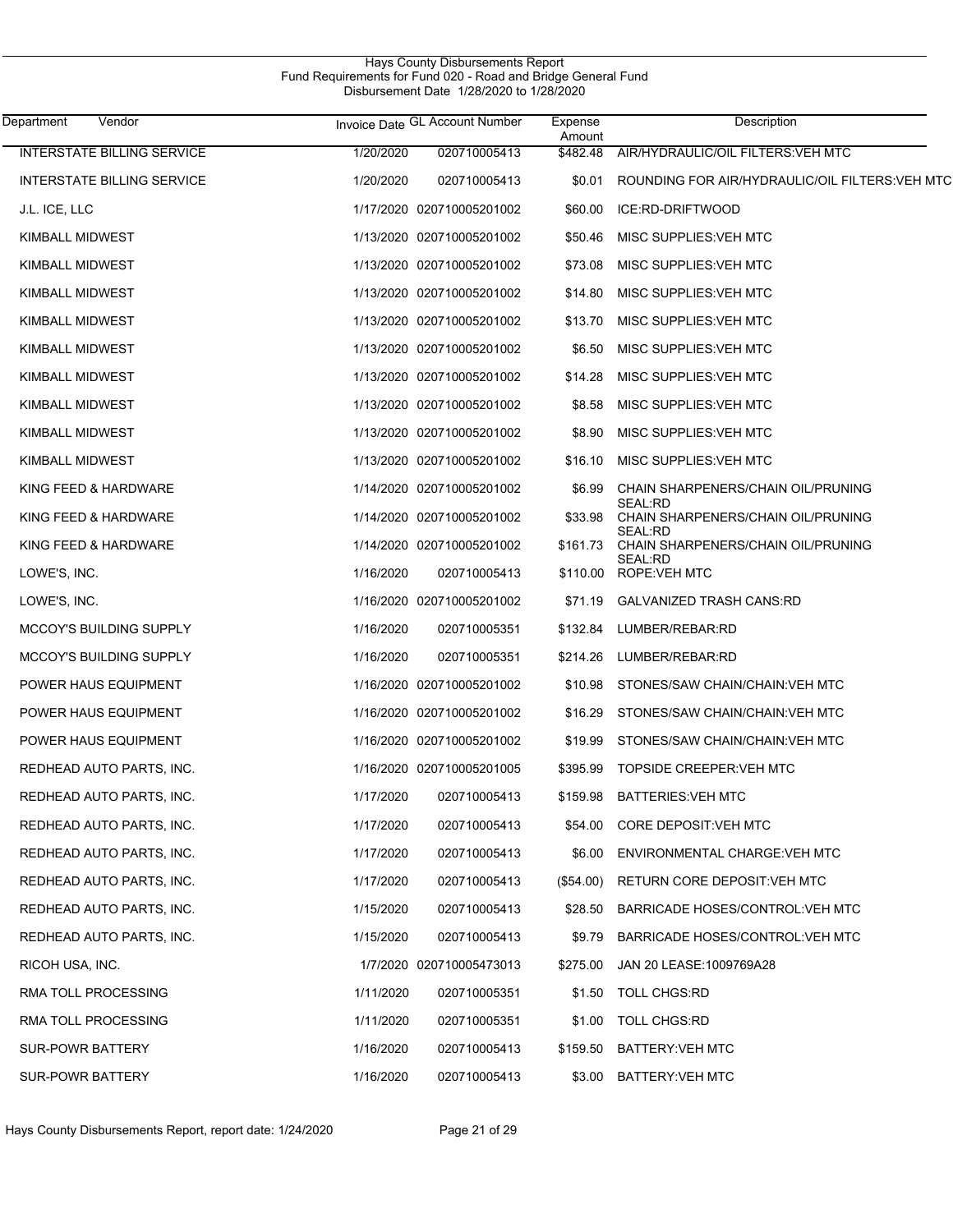| Department<br>Vendor |                                                  |            | Invoice Date GL Account Number | Expense<br>Amount | <b>Description</b>                 |  |
|----------------------|--------------------------------------------------|------------|--------------------------------|-------------------|------------------------------------|--|
|                      | TEJAS OFFICE PRODUCTS, INC.                      | 1/16/2020  | 020710005211                   | \$134.40          | <b>SELF-INKING DATERS:RD</b>       |  |
| <b>ADMIN</b>         | TEXAS ASSOCIATION OF COUNTY ENGRS & ROAD         | 1/17/2020  | 020710005302                   | \$45.00           | <b>MBR DUES:RD</b>                 |  |
| <b>ADMIN</b>         | TEXAS ASSOCIATION OF COUNTY ENGRS & ROAD         | 1/17/2020  | 020710005302                   | \$45.00           | <b>MBR DUES:RD</b>                 |  |
| QUALITY              | TEXAS COMMISSION ON ENVIRONMENTAL                | 3/6/2019   | 020710005324                   | \$6,500.00        | APPLICATION FEE:LIME KILN RD       |  |
|                      | TEXAS DISPOSAL SYSTEMS, INC.                     | 12/31/2019 | 020710005452                   | \$509.00          | DEC 19 TRASH SVC:RD                |  |
|                      | TEXAS DISPOSAL SYSTEMS, INC.                     | 12/31/2019 | 020710005452                   | \$552.00          | DEC 19 TRASH SVC:RD                |  |
|                      | TEXAS DISPOSAL SYSTEMS, INC.                     | 12/31/2019 | 020710005452                   | \$90.00           | DEC 19 TRASH SVC:RD                |  |
| <b>TXTAG CSC</b>     |                                                  | 1/7/2020   | 020710005351                   | \$4.00            | <b>TOLL FEE:RD</b>                 |  |
| <b>TXTAG CSC</b>     |                                                  | 1/7/2020   | 020710005351                   | \$1.15            | MAILING FEE FOR TOLL CHGS:RD       |  |
| <b>TXTAG CSC</b>     |                                                  | 1/3/2020   | 020710005351                   | \$26.69           | <b>TOLL CHGS:RD</b>                |  |
| <b>TXTAG CSC</b>     |                                                  | 1/3/2020   | 020710005351                   | \$1.15            | MAILING FEE FOR TOLL CHGS:RD       |  |
|                      | <b>VULCAN MATERIALS COMPANY</b>                  | 1/6/2020   | 020710005351                   | \$26,002.33       | <b>COLD MIX:RD</b>                 |  |
|                      | <b>VULCAN MATERIALS COMPANY</b>                  | 1/6/2020   | 020710005351                   | \$0.07            | ROUNDING FOR COLD MIX:RD           |  |
| <b>WALMART BRC</b>   |                                                  |            | 1/16/2020 020710005201002      |                   | \$13.92 2-CYCLE OIL/FLASH DRIVE:RD |  |
| <b>WALMART BRC</b>   |                                                  | 1/16/2020  | 020710005211                   |                   | \$14.78 2-CYCLE OIL/FLASH DRIVE:RD |  |
|                      | Total 710 - RPTP                                 |            |                                | \$52,485.90       |                                    |  |
|                      | Cash Required 020 - Road and Bridge General Fund |            |                                | \$52.485.90       |                                    |  |

Hays County Disbursements Report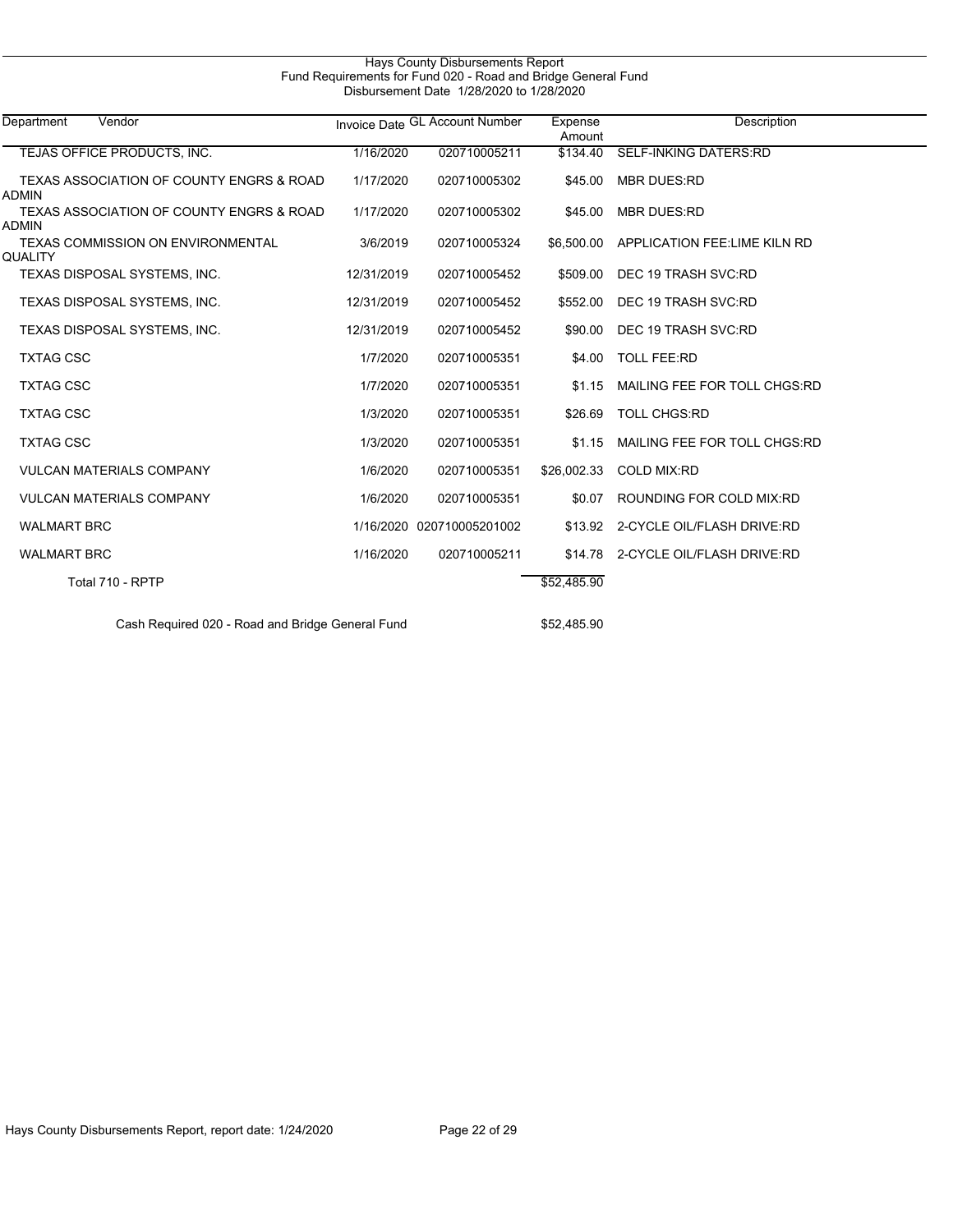#### Hays County Disbursements Report Fund Requirements for Fund 033 - Pass Thru Road Bond 2016 Fund Disbursement Date 1/28/2020 to 1/28/2020

| Department<br>Vendor           | Invoice Date GL Account Number   | Expense<br>Amount | Description                                                              |
|--------------------------------|----------------------------------|-------------------|--------------------------------------------------------------------------|
| 801 - Precinct 1 - Roads       |                                  |                   |                                                                          |
| PRIME STRATEGIES, INC.         | 12/31/20190338019651556104<br>00 | \$7.252.98        | PROJ MGMT:FM 110 SOUTH - WA #80 - TXDOT<br><b>PARTNERSHIP</b>            |
| PRIME STRATEGIES, INC.         | 12/31/20190338019663356104<br>00 | \$203.06          | PROJ MGMT:FM 150 REALIGNMENT - WA #72                                    |
| PRIME STRATEGIES, INC.         | 12/31/20190338019651456104<br>00 | \$9.010.56        | PROJ MGMT:FM 110 MIDDLE - WA #78 - TXDOT<br><b>PARTNERSHIP</b>           |
| PRIME STRATEGIES, INC.         | 12/31/20190338019651856104<br>00 | \$108.99          | PROJ MGMT: IH 35 NB RAMP REVERSAL - WA #80 -<br><b>TXDOT PARTNERSHIP</b> |
| PRIME STRATEGIES, INC.         | 12/31/20190338019651056104<br>00 | \$234.07          | PROJ MGMT: YARRINGTON BRIDGE - WA #72                                    |
| PRIME STRATEGIES, INC.         | 12/31/20190338019651356104<br>00 | \$8,398.08        | PROJ MGMT:FM 110 NORTH - WA #77 - TXDOT<br><b>PARTNERSHIP</b>            |
| PRIME STRATEGIES, INC.         | 12/31/20190338019651756104<br>00 | \$54.50           | PROJ MGMT:POSEY RD - WA #80 -TXDOT<br><b>PARTNERSHIP</b>                 |
| PRIME STRATEGIES, INC.         | 12/31/20190338019651956104<br>00 | \$832.24          | PROJ MGMT:FM 150 CTL - WA #80 - TXDOT<br><b>PARTNERSHIP</b>              |
| PRIME STRATEGIES, INC.         | 12/31/20190338019650456104<br>00 | \$189.57          | PROJ MGMT:FM 110 MCCARTY LN - WA #72                                     |
| Total 801 - Precinct 1 - Roads |                                  | \$26,284.05       |                                                                          |
| 802 - Precinct 2 - Roads       |                                  |                   |                                                                          |
| PRIME STRATEGIES, INC.         | 12/31/20190338029662356104<br>00 | \$54.50           | PROJ MGMT:FM 967 CTL - WA #80 - TXDOT<br><b>PARTNERSHIP</b>              |
| PRIME STRATEGIES, INC.         | 12/31/20190338029664556104<br>00 | \$5,484.35        | PROJ MGMT:RM 967 MAINTENANCE - WA #75 -<br><b>TXDOT PARTNERSHIP</b>      |
| PRIME STRATEGIES, INC.         | 12/31/20190338029662456104<br>00 | \$6.366.45        | PROJ MGMT:FM 2001 REALIGNMENT-WA#76 -<br><b>TXDOT PARTNERSHIP</b>        |
| PRIME STRATEGIES, INC.         | 12/31/20190338029663256104<br>00 | \$216.56          | PROJ MGMT: IH 35 SB FRONTAGE RD - WA #72                                 |
| PRIME STRATEGIES, INC.         | 12/31/20190338029663156104<br>00 | \$203.06          | PROJ MGMT: IH 35/CR 210 BRIDGE - WA#72                                   |
| PRIME STRATEGIES, INC.         | 12/31/20190338029662856104<br>00 | \$29,151.39       | PROJ MGMT:FM 1626A - WA #71                                              |
| PRIME STRATEGIES, INC.         | 12/31/20190338029662956104<br>00 | \$226.06          | PROJ MGMT:FM 1626B - WA #72                                              |
| Total 802 - Precinct 2 - Roads |                                  | \$41,702.37       |                                                                          |

Cash Required 033 - Pass Thru Road Bond 2016 Fund \$67,986.42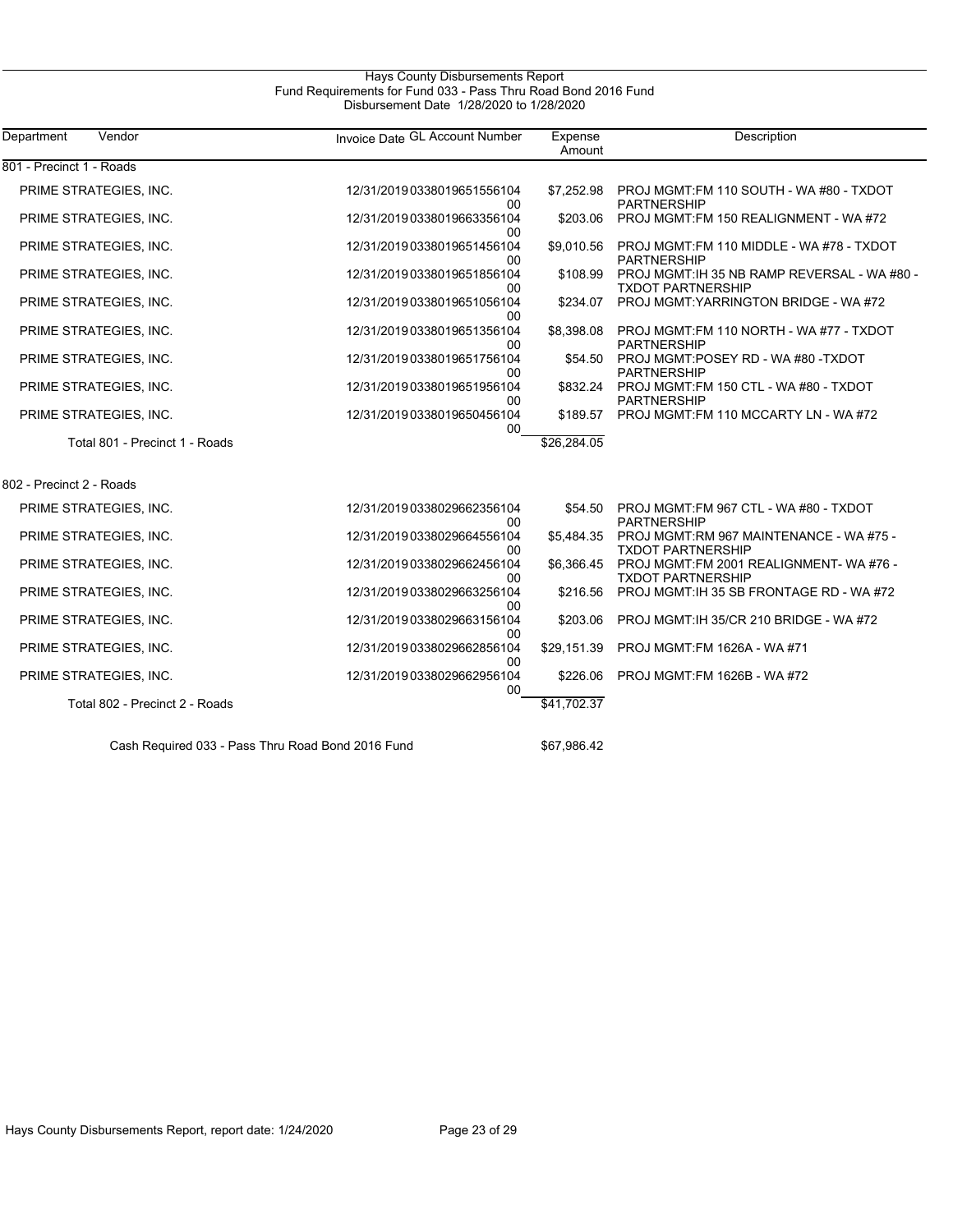| Department               | Vendor                                  | Invoice Date GL Account Number            | Expense        | Description                                      |
|--------------------------|-----------------------------------------|-------------------------------------------|----------------|--------------------------------------------------|
|                          |                                         |                                           | Amount         |                                                  |
| 801 - Precinct 1 - Roads |                                         |                                           |                |                                                  |
|                          | INDEPENDENCE TITLE COMPANY              | 1/17/2020 0348019663456327<br>00          | \$25.631.80    | ROW SVCS:DACY LANE PHASE II PARCEL 53 - WA<br>#0 |
|                          | TEXAS DEPT OF TRANSPORTATION TRUST FUND | 1/21/2020 0348019652056114 \$2,000,000.00 |                | ADVANCED FUNDING: FM 110 - SH 123 - WA #0        |
|                          | Total 801 - Precinct 1 - Roads          | 00                                        | \$2.025.631.80 |                                                  |
|                          | Cash Required 034 - Road Bond 2017 Fund |                                           | \$2.025.631.80 |                                                  |

Hays County Disbursements Report, report date: 1/24/2020 Page 24 of 29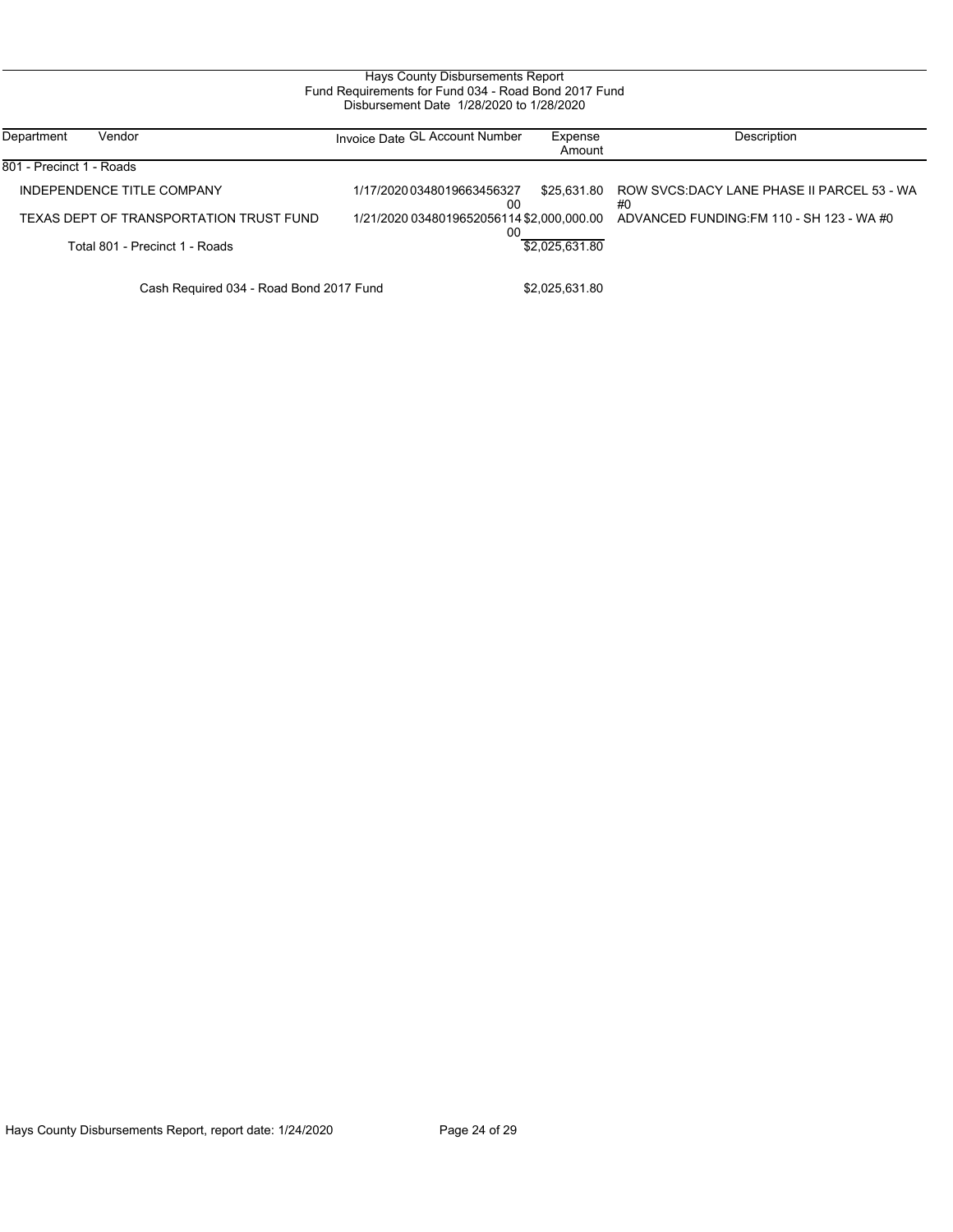#### Hays County Disbursements Report Fund Requirements for Fund 070 - Juvenile Detention Center Fund Disbursement Date 1/28/2020 to 1/28/2020

| Department<br>Vendor                             |            | Invoice Date GL Account Number | Expense<br>Amount | Description                                                     |
|--------------------------------------------------|------------|--------------------------------|-------------------|-----------------------------------------------------------------|
| 685 - Juvenile Detention Center                  |            |                                |                   |                                                                 |
| AT&T MOBILITY                                    | 1/2/2020   | 070685005489                   | \$156.96          | WIRELESS SVC:287025248275X01102020                              |
| CITY OF SAN MARCOS                               |            | 1/16/2020 070685005480220      | \$1.398.33        | 0073584949: WATER/SEWER/DRAINAGE                                |
| CITY OF SAN MARCOS                               |            | 1/16/2020 070685005480220      | \$508.20          | 0073584949:WATER/SEWER/DRAINAGE                                 |
| <b>CITY OF SAN MARCOS</b>                        |            | 1/16/2020 070685005480220      | \$1,473.97        | 0073584949:WATER/SEWER/DRAINAGE                                 |
| <b>FEDEX OFFICE</b>                              | 1/16/2020  | 070685005212                   |                   | \$9.42 OVERNIGHT DELIVERY: JUV CTR                              |
| HANDLE WITH CARE BEHAVIOR MANAGEMENT<br>SYSTEM   | 1/6/2020   | 070685005551                   | \$450.00          | INSTRUCTOR RE-CERTIFICATION REG FEES: JUV<br><b>CTR</b>         |
| HANDLE WITH CARE BEHAVIOR MANAGEMENT<br>SYSTEM   | 1/6/2020   | 070685005551                   | \$450.00          | INSTRUCTOR RE-CERTIFICATION REG FEES: JUV<br><b>CTR</b>         |
| KOETTER FIRE PROTECTION OF AUSTIN, L.L.C.        | 1/16/2020  | 070685005451                   | \$850.00          | ANNUAL INSPECTION OF FIRE SPRINKLER                             |
| LABATT FOOD SERVICE, LLC                         |            | 1/9/2020 070685990175201       | \$138.61          | <b>SYSTEM:JUV CTR</b><br>PAPER PRODUCTS/GLOVES: JUV CTR         |
| LABATT FOOD SERVICE, LLC                         |            | 1/9/2020 070685990175232       | \$1,395.50        | <b>FOOD:JUV CTR</b>                                             |
| LABATT FOOD SERVICE, LLC                         |            | 1/9/2020 070685990175208       | \$21.82           | <b>GLOVES: JUV CTR</b>                                          |
| OLYMPIA LANDSCAPE DEVELOPMENT, INC.              | 11/29/2019 | 070685005451                   | \$250.00          | NOV 19 GROUNDS MAINTENANCE: JUV CTR                             |
| OLYMPIA LANDSCAPE DEVELOPMENT, INC.              | 1/15/2020  | 070685005451                   | \$250.00          | JAN 20 GROUNDS MAINTENANCE: JUV CTR                             |
| POLLOCK CO.                                      | 1/14/2020  | 070685005208                   | \$304.40          | MULTIFOLD TOWELS: JUV CTR                                       |
| PROSTAR SERVICES, INC.                           |            | 1/7/2020 070685990175232       | \$63.37           | COFFEE/CREAMER: JUV CTR                                         |
| PROSTAR SERVICES, INC.                           |            | 1/7/2020 070685990175232       | \$6.74            | FUEL SURCHARGE FOR COFFEE/CREAMER: JUV CTR                      |
| <b>WALMART BRC</b>                               | 1/9/2020   | 070685005211                   | \$7.48            | SUPPLIES FOR JUVENILES/MISC SUPPLIES: JUV                       |
| <b>WALMART BRC</b>                               | 1/9/2020   | 070685005205                   | \$62.86           | CTR<br>SUPPLIES FOR JUVENILES: JUV CTR                          |
| <b>WALMART BRC</b>                               | 1/9/2020   | 070685005208                   | \$9.98            | SUPPLIES FOR JUVENILES/MISC SUPPLIES: JUV                       |
| <b>WALMART BRC</b>                               | 1/9/2020   | 070685005208                   | \$39.84           | CTR<br>SUPPLIES FOR JUVENILES/MISC SUPPLIES: JUV                |
| <b>WALMART BRC</b>                               | 1/9/2020   | 070685005208                   | \$8.98            | <b>CTR</b><br>SUPPLIES FOR JUVENILES/MISC SUPPLIES: JUV         |
| <b>WALMART BRC</b>                               | 1/9/2020   | 070685005208                   |                   | CTR<br>\$27.92 SUPPLIES FOR JUVENILES/MISC SUPPLIES: JUV<br>CTR |
| <b>WALMART BRC</b>                               | 1/9/2020   | 070685005208                   | \$7.64            | SUPPLIES FOR JUVENILES/MISC SUPPLIES: JUV<br><b>CTR</b>         |
| <b>WALMART BRC</b>                               | 1/9/2020   | 070685005391                   | \$9.98            | SUPPLIES FOR JUVENILES/MISC SUPPLIES: JUV                       |
| <b>WALMART BRC</b>                               |            | 1/9/2020 070685990175232       |                   | CTR<br>\$6.98 SUPPLIES FOR JUVENILES/MISC SUPPLIES:JUV          |
| <b>WALMART BRC</b>                               |            | 1/9/2020 070685990175232       |                   | <b>CTR</b><br>\$9.98 SUPPLIES FOR JUVENILES/MISC SUPPLIES: JUV  |
| <b>WALMART BRC</b>                               |            | 1/9/2020 070685990175232       |                   | CTR<br>\$5.98 SUPPLIES FOR JUVENILES/MISC SUPPLIES:JUV          |
| <b>WALMART BRC</b>                               |            | 1/9/2020 070685990175232       | \$10.38           | <b>CTR</b><br>SUPPLIES FOR JUVENILES/MISC SUPPLIES: JUV         |
| Total 685 - Juvenile Detention Center            |            |                                | \$7,935.32        | <b>CTR</b>                                                      |
| Coop Boquirod 070 Luvenile Detention Center Fund |            |                                | 2702522           |                                                                 |

Cash Required 070 - Juvenile Detention Center Fund \$7,935.32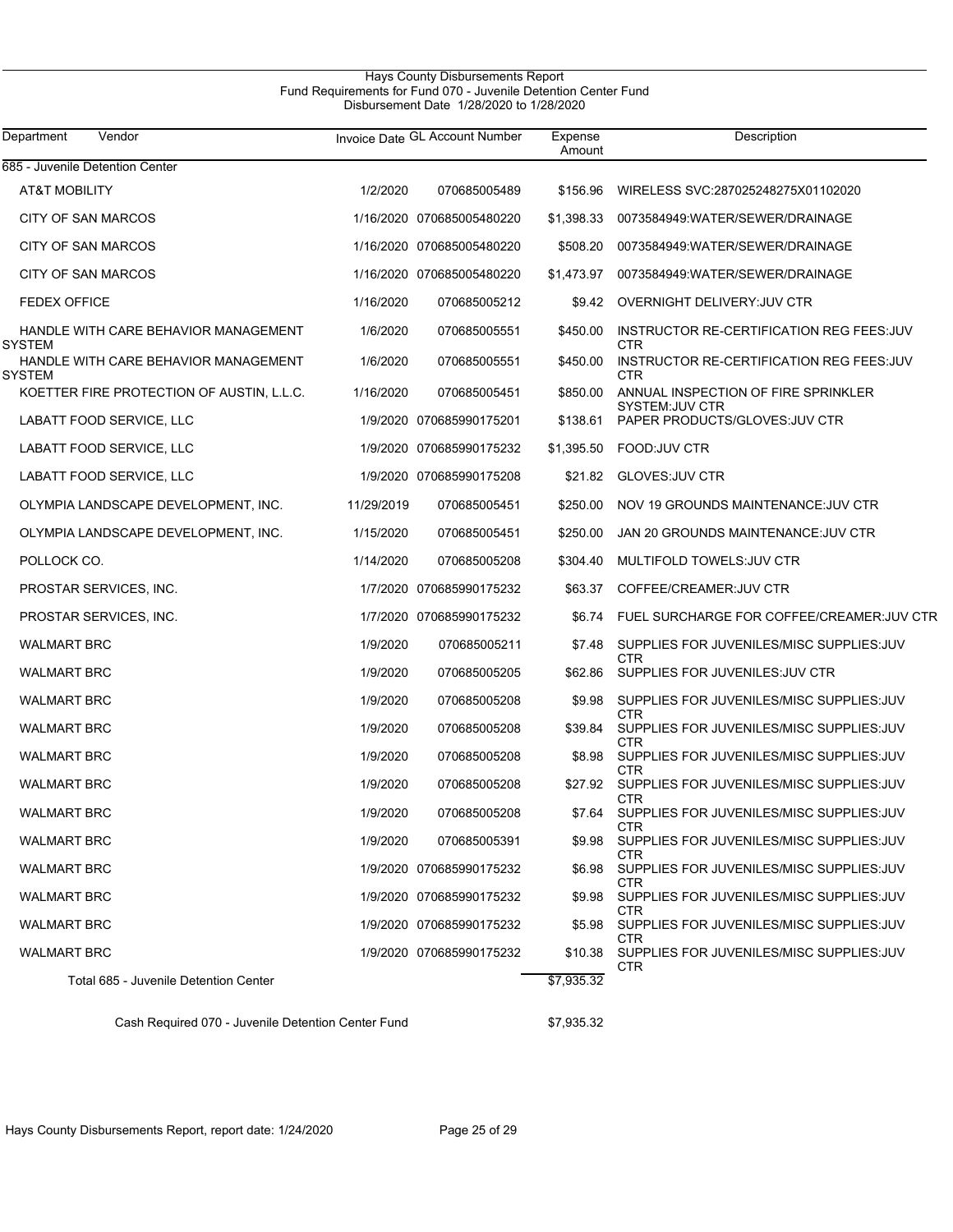| Vendor<br>Department                      |           | Invoice Date GL Account Number | Expense<br>Amount | Description                       |
|-------------------------------------------|-----------|--------------------------------|-------------------|-----------------------------------|
| 607 - District Attorney                   |           |                                |                   |                                   |
| <b>HAYS COUNTY TREASURER</b>              | 1/15/2020 | 080607005212                   |                   | \$54.17 CERTIFIED MAIL POSTAGE:DA |
| Total 607 - District Attorney             |           |                                | \$54.17           |                                   |
| Cash Required 080 - DA Hot Check Fee Fund |           |                                | \$54.17           |                                   |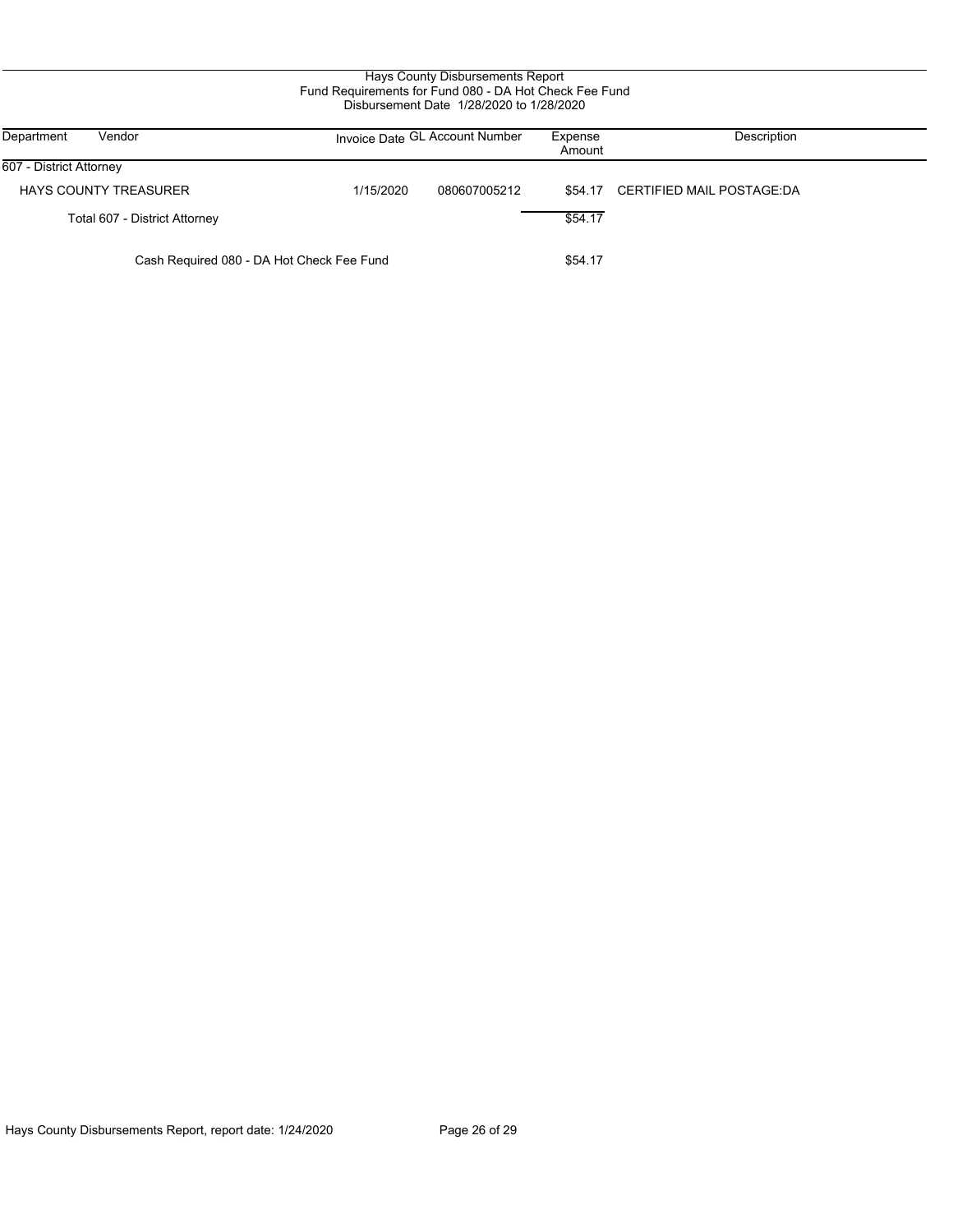| Vendor<br>Department                              |            | Invoice Date GL Account Number | Expense<br>Amount | Description                                                                          |
|---------------------------------------------------|------------|--------------------------------|-------------------|--------------------------------------------------------------------------------------|
| KOFILE TECHNOLOGIES                               | 11/25/2019 | 1012010001                     | \$196,911.81      | <b>REF PO 2019-783 RECORD</b><br>BOOK/PRESERVATION/ARCHIVAL IMAGING:CO CLK           |
| KOFILE TECHNOLOGIES                               | 11/25/2019 | 1012010001                     | \$2,044.78        | <b>REF PO 2019-783 RECORD</b>                                                        |
| KOFILE TECHNOLOGIES                               | 11/25/2019 | 1012010001                     | (\$28,539.90)     | BOOK/PRESERVATION/ARCHIVAL IMAGING:CO CLK<br>REF PO 2019-783 RECORD                  |
| KOFILE TECHNOLOGIES                               | 12/26/2019 | 1012010001                     | \$20,440.00       | BOOK/PRESERVATION/ARCHIVAL IMAGING:CO CLK<br>REF PO 2019-252 PLAT CONVERSION/CABINET |
| KOFILE TECHNOLOGIES                               | 12/26/2019 | 1012010001                     | \$24,528.00       | SOLUTION:CO CLK<br>REF PO 2019-252 PLAT CONVERSION/CABINET                           |
| KOFILE TECHNOLOGIES                               | 12/26/2019 | 1012010001                     | \$16,875.00       | SOLUTION:CO CLK<br>REF PO 2019-252 PLAT CONVERSION/CABINET                           |
| Total -                                           |            |                                | \$232,259.69      | SOLUTION:CO CLK                                                                      |
| 617 - County Clerk                                |            |                                |                   |                                                                                      |
| RICOH USA, INC.                                   | 1/7/2020   | 101617105473                   | \$55.54           | JAN 20 LEASE: 1009769A29                                                             |
| RICOH USA, INC.                                   | 1/7/2020   | 101617105473                   | \$42.94           | JAN 20 LEASE: 3627937                                                                |
| RICOH USA, INC.                                   | 1/7/2020   | 101617105473                   | \$16.50           | JAN 20 MTC W/TONER:3627937                                                           |
| RICOH USA, INC.                                   | 1/7/2020   | 101617105473                   | \$79.94           | JAN 20 LEASE: 1009769A30                                                             |
| RICOH USA, INC.                                   | 1/7/2020   | 101617105473                   | \$42.04           | JAN 20 LEASE: 3663785                                                                |
| RICOH USA, INC.                                   | 1/7/2020   | 101617105473                   | \$12.40           | JAN 20 MTC W/TONER:3663785                                                           |
| TYLER TECHNOLOGIES, INC.                          | 12/1/2019  | 101617105448                   | \$53,026.00       | EAGLE SUBSCRIPTION:CO CLK                                                            |
| TYLER TECHNOLOGIES, INC.                          | 11/30/2019 | 101617105448                   | \$175.00          | SOFTWARE IMPLEMENTATION:CO CLK                                                       |
| Total 617 - County Clerk                          |            |                                | \$53,450.36       |                                                                                      |
| Cash Required 101 - Records Mamt and Archive Fund |            |                                | \$285,710.05      |                                                                                      |

#### Hays County Disbursements Report Fund Requirements for Fund 101 - Records Mgmt and Archive Fund Disbursement Date 1/28/2020 to 1/28/2020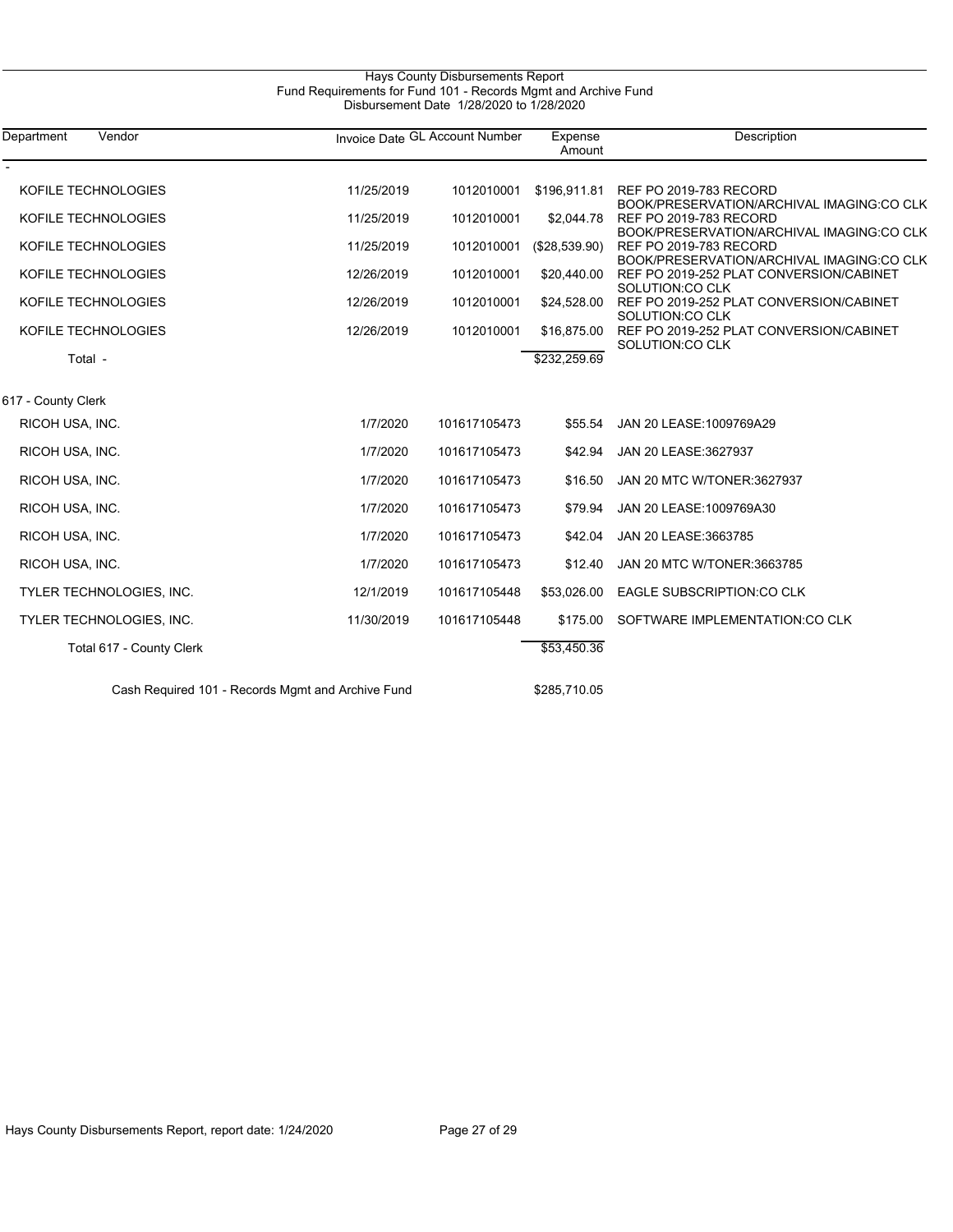#### Hays County Disbursements Report Fund Requirements for Fund 111 - Court Reporters Service Fund Disbursement Date 1/28/2020 to 1/28/2020

| Vendor<br>Department                           |            | Invoice Date GL Account Number | Expense<br>Amount | Description                                        |
|------------------------------------------------|------------|--------------------------------|-------------------|----------------------------------------------------|
| 608 - District Court                           |            |                                |                   |                                                    |
| CASTILLEJA, CSR, RUBY                          | 1/7/2020   | 111608005445                   | \$410.50          | INDIGENT REPORTER'S RECORD:FEL-APL:CR-16-<br>0680D |
| CASTILLEJA, CSR, RUBY                          | 1/7/2020   | 111608005445                   | \$100.00          | INDIGENT REPORTER'S RECORD:FEL-APL:CR-16-<br>0379E |
| CASTILLEJA, CSR, RUBY                          | 1/7/2020   | 111608005445                   | \$1.746.00        | INDIGENT REPORTER'S RECORD:FEL-APL:CR-16-<br>0669A |
| VARGAS, DIANA                                  | 12/16/2019 | 111608005445                   | \$349.50          | REPORTER'S RECORD:FEL-APL:CR-16-0669               |
| Total 608 - District Court                     |            |                                | \$2,606.00        |                                                    |
| Coop Deguised 111 Court Departers Convice Fund |            |                                | mo coc oo         |                                                    |

Cash Required 111 - Court Reporters Service Fund  $$2,606.00$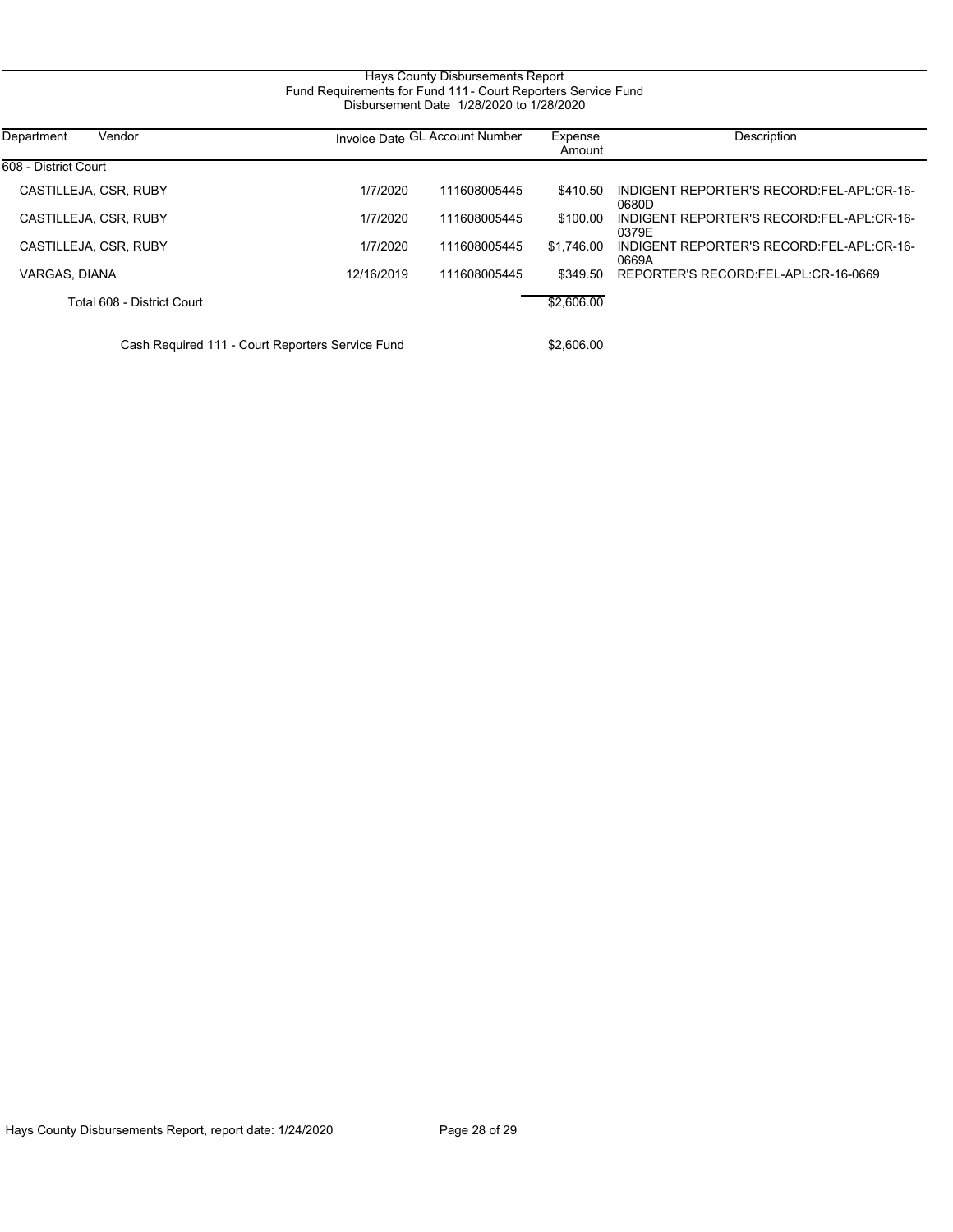#### Hays County Disbursements Report Fund Requirements for Fund 120 - Family Health Services Fund Disbursement Date 1/28/2020 to 1/28/2020

| Department<br>Vendor                            |           | Invoice Date GL Account Number | Expense<br>Amount | Description                                                 |
|-------------------------------------------------|-----------|--------------------------------|-------------------|-------------------------------------------------------------|
| 675 - Personal Health                           |           |                                |                   |                                                             |
| ANDERSON M.D., CHARLES                          | 1/28/2020 | 120675005448                   | \$500.00          | FEB 20 HAYS COUNTY MEDICAL AUTHORITY<br>FEE:PHLTH           |
| <b>AT&amp;T MOBILITY</b>                        |           | 1/2/2020 120675990585489       | \$154.49          | WIRELESS SVC:287025248275X01102020                          |
| <b>CITY OF SAN MARCOS</b>                       |           | 1/16/2020 120675005480200      | \$95.13           | 0000226963:ELEC SVC                                         |
| CITY OF SAN MARCOS                              |           | 1/16/2020 120675005480200      | \$1,119.19        | 0000900300:ELEC SVC                                         |
| <b>CITY OF SAN MARCOS</b>                       |           | 1/16/2020 120675005480200      | \$35.76           | 0000220144/0067951135:UTILITIES                             |
| <b>CITY OF SAN MARCOS</b>                       |           | 1/16/2020 120675005480200      | \$55.33           | 0000220144/0067951135:UTILITIES                             |
| <b>CITY OF SAN MARCOS</b>                       |           | 1/16/2020 120675005480200      | \$109.29          | 0000220144/0067951135:UTILITIES                             |
| CITY OF SAN MARCOS                              |           | 1/16/2020 120675005480200      | \$193.60          | 0000220144/0067951135:UTILITIES                             |
| <b>DIGITAL COMPLIANCE</b>                       | 1/22/2020 | 120675005551                   | \$22.99           | <b>REG FEE: PHLTH</b>                                       |
| HARRIS-TORRES, TINA                             | 1/15/2020 | 120675005448                   | \$100.00          | <b>JAN 20 MONTHLY VISIT: PHLTH</b>                          |
| LOS ANGELES FUNERAL HOME                        | 1/9/2020  | 120675005492                   | \$650.00          | C.M.S.-01-07-20                                             |
| MCKESSON MEDICAL - SURGICAL, INC.               |           | 1/6/2020 120675990225231       | \$11.76           | <b>BLOOD COLLECTION SETS/GOWNS/HAND</b><br>SANITIZER: PHLTH |
| MCKESSON MEDICAL - SURGICAL, INC.               |           | 1/6/2020 120675990195231       | \$74.30           | BLOOD COLLECTION SETS/GOWNS/HAND<br>SANITIZER: PHLTH        |
| MCKESSON MEDICAL - SURGICAL, INC.               |           | 1/6/2020 120675990195231       | \$17.57           | <b>BLOOD COLLECTION SETS/GOWNS/HAND</b><br>SANITIZER: PHLTH |
| MCKESSON MEDICAL - SURGICAL, INC.               |           | 1/6/2020 120675990195231       | \$0.87            | BLOOD COLLECTION SETS/GOWNS/HAND<br>SANITIZER: PHLTH        |
| Total 675 - Personal Health                     |           |                                | \$3.140.28        |                                                             |
| Cash Required 120 - Family Health Services Fund |           |                                | \$3.140.28        |                                                             |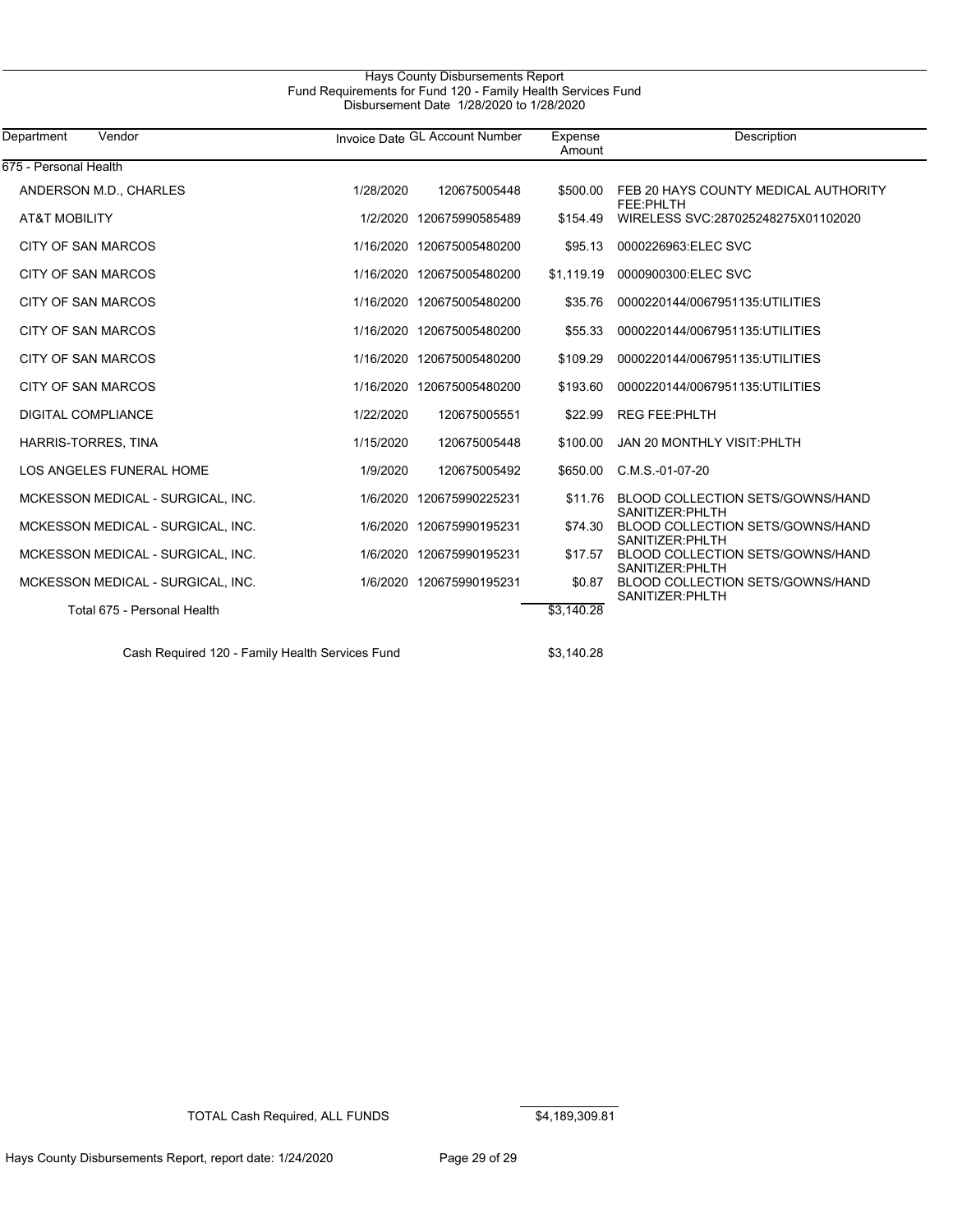## Hays Check Register Revised

Hays County

Juror Checks

1/17/2020 11:45:07 AM

| Juror Name                       | Date      | Amount  | <b>Check Number</b> | <b>Bank Account</b> | <b>Check Stock</b>     |
|----------------------------------|-----------|---------|---------------------|---------------------|------------------------|
| <b>GERALDINE WILLIAMS TAYLOR</b> | 1/17/2020 | \$6.00  | 53594               | Juror Fund          | DC Juror Checks        |
| MICHELLE DIANE SPILLAR           | 1/17/2020 | \$6.00  | 53595               | Juror Fund          | DC Juror Checks        |
| JARED KEITH GALAWAY              | 1/17/2020 | \$6.00  | 53596               | Juror Fund          | DC Juror Checks        |
| <b>ERNEST GONZALES JR</b>        | 1/17/2020 | \$6.00  | 53597               | Juror Fund          | DC Juror Checks        |
| JAMES MICHAEL DAWSON             | 1/17/2020 | \$6.00  | 53598               | Juror Fund          | DC Juror Checks        |
| MARI LYNN OSLER                  | 1/17/2020 | \$6.00  | 53599               | Juror Fund          | DC Juror Checks        |
| KIMBERLEY ANNE JENTSCH           | 1/17/2020 | \$6.00  | 53600               | Juror Fund          | <b>DC Juror Checks</b> |
| JESSE G GOMEZ JR                 | 1/17/2020 | \$6.00  | 53601               | Juror Fund          | <b>DC Juror Checks</b> |
| RUDY JOE GOMEZ                   | 1/17/2020 | \$6.00  | 53602               | Juror Fund          | DC Juror Checks        |
| APRIL NICOLE DELEON-HUGGAR       | 1/17/2020 | \$46.00 | 53603               | Juror Fund          | DC Juror Checks        |
| DAVID MICHAEL SWINCHER           | 1/17/2020 | \$46.00 | 53604               | Juror Fund          | DC Juror Checks        |
| DAN CRUZ JR                      | 1/17/2020 | \$46.00 | 53605               | Juror Fund          | <b>DC Juror Checks</b> |
| LYDIA MORENO MORIN               | 1/17/2020 | \$6.00  | 53606               | Juror Fund          | DC Juror Checks        |
| <b>GUADALUPE CRUZ</b>            | 1/17/2020 | \$6.00  | 53607               | Juror Fund          | <b>DC Juror Checks</b> |
| RICHARD RANDY STORK              | 1/17/2020 | \$46.00 | 53608               | Juror Fund          | DC Juror Checks        |
| EVER CALDERON JR                 | 1/17/2020 | \$6.00  | 53609               | Juror Fund          | DC Juror Checks        |
| PHILIP QUINTERO JR               | 1/17/2020 | \$6.00  | 53610               | Juror Fund          | DC Juror Checks        |
| SILBIA YANEZ LOPEZ               | 1/17/2020 | \$6.00  | 53611               | Juror Fund          | <b>DC Juror Checks</b> |
| <b>GLORIA JEAN QUINN</b>         | 1/17/2020 | \$6.00  | 53612               | Juror Fund          | DC Juror Checks        |
| BRYAN LEE BERTELSON              | 1/17/2020 | \$46.00 | 53613               | Juror Fund          | <b>DC Juror Checks</b> |
| KENNETH DALE COWAN               | 1/17/2020 | \$6.00  | 53614               | Juror Fund          | DC Juror Checks        |
| MISAEL ROMAN MARTINEZ            | 1/17/2020 | \$46.00 | 53615               | Juror Fund          | <b>DC Juror Checks</b> |
| WILLIAM EDWARD BIVONA            | 1/17/2020 | \$46.00 | 53616               | Juror Fund          | DC Juror Checks        |
| ROBERT IAN PRICE                 | 1/17/2020 | \$6.00  | 53617               | Juror Fund          | <b>DC Juror Checks</b> |
| MATTHEW BRYAN HAVERLAND          | 1/17/2020 | \$46.00 | 53618               | Juror Fund          | DC Juror Checks        |
| CHRISTOPHER STAN THOMAS          | 1/17/2020 | \$46.00 | 53619               | Juror Fund          | DC Juror Checks        |
| SHANNON L KAMMER                 | 1/17/2020 | \$46.00 | 53620               | Juror Fund          | <b>DC Juror Checks</b> |
| ALGERETTA BERNICE SIMS           | 1/17/2020 | \$46.00 | 53621               | Juror Fund          | <b>DC Juror Checks</b> |
| CECILIA CAROLYN NUNEZ            | 1/17/2020 | \$6.00  | 53622               | Juror Fund          | DC Juror Checks        |
| PAUL WILLIAM ATER                | 1/17/2020 | \$6.00  | 53623               | Juror Fund          | DC Juror Checks        |
| ESTHER MERCEDES GIROD            | 1/17/2020 | \$6.00  | 53624               | Juror Fund          | DC Juror Checks        |
| <b>KELSEY DNELL GRIFFIS</b>      | 1/17/2020 | \$6.00  | 53625               | Juror Fund          | DC Juror Checks        |
| CANDICE IRENE EDWARDS            | 1/17/2020 | \$6.00  | 53626               | Juror Fund          | DC Juror Checks        |
| ROBERT WAYNE DULANY              | 1/17/2020 | \$6.00  | 53627               | Juror Fund          | DC Juror Checks        |
| DEVIN TYLER WILSON               | 1/17/2020 | \$6.00  | 53628               | Juror Fund          | DC Juror Checks        |
| ALISON CLAIRE SOUTHERN           | 1/17/2020 | \$46.00 | 53629               | Juror Fund          | DC Juror Checks        |
| <b>LESLEY MARIE FLORES</b>       | 1/17/2020 | \$6.00  | 53630               | Juror Fund          | DC Juror Checks        |
| TINA LOUISE PESINA               | 1/17/2020 | \$6.00  | 53631               | Juror Fund          | DC Juror Checks        |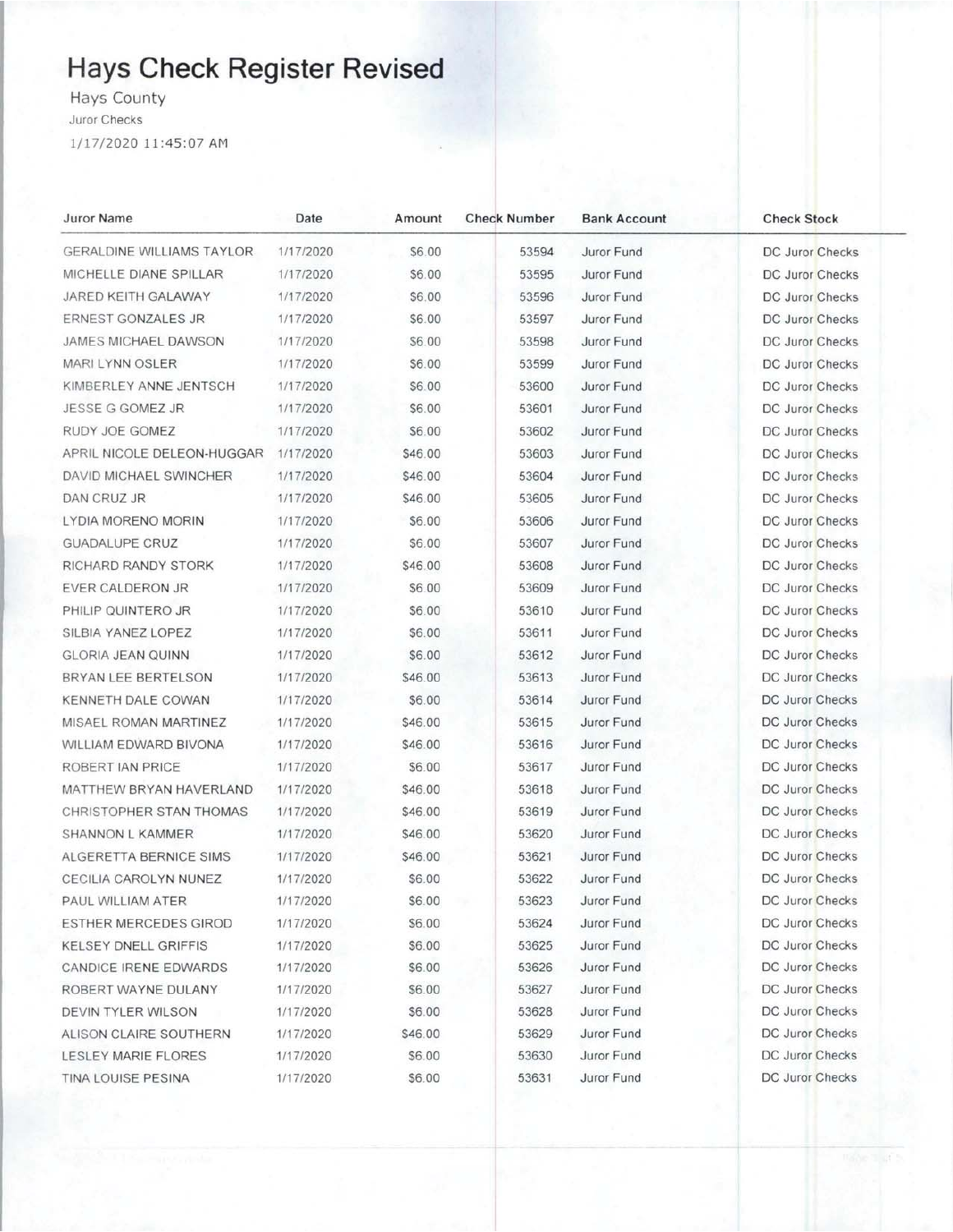| <b>Juror Name</b>            | Date      | Amount | <b>Check Number</b> | <b>Bank Account</b> | <b>Check Stock</b>     |
|------------------------------|-----------|--------|---------------------|---------------------|------------------------|
| FRANCISCO RAMIREZ            | 1/17/2020 | \$6.00 | 53632               | Juror Fund          | DC Juror Checks        |
| DIANA LYNN GARCIA            | 1/17/2020 | \$6.00 | 53633               | Juror Fund          | DC Juror Checks        |
| REMLEY JEFFERSON POWELL      | 1/17/2020 | \$6.00 | 53634               | Juror Fund          | DC Juror Checks        |
| GIZZEL MONCERRATH ACOSTA     | 1/17/2020 | \$6.00 | 53635               | Juror Fund          | DC Juror Checks        |
| BRIAN KEITH HATCHER          | 1/17/2020 | \$6.00 | 53636               | Juror Fund          | DC Juror Checks        |
| CHAD WALKER POWER            | 1/17/2020 | \$6.00 | 53637               | Juror Fund          | DC Juror Checks        |
| VICCI LYNN CHANEY            | 1/17/2020 | \$6.00 | 53638               | Juror Fund          | DC Juror Checks        |
| KATHERINE LES GREENE-WALL/   | 1/17/2020 | \$6.00 | 53639               | Juror Fund          | DC Juror Checks        |
| LORI LEE KRAMER              | 1/17/2020 | \$6.00 | 53640               | Juror Fund          | DC Juror Checks        |
| RANDY WAYNE LINLEY           | 1/17/2020 | \$6.00 | 53641               | Juror Fund          | DC Juror Checks        |
| EDGAR LAWRENCE SMITH III     | 1/17/2020 | \$6.00 | 53642               | Juror Fund          | DC Juror Checks        |
| <b>JANICE MAUREEN KAPP</b>   | 1/17/2020 | \$6.00 | 53643               | Juror Fund          | DC Juror Checks        |
| SYDNEY MARIE ROCHA           | 1/17/2020 | \$6.00 | 53644               | Juror Fund          | <b>DC Juror Checks</b> |
| <b>JASON MATTHEW GAMBLE</b>  | 1/17/2020 | \$6.00 | 53645               | Juror Fund          | <b>DC Juror Checks</b> |
| <b>JOSHUA LLOYD BRANSCUM</b> | 1/17/2020 | \$6.00 | 53646               | Juror Fund          | <b>DC Juror Checks</b> |
| <b>SEAN ERIC PRICE</b>       | 1/17/2020 | \$6.00 | 53647               | Juror Fund          | DC Juror Checks        |
| ROXANNE COSSETTE             | 1/17/2020 | \$6.00 | 53648               | Juror Fund          | <b>DC Juror Checks</b> |
| LINDA STANLEY CASSELL        | 1/17/2020 | \$6.00 | 53649               | Juror Fund          | <b>DC Juror Checks</b> |
| TIMOTHY YANEZ                | 1/17/2020 | \$6.00 | 53650               | Juror Fund          | DC Juror Checks        |
| MICHAEL PAXTON GILMORE       | 1/17/2020 | \$6.00 | 53651               | Juror Fund          | DC Juror Checks        |
| CARLOS CORDERO NIEVES        | 1/17/2020 | \$6.00 | 53652               | Juror Fund          | DC Juror Checks        |
| DENNIS JOSEPH WEIGEL         | 1/17/2020 | \$6.00 | 53653               | Juror Fund          | DC Juror Checks        |
| <b>HECTOR TREJO</b>          | 1/17/2020 | \$6.00 | 53654               | Juror Fund          | <b>DC Juror Checks</b> |
| ALEXIS ARIANA MARTINEZ       | 1/17/2020 | \$6.00 | 53655               | Juror Fund          | DC Juror Checks        |
| REBECCA NICHOLE MORENO       | 1/17/2020 | \$6.00 | 53656               | Juror Fund          | DC Juror Checks        |
| FRANK DELTORO JR             | 1/17/2020 | \$6.00 | 53657               | Juror Fund          | DC Juror Checks        |
| <b>TIMOTHY EUGENE BARTA</b>  | 1/17/2020 | \$6.00 | 53658               | Juror Fund          | <b>DC Juror Checks</b> |
| LEAH MICHELLE CAMPOS         | 1/17/2020 | \$6.00 | 53659               | Juror Fund          | DC Juror Checks        |
| DYLAN MACK MUMMA             | 1/17/2020 | \$6.00 | 53660               | Juror Fund          | DC Juror Checks        |
| CHRISTIAN RAY MARTINEZ       | 1/17/2020 | \$6.00 | 53661               | Juror Fund          | DC Juror Checks        |
| <b>JOAN KIMMEL BRITTON</b>   | 1/17/2020 | \$6.00 | 53662               | Juror Fund          | DC Juror Checks        |
| <b>TREVOR MARTSON HICKS</b>  | 1/17/2020 | \$6.00 | 53663               | Juror Fund          | DC Juror Checks        |
| JAZMYNE MONIQUE YGLECIAS     | 1/17/2020 | \$6.00 | 53664               | Juror Fund          | <b>DC Juror Checks</b> |
| MARY ESTHER MARTINEZ         | 1/17/2020 | \$6.00 | 53665               | Juror Fund          | DC Juror Checks        |
| IRMA MIRELES                 | 1/17/2020 | \$6.00 | 53666               | Juror Fund          | DC Juror Checks        |

Totals

\$918.00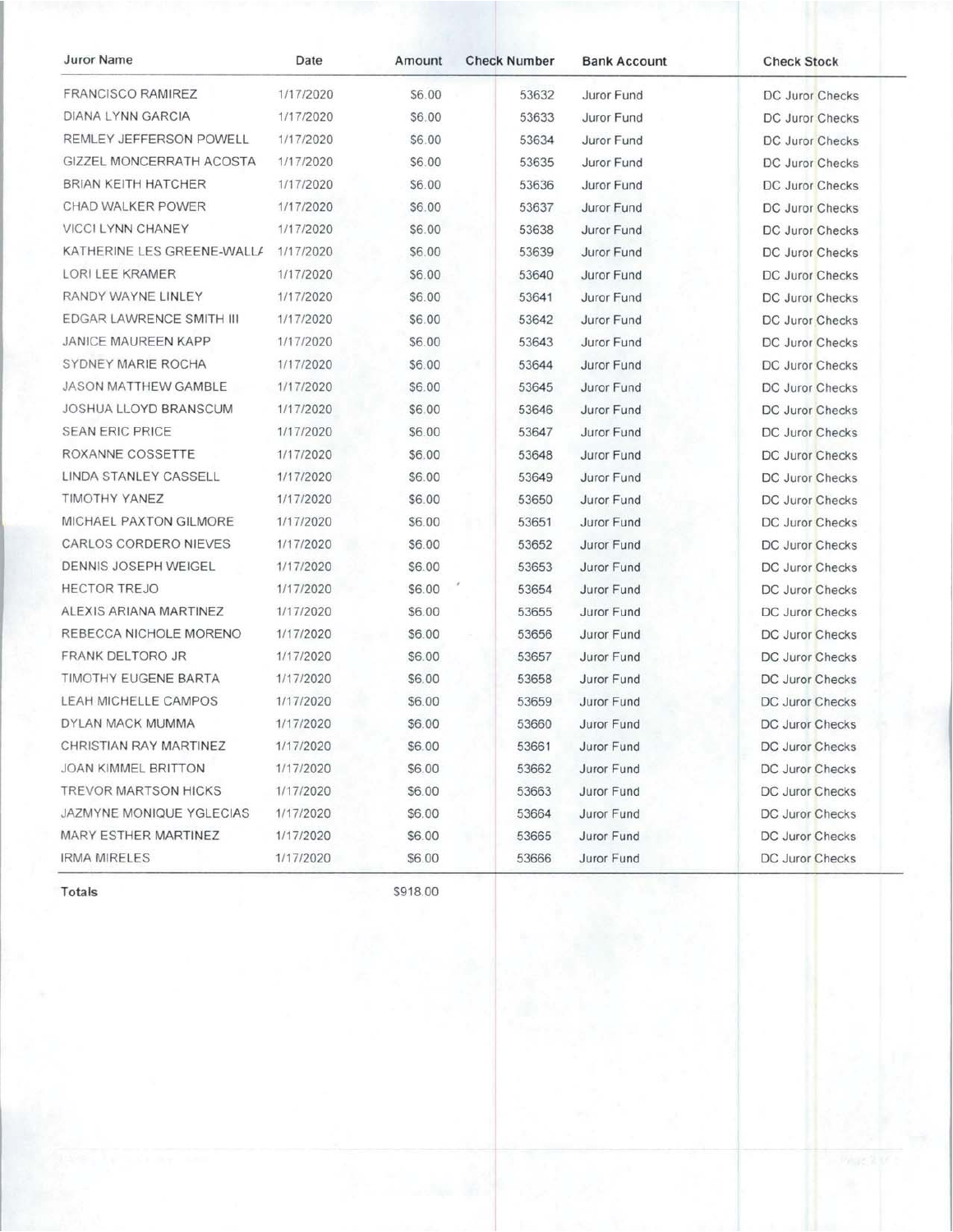# **Hays Check Register Revised**

Hays County Juror Checks

1/17/2020 1:39:17 PM

| Juror Name                     | Date      | Amount  | <b>Check Number</b> | <b>Bank Account</b> | <b>Check Stock</b>     |
|--------------------------------|-----------|---------|---------------------|---------------------|------------------------|
| CYNTHIA MARIE CONCHIN          | 1/17/2020 | \$6.00  | 53667               | Juror Fund          | DC Juror Checks        |
| NANCY CALDERON CAMPOS          | 1/17/2020 | \$86.00 | 53668               | Juror Fund          | DC Juror Checks        |
| PAUL JEROME WESTOVER           | 1/17/2020 | \$6.00  | 53669               | Juror Fund          | DC Juror Checks        |
| DEBORAH SUE HEMPEL-MEDINA      | 1/17/2020 | \$6.00  | 53670               | Juror Fund          | DC Juror Checks        |
| JULIE CLAIRE CASEY             | 1/17/2020 | \$6.00  | 53671               | Juror Fund          | DC Juror Checks        |
| MICHELLE ALLISON               | 1/17/2020 | \$86.00 | 53672               | Juror Fund          | DC Juror Checks        |
| DAVID RAY STEVENS              | 1/17/2020 | \$6.00  | 53673               | Juror Fund          | DC Juror Checks        |
| GREGORY MICHAEL SOUTHARD       | 1/17/2020 | \$6.00  | 53674               | Juror Fund          | <b>DC Juror Checks</b> |
| <b>ESSI DELILAH EARGLE</b>     | 1/17/2020 | \$6.00  | 53675               | Juror Fund          | DC Juror Checks        |
| TAMMY LYNN GROVER              | 1/17/2020 | \$86.00 | 53676               | Juror Fund          | DC Juror Checks        |
| CONNIE D NICHOLSON             | 1/17/2020 | \$86.00 | 53677               | Juror Fund          | <b>DC Juror Checks</b> |
| MICHAEL TODD LANCASTER         | 1/17/2020 | \$6.00  | 53678               | Juror Fund          | DC Juror Checks        |
| HERCULANO AVILA IV             | 1/17/2020 | \$6.00  | 53679               | Juror Fund          | DC Juror Checks        |
| RICARDO LONGORIA III           | 1/17/2020 | \$6.00  | 53680               | Juror Fund          | DC Juror Checks        |
| BRIAN DANIEL RENFRO            | 1/17/2020 | \$6.00  | 53681               | Juror Fund          | DC Juror Checks        |
| REBECCA ANN FOSTER             | 1/17/2020 | \$6.00  | 53682               | Juror Fund          | DC Juror Checks        |
| KATELYNN MARIE HERRING         | 1/17/2020 | \$86.00 | 53683               | Juror Fund          | <b>DC Juror Checks</b> |
| WILLIAM MERLE BROWN IV         | 1/17/2020 | \$6.00  | 53684               | Juror Fund          | DC Juror Checks        |
| LISA MAVIS LUEDERS             | 1/17/2020 | \$6.00  | 53685               | Juror Fund          | DC Juror Checks        |
| <b>GIGI SHAMONE CLAYTON</b>    | 1/17/2020 | \$86.00 | 53686               | Juror Fund          | DC Juror Checks        |
| <b>JOHN ANTHONY GRAMIERI</b>   | 1/17/2020 | \$6.00  | 53687               | Juror Fund          | DC Juror Checks        |
| RODNEY EDIN CHAPMAN            | 1/17/2020 | \$6.00  | 53688               | Juror Fund          | <b>DC Juror Checks</b> |
| <b>CLIFFORD ALTON ROBERSON</b> | 1/17/2020 | \$6.00  | 53689               | Juror Fund          | DC Juror Checks        |
| <b>JAVIER RICARDO VIGIL</b>    | 1/17/2020 | \$86.00 | 53690               | Juror Fund          | DC Juror Checks        |
| KATHERINE ANNE SHERRERD        | 1/17/2020 | \$6.00  | 53691               | Juror Fund          | DC Juror Checks        |
| <b>JUSTIN BRYAN GUTIERREZ</b>  | 1/17/2020 | \$6.00  | 53692               | Juror Fund          | <b>DC Juror Checks</b> |
| LANCE MICHAEL WHITE            | 1/17/2020 | \$6.00  | 53693               | Juror Fund          | DC Juror Checks        |
| ANDREA NICOLE LIPIZZI          | 1/17/2020 | \$6.00  | 53694               | Juror Fund          | DC Juror Checks        |
| LAURA ANNE ZIMMERMAN           | 1/17/2020 | \$86.00 | 53695               | Juror Fund          | DC Juror Checks        |
| <b>JULIE K PARSONS</b>         | 1/17/2020 | \$6.00  | 53696               | Juror Fund          | <b>DC Juror Checks</b> |
| KRISTEN RENEE WEATHERS         | 1/17/2020 | \$66.00 | 53697               | Juror Fund          | DC Juror Checks        |
| GLORIA VALDEZ MENDOZA          | 1/17/2020 | \$6.00  | 53698               | Juror Fund          | <b>DC Juror Checks</b> |
| SHERRI LYNN THIGPEN            | 1/17/2020 | \$6.00  | 53699               | Juror Fund          | DC Juror Checks        |
| DANIEL ROSS BABBITT            | 1/17/2020 | \$6.00  | 53700               | Juror Fund          | DC Juror Checks        |
| BETTY SUE CARR                 | 1/17/2020 | \$6.00  | 53701               | Juror Fund          | <b>DC Juror Checks</b> |
| LISA MARIE CERDA               | 1/17/2020 | \$6.00  | 53702               | Juror Fund          | DC Juror Checks        |
| JEFFERY LEE WIGGINS            | 1/17/2020 | \$6.00  | 53703               | Juror Fund          | DC Juror Checks        |
| ANGELA Z GONZALES              | 1/17/2020 | \$6.00  | 53704               | Juror Fund          | DC Juror Checks        |